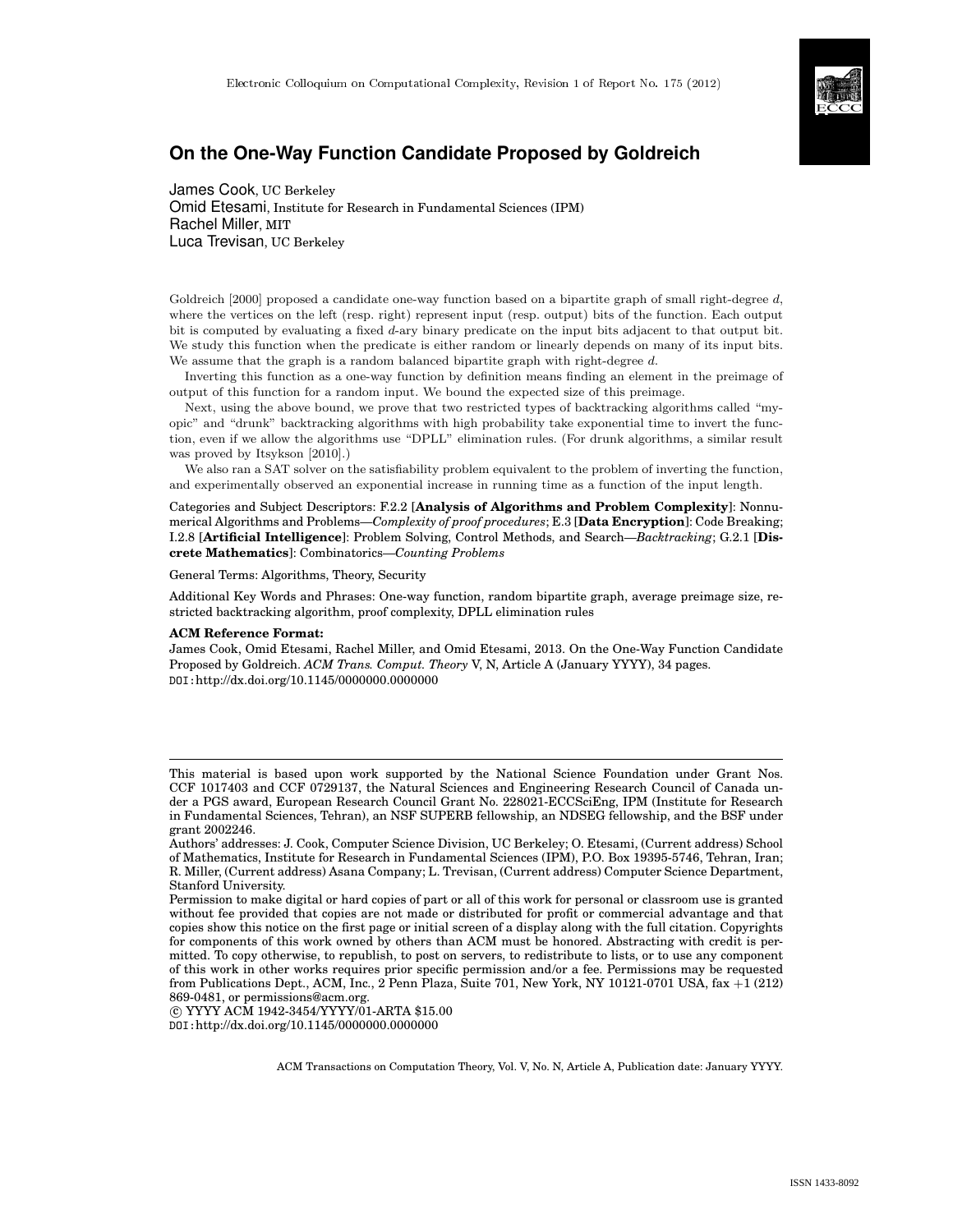## **1. INTRODUCTION**

Goldreich [2000] proposed a candidate one-way function based on expanders. His construction is parametrized by the choice of a bipartite graph  $G$  with  $n$  vertices per side having right-degree d (where d is either constant or grows moderately as  $O(\log n)$ ) and a boolean predicate  $P: \{0,1\}^d \to \{0,1\}$ . To compute the function on input  $x \in \{0,1\}^n$ we label the vertices on the left by the bits of x, and then label each vertex on the right by the value of P applied to the labels of its neighbors. The  $n$  labels on the right constitute the output of the function. Goldreich conjectured that his function is hard to invert when the predicate  $P$  is random and the graph  $G$  is an expander.

Though Goldreich's function is simple, it may yet be one-way: Even when  $d = O(1)$ , it lies in the complexity class  $NC<sup>0</sup>$  of functions whose every output bit depends on a constant number of input bits, and by standard cryptographic assumptions there exist one-way functions and pseudo-random generators computable in  $NC^0$  [Applebaum et al. 2006a; 2006b].

We present a rigorous study of Goldreich's function when the predicate  $P$  is either random or depends linearly on many of its inputs. We assume that the graph  $G$  is drawn uniformly at random; here we diverge from Goldreich's original proposal.

#### **1.1. Results**

Inverting a one-way function f means finding any  $x' \in f^{-1}(f(x))$ , given  $f(x)$  for a random  $x$ . We begin our analysis of Goldreich's function by proving an upper bound on the expected size of  $f^{-1}(f(x))$ .

Next we look at backtracking algorithms for inverting Goldreich's function. A backtracking algorithm exhaustively searches over possible inputs to the function, by assigning, at each step, a value of 0/1 to one of the unassigned input bits, and backtracking whenever an output bit is determined to be incorrect.

We show that for two restricted forms of backtracking algorithms, called "myopic" and "drunk" backtracking algorithms, with extremely high probability the algorithm takes an exponential number of steps to invert. (In the case of non-DPLL drunk algorithms, our results reproduce those of Itsykson [2010] and Miller [2009].) A myopic backtracking algorithm is one in which at each step the algorithm should assign a value for one of the input bits based on only partial knowledge of the output of the function. A drunk backtracking algorithm is one in which the value assigned to the input bits is at each step 0 or 1 uniformly at random.

We further show that these running time lower bounds still hold if we add "DPLL" elimination rules, which allow the algorithms to search the input space more quickly.

Finally, we can express finding an input in the preimage of an output of Goldreich's function as a satisfiability problem. We solved this satisfiability problem using MiniSAT, a competitive publicly available SAT solver, and observed an exponential increase in running time as a function of the input length.

### **1.2. Techniques and Proof Overview**

*1.2.1. The Expected Size of Pre-Images.* To calculate the expected size of the preimage, we first reduce this to computing, for every pair of inputs  $(x, y)$ , the probability PE that a single output bit agrees:  $f(x)_1 = f(y)_1$ . Here, the randomness comes from the uniformly random choice of graph  $G$  used for Goldreich's function. PE is in turn equal to the probability that the predicate  $P$  outputs the same bit when it receives two  $d$ -bit inputs  $(u, v)$  which are random but bitwise correlated. More precisely, the *i*-th pair of bits  $(u_i, v_i)$  is drawn from a probability distribution  $\alpha$  on  $\{0, 1\}^2$  determined by  $(x, y)$ .

We wish to show that a random predicate  $P$  performs well for all possible probability distributions  $\alpha$  over  $\{0,1\}^2$ . Since we cannot directly apply a union bound over this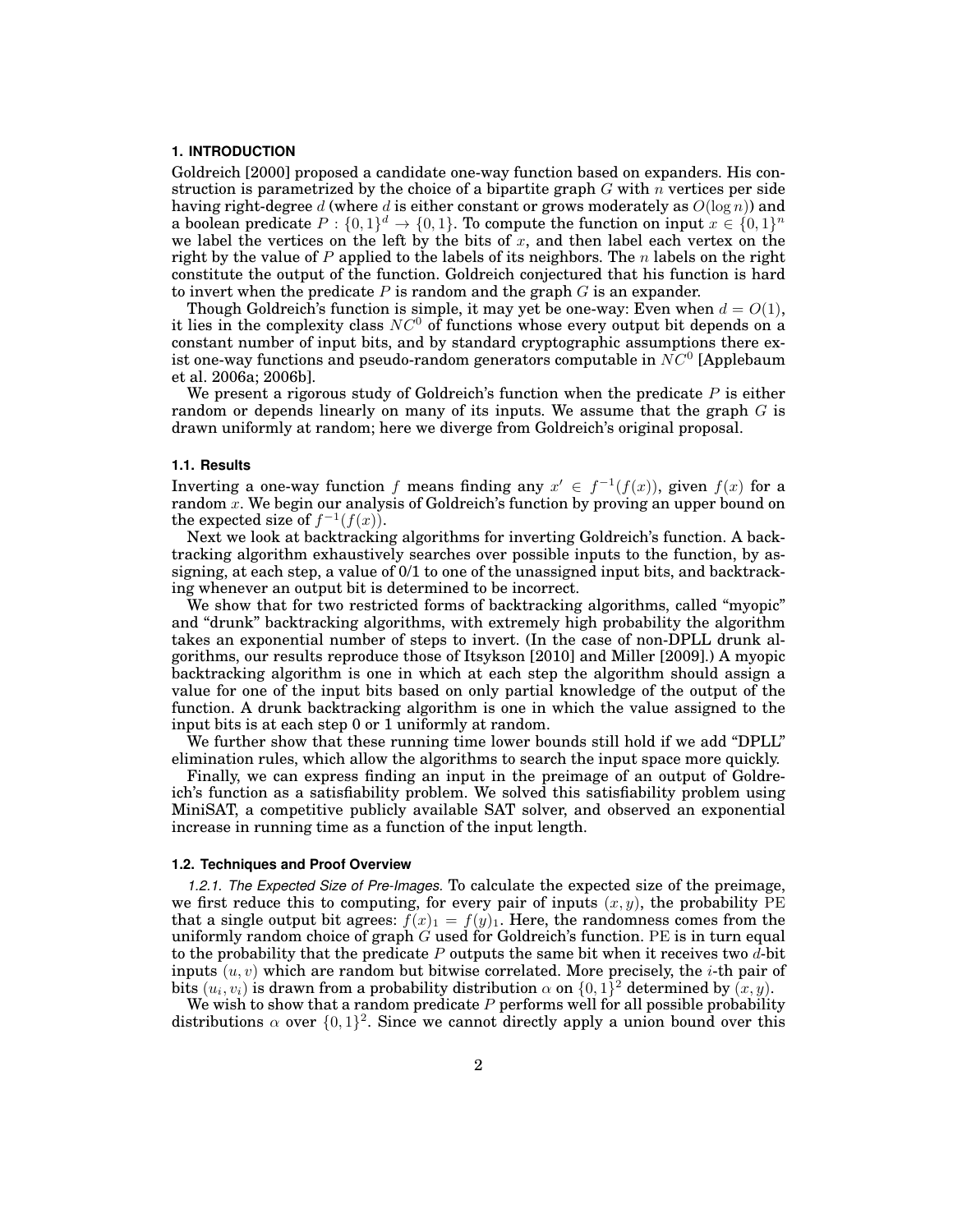infinite set, we instead describe a different, finite set of properties over which we can (Definition 3.7). We show that these finitely many properties together imply that the predicate performs well for every  $\alpha$ . We had to devise this technique in order to extend our result to random predicates, where we had previously only considered predicates that depend linearly on many inputs.

*1.2.2. Lower Bound for Backtracking Algorithms.* Our proof is similar to the proof of Alekhnovich et al. [2005] that myopic backtracking algorithms take an exponentially long time to solve systems of linear equations.<sup>1</sup>

Let A be a myopic or drunk backtracking algorithm. We pick a random  $x \in \{0,1\}^n$ , and run A on input  $b = f(x)$ . Our goal is to show that A will run for a long time before returning any  $x^7 \in f^{-1}(b)$ , but we begin with an easier goal: to show that  $\overline{\mathcal{A}}$  will either run for a long time or return a value that is not *exactly* equal to x. In the case that  $f$ is an injective function, like in the result of Alekhnovich et al, these goals are one and the same. But in our general case, we introduce Lemma 3.1 to allow us to reduce the harder goal to the easier goal using our upper bound on the size of preimages.

Our general strategy to prove the easier goal is similar to that of Alekhnovich et al: to show first that with high probability  $\mathcal A$  will choose an incorrect value for a variable, and second, that it will take a long time to recover from its mistake (using proof complexity lower bounds). We are only able to prove the second part when the mistake the algorithm made is "locally consistent" (Definition 4.4).

At every point during the execution of A, its partial truth assignment  $\rho$  can be in one of three states:

1.  $\rho$  is consistent with x.

2.  $\rho$  is not consistent with x, but is locally consistent.

3.  $\rho$  is not locally consistent.

We need to show that the algorithm reaches state 2 with high probability.

In order to make our task simpler, we start by modifying A so that it becomes a *clever* algorithm that never enters state 3 before it makes a large number of assignments (Lemma 4.13). Then we show (in Lemma 5.1 when  $A$  is myopic and in Lemma 6.4 when  $A$  is drunk) that with high probability, the algorithm reaches state 2.

We have to break away in two further ways from the result of Alekhnovich et al: First, the predicates we consider are nonlinear. (Linear predicates are not interesting for our study since they allow Goldreich's function to be inverted using Gaussian elimination.) Therefore, we have to introduce the notion of " $(h, \epsilon)$ -balanced" predicates and generalize the result for this more general class of predicates. Second, a random graph with non-negligible probability contains small non-expanding sets of nodes. Since unlike Alekhnovich et al. we consider random graphs rather than expanders, we have to generalize our results for a weaker notion of expansion which allows such small non-expanding sets.

*1.2.3. DPLL Rules Don't Help.* DPLL elimination rules prune an algorithm's backtracking tree to make it faster. These are traditionally defined for algorithms that solve the CNF satisfiability problem. *Unit clause* elimination applies when a clause consists of a single literal  $\ell$ , and *pure literal* elimination applies when the negation  $\ell$  does not appear in any clause. In both cases, the algorithm is allowed to prune subtrees in which  $\overline{\ell}$  is true.

<sup>&</sup>lt;sup>1</sup>We define myopic algorithms as reading the bits of  $f(x)$  in a restricted way. Here we differ from the definition of Alekhnovich et al, who allow a myopic algorithm to see for free the entire CNF formula describing the search problem of inverting  $f$ , with only the signs of literals restricted. It is worth noting that their work considers only linear predicates, a case where the two definitions are equivalent.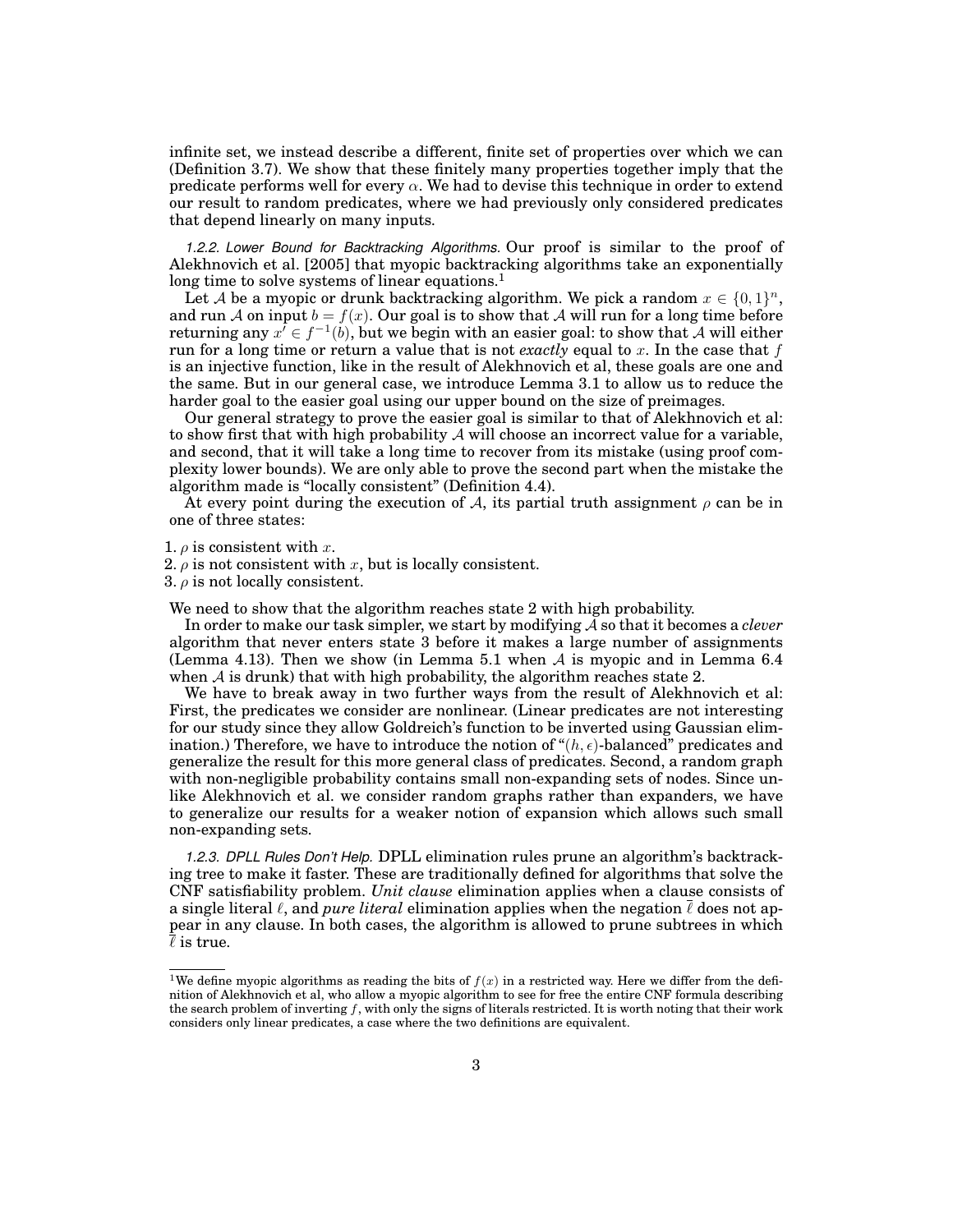We adapt these rules to backtracking algorithms for inverting Goldreich's function. We show that our lower bound for myopic and drunk backtracking algorithm still applies, because myopic and drunk algorithms without access to the DPLL pruning rules can simulate these rules to achieve similar runtimes. We are considering DPLL rules in a context more general than Alekhnovich et al. [2005], and a "black-box" simulation is new to this work. To simulate the pruning, we make unit clause assignments immediately, but postpone pure literal assignments until the last possible moment. In the case of myopic algorithms, a subtle point arises: it is not clear that a myopic algorithm will be able to gather enough information to find all unit clauses and pure literals. We show that for the parameters of Goldreich's function that we have chosen — a random graph and a predicate that is random or depends linearly on many inputs — all unit clauses and pure literals can be found without reading too many more bits of the output of the function, so the algorithm remains myopic.

#### **Related Work**

Goldreich [2000] considered the following algorithm (as an obvious first attack) for computing x given  $y = f(x)$ . The algorithm proceeds in n steps, revealing the output bits one at a time. Let  $R_i$  be the set of inputs connected to the first i outputs. Then in the ith step, the algorithm computes the list  $L_i$  of all strings in  $\{0,1\}^{R_i}$  which are consistent with the first  $i$  bits of  $y.$  The final list  $L_n$  enumerates the set  $f^{-1}(y).$  Goldreich proves that if the graph satisfies an expansion condition, then the expected size of one of the sets  $L_i$  is exponentially large, and so this inversion algorithm runs in time exponential in the input length. Panjwani [2001] experimentally verified this result.

The above algorithm is a weaker version of a myopic backtracking algorithm where before assigning values to the bits in  $R_i,$  the algorithm has no knowledge of  $y$  except its first  $i$  bits.<sup>2</sup> For this reason, our lower bounds for myopic algorithms are more general.

Besides Itsykson's independent lower bound on drunk DPLL backtracking algorithms mentioned before, there has been other further work since the publication of the conference version of this work.

Bogdanov and Qiao [2009] present an efficient algorithm for inverting instances of Goldreich's function where the number of output bits is much larger than the number of input bits, and the predicate is correlated with one or two of its inputs. Notice that Goldreich's original proposal suggests that the number of input bits be equal to the number of output bits.

Itsykson and Sokolov [2012; 2013] find a lower bound for the running time of myopic and drunk DPLL algorithms for an explicit construction of Goldreich's function, which is interesting compared to our results for random graphs. However, their function partitions the input variables into two parts:  $o(n)$  variables which affect the output non-linearly, and  $n - o(n)$  variables which affect the output linearly. The fact that the non-linear part is small allows an algorithm to invert the function in  $2^{o(n)}$  time.

Itsykson and Sokolov [2011] find a lower bound for myopic DPLL algorithms with the addition of a myopic *cut heuristic* which allows the algorithm to remove branches from the backtracking tree. This is significant since previous work, as well as this paper, rely on the fact that a DPLL algorithm would encounter a large subtree containing no solutions and would be forced to explore the entire subtree before continuing. The

<sup>&</sup>lt;sup>2</sup>We introduce myopic backtracking algorithms in Definitions 2.9 and 2.10. The list  $L_i$  mentioned above corresponds to the nodes at level  $|R_i|$  of the backtracking tree of the myopic backtracking algorithm. To simulate the algorithm considered by Goldreich by a myopic backtracking algorithm, the scheduler of the backtracking algorithm does not need to look at the output to decide which variable to assign next, nor to decide which value to try assigning to that variable first.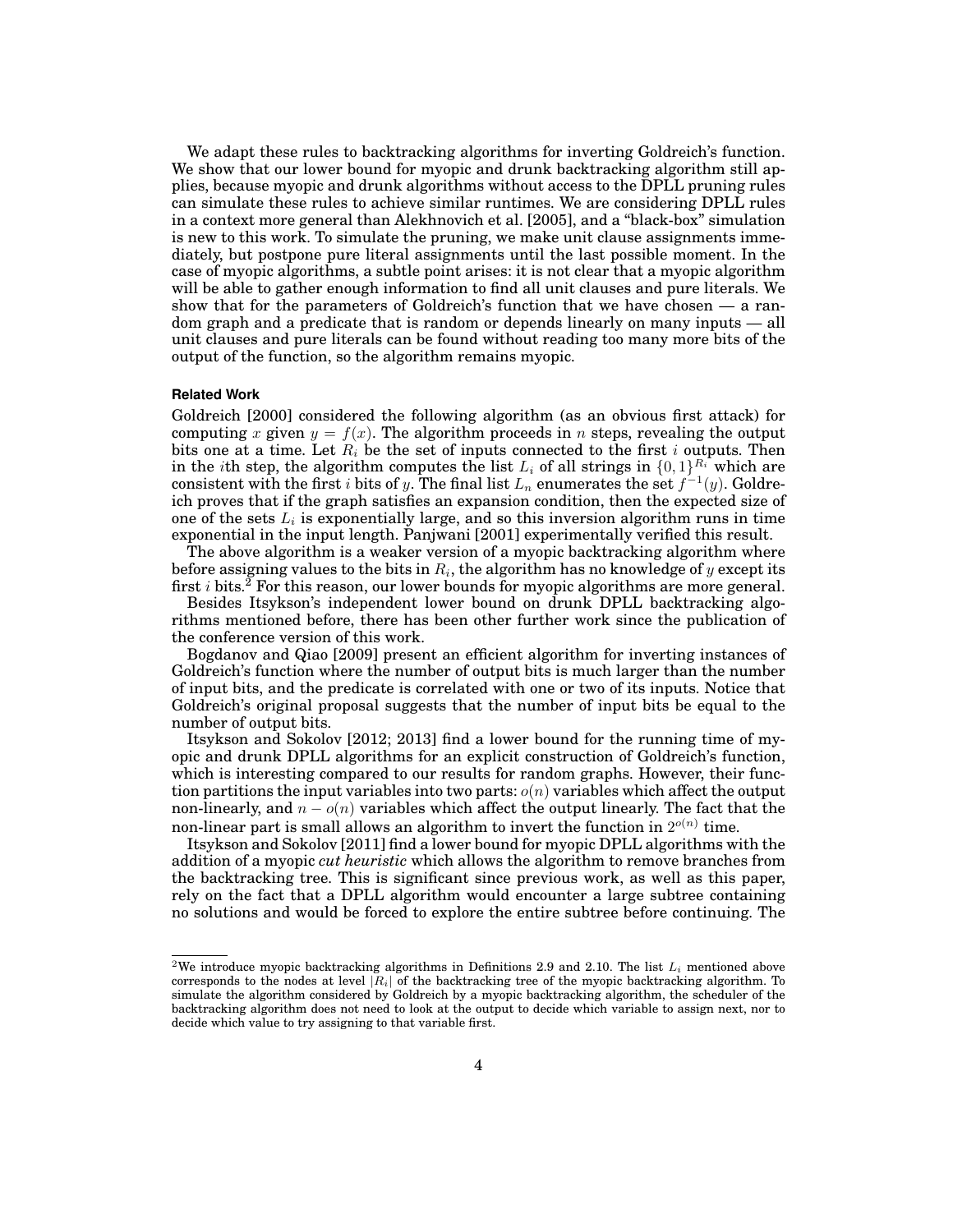hard formulas they consider are systems of linear equations, which are equivalent to instances of Goldreich's function with an XOR predicate.

Using several assumptions including that Goldreich's function with predicate  ${\rm MAJ}(x_1 \oplus \cdots \oplus x_{d/3}, x_{d/3+1} \oplus \cdots \oplus x_{2d/3}, x_{2d/3+1} \oplus \cdots \oplus x_d)$  is a pseudorandom generator, Applebaum et al. [2010] build a public-key cryptosystem. This assumption is stronger than Goldreich's original conjecture.

Applebaum [2013] constructs pseudorandom generators based on the assumption that Goldreich's function with a random predicate and graph is one-way. He constructs a linear-stretch pseudorandom generator in  $NC^0$ , a polynomial-stretch pseudorandom generator when the degree of each output bit is  $\omega(1)$ , and a polynomial-stretch generator in  $NC^0$  with inverse polynomial distinguishing advantage.

## **Open Questions**

Our work adds motivation for further experimental and rigorous analysis of Goldreich's construction.

The limitation of the present work is the somewhat artificial nature of both myopic algorithms and drunk algorithms. Myopic algorithms fail to capture certain natural "global" heuristics used in SAT solvers. Since the algorithm is required to work only with partial information on the object given as an input, negative results for myopic algorithms are similar in spirit (but very different technically) to results on "space bounded cryptography." Drunk algorithms are restricted in a way that is more computational than information-theoretic, but the random selection of variable values is clearly contrived. Despite these limitations, we hope our results will serve as an important step toward lower bounds for more general classes of algorithms.

Another interesting goal would be to show that no "variation of Gaussian elimination" can invert Goldreich's function when non-linear predicates are used. Unfortunately, it is not clear how to even formalize such a statement. For example, here is an algorithm for inverting Goldreich's function with predicates of the form  $P(x) = x_1 \oplus \ldots \oplus x_{d-2} \oplus (x_{d-1} \wedge x_d)$  which uses a combination of backtracking and Gaussian elimination: first, consider a graph  $H$  on  $n$  vertices, where for every constraint of the form  $x_{i_1} \oplus ... \oplus x_{i_{d-2}} \oplus (x_{i_{d-1}} \wedge x_{i_d}) = b_j$  there is an edge between the  $i_{d-1}$ -th and  $i_d$ -th vertices. Find a vertex cover for the random graph H, and backtrack to set the values of the variables corresponding to this vertex cover. Once these variables have been set, the values of the remaining variables can be found using Gaussian elimination. This will give an improved running time (though still exponential) because the vertex cover contains a strict subset of the  $n$  variables.

### **2. DEFINITIONS AND STATEMENT OF THEOREMS**

#### **2.1. The Problem of Inverting Goldreich's Function**

DEFINITION 2.1. The **one-way function candidate**  $f = f_{P,G} : \{0,1\}^n \rightarrow \{0,1\}^m$ *proposed by* **Goldreich** *is parametrized by*

- $-a$  *d*-ary predicate  $P: \{0,1\}^d \rightarrow \{0,1\}$ , and
- *— a bipartite graph* G *with* n *vertices on the left and* m *vertices on the right having right-degree* d*.*

*We represent the bipartite graph as*  $G \in [n]^{m \times d}$  where  $[n] = \{1, \ldots, n\}$ . In this represen*tation, the set of vertices on the left is*  $L = [n]$ *, the set of vertices on the right is*  $R = [m]$ *,* and vertex *i* on the right is connected with vertices  $G_{i,1},\ldots,G_{i,d}$  on the left. The function  $f = f_{P,G}$  *is defined by* 

$$
f(x)_i = P(x_{G_{i,1}},\ldots,x_{G_{i,d}}) \text{ for each } i \in [m].
$$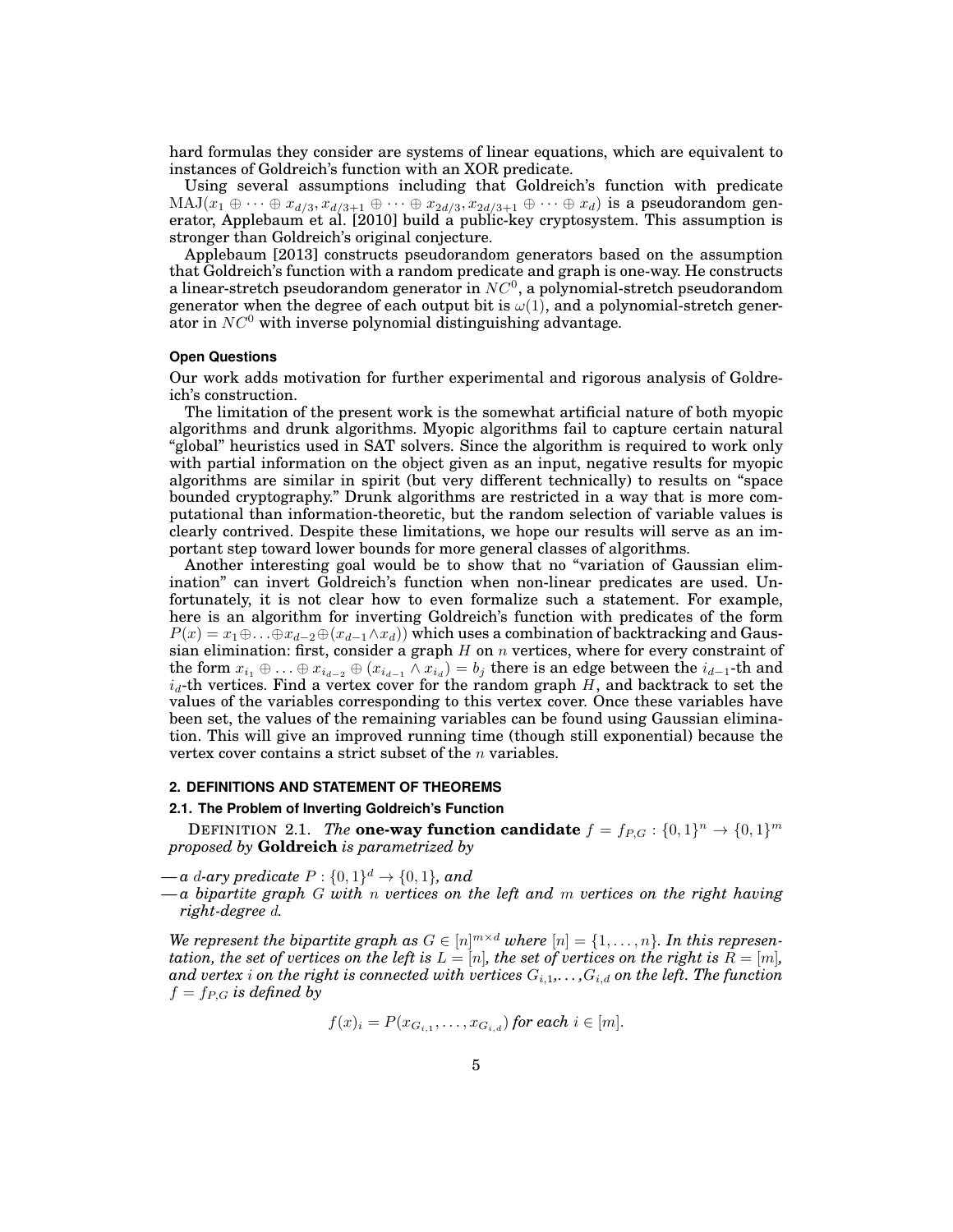*That is, we evaluate* P *over the neighbors of each right vertex.*

As we represent the graph as  $G \in [n]^{m \times d}$ , we are implicitly imposing an ordering on the set of edges going out of each vertex on the right.

An algorithm A for inverting the function f is said to be successful given some  $b \in$  $\{0,1\}^m$  if it can return some  $\mathcal{A}(b) \in \{0,1\}^n$  such that  $f(\mathcal{A}(b)) = b$ .

DEFINITION 2.2. Fix a *d-ary predicate P.* We say that Goldreich's function  $f_{P,G}$  with *random graph* G *is* **secure** *against a class of algorithms if the following holds: For almost every graph* G*, for every algorithm* A *in the class, for almost every input* x*, the*  $a$ lgorithm  $\dot{A}$  given  $b = f_{P,G}(x)$  is not successful in time  $\leq 2^{\Theta(n)}.$  "Almost every graph  $G$ " *and "almost every input* x*" mean with probability* ≥ 1−2 <sup>−</sup>Θ(n) *over a uniformly random choice of*  $x \in \{0,1\}^n$ , or G among all bipartite graphs with  $m = n$  right nodes of degree d. The hidden constants in the asymptotic notation  $\Theta(n)$  in this definition may depend *on* d*.*

## **2.2. Expected Size of the Preimage**

DEFINITION 2.3. *Consider a test on* d*-ary predicates, where every* d*-ary predicate either passes or fails the test. We define properties (A), (B), (B'), (C) on the test as follows:*

*(A). A uniformly random predicate passes the test with probability*  $1 - o_d(1)$ *;* 

*(B). Predicates of the form*  $P = x_1 \oplus \ldots \oplus x_{d-h} \oplus Q(x_{d-h+1}, \ldots, x_d)$  *when*  $d-h = \Omega(d)$ *pass the test;*

*(B'). For every constant*  $0 \leq c < \frac{1}{2}$ , for large enough d, predicates of the form P =  $x_1 \oplus \ldots \oplus x_{d-h} \oplus Q(x_{d-h+1}, \ldots, x_d)$  *for*  $h \leq cd$  *pass the test; (C).* The test can be performed in time  $2^{O(d)}$ .

**DEFINITION 2.4. For any fixed function**  $f : \{0,1\}^n \rightarrow \{0,1\}^m$ , we define the **expected size of the preimage** *under* f *as*

$$
\mathbf{E}_{x \sim \text{Unif}(\{0,1\}^n)}[|f^{-1}(f(x))|].
$$

When this expected size is  $M$ , we can think that the function  $f$  is  $M$ -to-one on average. We expect that for a good one-way function,  $M$  is not too large.

THEOREM 2.5. *There exists a test satisfying properties (A), (B), (C) such that whenever the predicate* P passes the test, Goldreich's  $f_{P,G}$  satisfies

$$
\mathbf{E}_{G \sim \text{Unif}([n]^{n \times d})} \mathbf{E}_{\text{Unif}([0,1]^n)}[|f_{P,G}^{-1}(f_{P,G}(x))|] \leq n^{O(1)} 2^{2^{-\Omega(d)} n}.
$$

The details of the test emerge in the proof of the theorem, and are also gathered in Appendix A.

### **2.3. Backtracking Algorithms**

DEFINITION 2.6. *At each step of a* **backtracking algorithm** A *for inverting Goldreich's function, i.e. finding* x *such that*  $f(x) = b$ , a *subset of the variables*  $x_1, \ldots, x_n$ *have been assigned binary values and the rest of the variables are free. At the beginning of the backtracking algorithm, all variables are free. The backtracking algorithm* A stops searching a path further if for some  $i$ , all the variables  $x_{G_{i,1}},\ldots,x_{G_{i,d}}$  have val $u$ es assigned to them and  $P(x_{G_{i,1}},\ldots,x_{G_{i,d}})\neq b_i.$  Otherwise,  ${\mathcal{A}}$  chooses an assignment  $x_j \leftarrow a$  where  $x_j$  *is a free variable and*  $a \in \{0,1\}$  *is a value for*  $x_j$ *. The algorithm first assigns the value* a *to variable* x<sup>j</sup> *and recursively calls the algorithm. If the algorithm* A *does not find* x *such that* f(x) = b *in this recursion, it recurses again this time assigning*  $1 - a$  *to*  $x_j$ . The algorithm stops when there are no free variables and  $f(x) = b$ .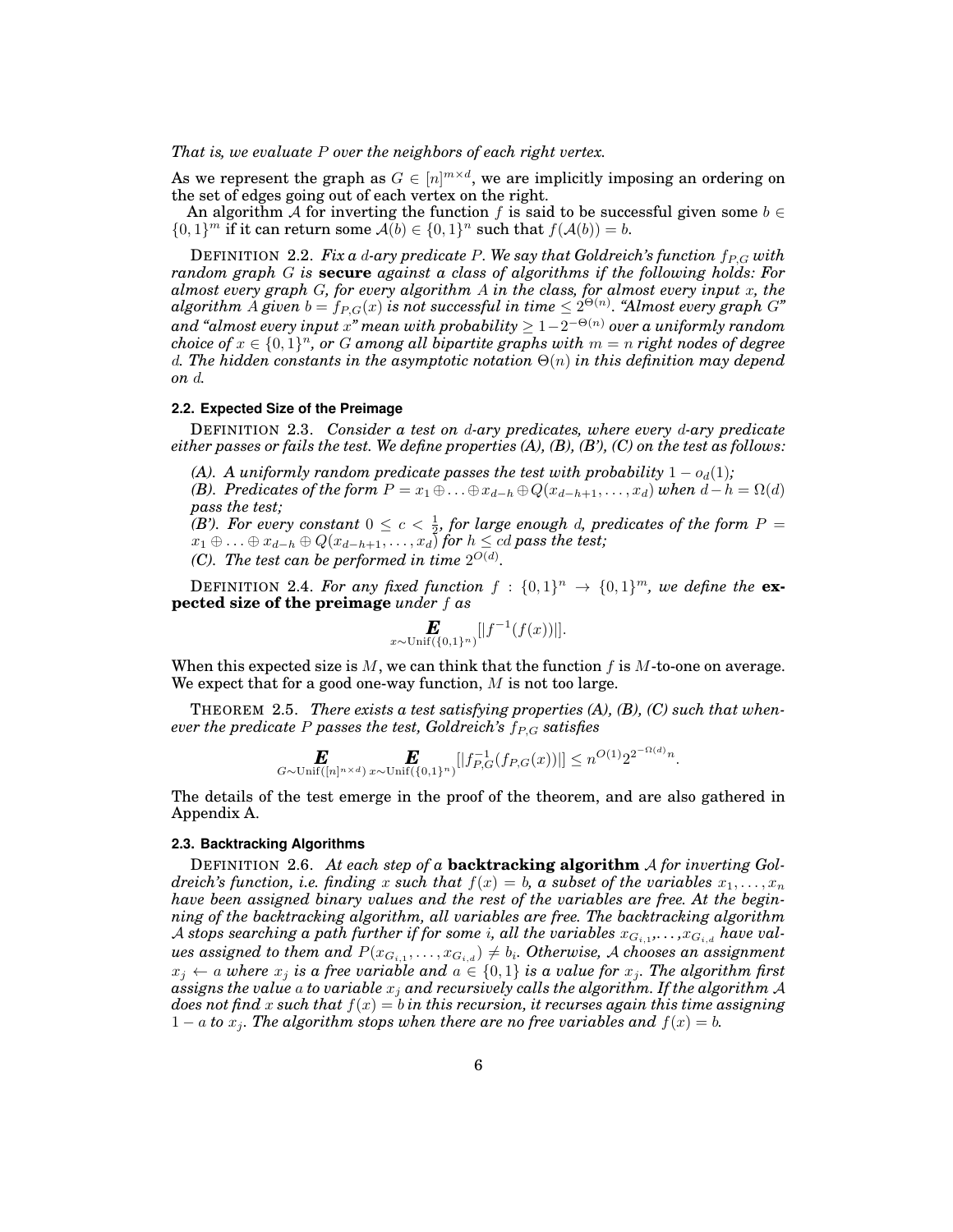We consider "drunk" and "myopic" backtracking algorithms.

#### **2.4. Drunk Backtracking Algorithm**

DEFINITION 2.7. *A backtracking algorithm is said to be drunk if in the assignment*  $x_i \leftarrow a$  *to the current variable,*  $a \in \{0, 1\}$  *is uniformly random and independent of j.* 

THEOREM 2.8. *There exists a test on* d*-ary predicates satisfying properties (A), (B'),* and (C) such that when predicate P passes the test, Goldreich's function  $f_{P,G}$  with ran*dom graph* G *is secure against the class of drunk backtracking algorithms.*

## **2.5. Myopic Backtracking Algorithm**

DEFINITION 2.9. A **myopic** *backtracking algorithm A for inverting*  $f_{P,G}$  *is one* which has a limited view of the given  $b \in \{0,1\}^m$  for which it wants to find an  $x \in$  $f_{P,G}^{-1}(b)$ . At each step, the algorithm knows a subset of the bits of  $b$ . On the other hand, *the algorithm has full knowledge of* P *and of* G*. In the beginning,* A *knows nothing about* b*. At each step, the algorithm is allowed to*

## *— either query a bit of* b*,*

 $\rho$  *— or choose a pair*  $(j, a)$ ; then assign the value a to  $x_j$  and recurse; if no  $x \in f^{-1}(b)$  is *found during this recursion, then assign*  $1 - a$  *to*  $x_j$  *and recurse.* 

*When the algorithm recurses, the knowledge of* b *is preserved; but the knowledge of* b *is not passed from one recursion tree to a sibling recursion tree. In other words, when we return back from a recursion, we leave behind all the knowledge we gained.*

DEFINITION 2.10. *A myopic backtracking algorithm is called* (s, t)*-myopic if it never tries to read more than* t *bits of* b *before it has assigned binary values to at least* s *variables.*

THEOREM 2.11. *There exists a test on* d*-ary predicates satisfying properties (A), (B'), and (C) such that when predicate* P passes the test, there is  $t = \Theta(n)$  such that for  $any\ s\ such\ that\ s/n=2^{{-o(d)}}$ , Goldreich's function  $f_{P,G}$  with random graph G is secure *against the class of* (s, t)*-myopic backtracking algorithms. The hidden constant in the*  $a$ *symptotic*  $\Theta(n)$  *notation depends on d.* 

#### **2.6. Backtracking Algorithms with DPLL Elimination Rules**

DEFINITION 2.12. *Assume we are in the middle of a backtracking algorithm trying to find an element* x *in the preimage of b under*  $f_{P,G}$ *:* A subset of the variables  $x_1, \ldots, x_n$ *have been assigned binary values and the rest of the variables are free. Let* x<sup>j</sup> *be a free variable and let*  $a \in \{0, 1\}$ *. We call*  $x_j \leftarrow a$  *a* **DPLL** *assignment if, given all the already-assigned variables, one of the following two situations happens:*

- $-x_j = a$  is implied from the equation  $b_i = P(x_{G_{i,1}}, \ldots, x_{G_{i,d}})$  for some  $i;$  in this case we *say that a* **unit clause** *exists.*
- *—for all*  $i = 1, \ldots, m$ , switching the value of  $x_j$  from  $1 a$  to a can never change the  $equations\,\,b_i\,=\,P(x_{G_{i,1}},\ldots,x_{G_{i,d}})\,\,to\,\,become\,\,false;\,\,in\,\,this\,\,case\,\,we\,\,say\,\,that\,\,a\,\,pure$ **literal** *exists.*

(The terms "unit clause" and "pure literal" come from the context of CNF formulas: We have adapted the terminology in the context of Goldreich's function.) When  $x_j \leftarrow a$  is a DPLL assignment, conditioned on the already assigned values for the variables  $x_1$ ,  $\ldots$ ,  $x_n$  that are not free, if there is no x in the preimage with  $x_j = a$ , neither is there an x in the preimage with  $x_j = 1 - a$ .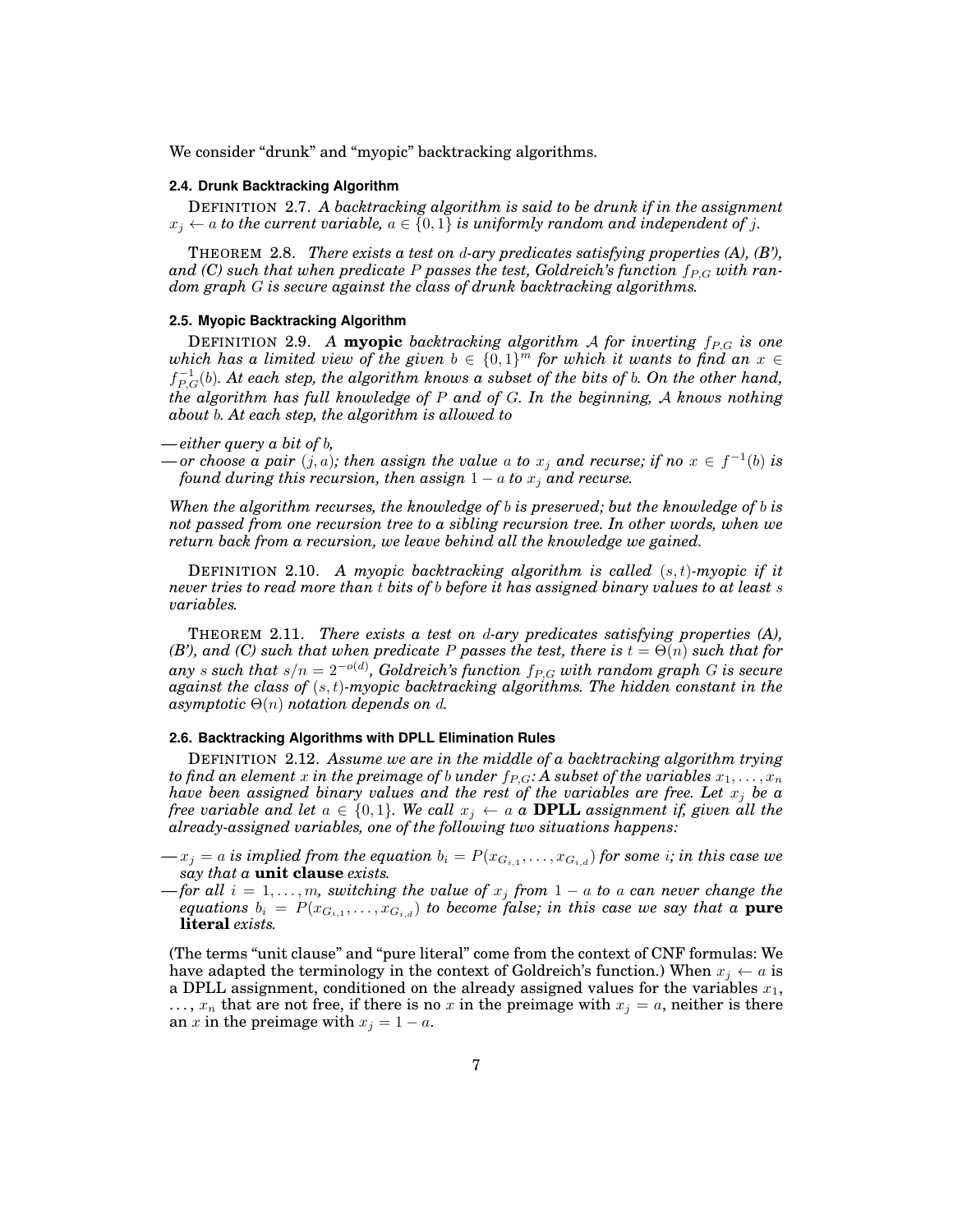DEFINITION 2.13. *A DPLL backtracking algorithm is similar to an ordinary backtracking algorithm except that at each step, for any existing DPLL assignment*  $x_j \leftarrow a$ *, we have the option of eliminating*  $x_j$  *from the list of free variables by assigning*  $\alpha$  *to*  $x_j$ *and recursing (and when this recursion finishes, we do not try assigning*  $1 - a$  *to*  $x_j$ .)

DPLL drunk backtracking algorithms are simply drunk backtracking algorithms that are allowed to eliminate as above free variables  $x_j$  in DPLL assignments  $x_j \leftarrow a$ . Defining DPLL myopic backtracking algorithms involves a certain subtlety: Having access to the set of DPLL assignment  $x_j \leftarrow a$  might reveal extra information about b. However, we allow a DPLL myopic backtracking algorithm to know the set of DPLL assignments. Yet, we allow this knowledge to be only passed further down in recursions; we do not allow such knowledge to be passed from a recursion tree to a sibling recursion tree. Besides knowing the set of DPLL assignments, an  $(s, t)$ -myopic DPLL backtracking algorithm for finding  $x \in f^{-1}(b)$  may not read more than  $t$  bits of  $b$  before making at least *s* non-DPLL assignments to *x*.

THEOREM 2.14. *Theorem 2.8 and Theorem 2.11 respectively hold for DPLL drunk and DPLL myopic backtracking algorithms as well.*

This theorem, as stated in this section, gives super-polynomial lower bounds on the running time of drunk and myopic DPLL backtracking algorithms for inverting Goldreich's function with non-negligible probability, when the predicate passes the tests mentioned in Theorems 2.8 and 2.11, if  $d$  is large enough but still constant compared to  $n$ . However, if one looks at the proof of the theorem, the same result holds when  $d = o(\log n)$  or when  $d \leq c \log n$  for suitably small positive constant c.

## **3. EXPECTED SIZE OF THE PREIMAGE**

Inverting a candidate one-way function  $f: \{0,1\}^n \to \{0,1\}^m$  is the problem of finding, given  $b \in \{0,1\}^m$ , an element in the preimage  $f^{-1}(b)$ , where  $b = f(x)$  for  $x \in \{0,1\}^n$  chosen uniformly at random. The problem of finding  $x$  itself given  $b$  is a harder problem, but as the following lemma shows, these two problems are related via the expected size of the preimages under  $f$ .

LEMMA 3.1. Let  $f : \{0,1\}^n \to \{0,1\}^m$  be a function with expected preimage size  $M = \bm{E}_{x \in \{0,1\}^n}$   $|f^{-1}(f(x))|$ . Let  $\mathcal A$  be an algorithm that, given  $b \in \{0,1\}^m$ , returns  $\mathcal A(b) \in$  $\{0,1\}^n$ . Choose x uniformly at random from  $\{0,1\}^n$  and let  $b = f(x)$ , so the probability  $sample\ space\ is\ \{x:x\in\{0,1\}^n\}.$  Consider the events  $E=\{x:\mathcal{A}(b)=x\}\ and\ F=\{x:\mathcal{A}(b)=x\}$  $\mathcal{A}(b) \in f^{-1}(b)$ . We have

$$
\Pr[F] \le 2\sqrt{M\Pr[E]}.
$$

**PROOF.** Consider the event  $H = \{x : |f^{-1}(b)| \leq M'\}$ , where we will specify  $M' > 0$ shortly. We have  $Pr[F] \leq Pr[F \cap H] + Pr[H^c]$ , where H<sup>c</sup> is the complement of H. To upper-bound  $\Pr[H^c]$ , we use Markov's inequality and get  $\Pr[H^c] \leq M/M'$  . We also have

$$
\Pr[E] \ge \Pr[E|F \cap H] \cdot \Pr[F \cap H] \ge \frac{1}{M'} \cdot \Pr[F \cap H],
$$

so we get  $\Pr[F \cap H] \leq M' \Pr[E]$ . We complete the proof by taking  $M' = \sqrt{M/\Pr[E]}$ , so that

$$
\Pr[F] \le \Pr[F \cap H] + \Pr[H^c] \le M' \Pr[E] + M/M' = 2\sqrt{M \Pr[E]}
$$

The rest of this section is devoted to proving the upper bound of Theorem 2.5 on the expected size of the preimage for Goldreich's function. See Section 1.2.1 for an overview. This theorem was shown for  $h = 2$  and  $Q(x, y) = x \wedge y$  in the conference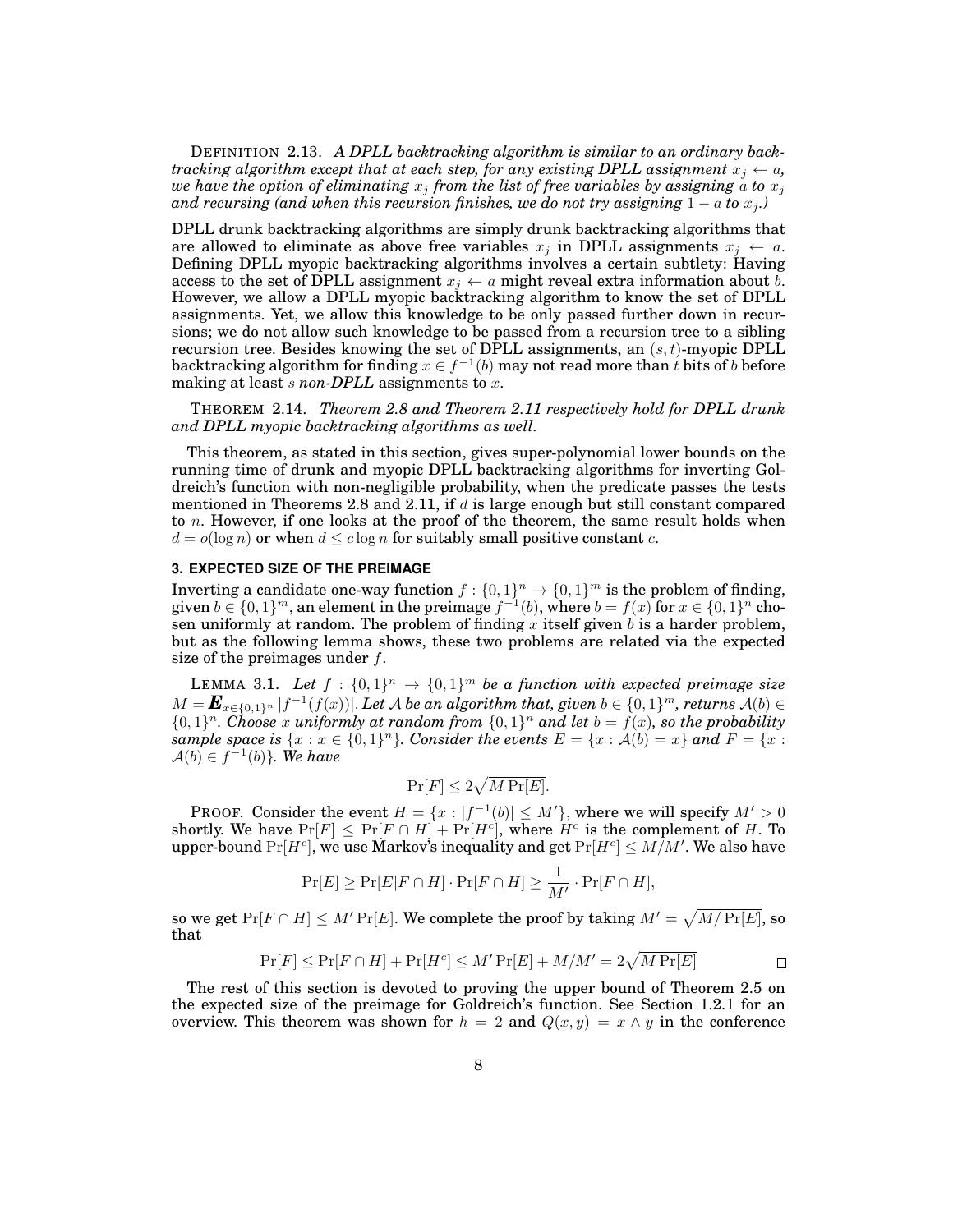version of this paper [Cook et al. 2009]. Itsykson [2010] pointed out that the same proof works for general predicates Q for  $h + 1 < d/4$ . The proof for random predicates is original to this work. We also mention that Panjwani [2001] has previously done some experimental analysis of the size of preimages in Goldreich's function, composed with itself many times.

Theorem 2.5 concerns the expected size of preimages  $|f_{P,G}^{-1}(f_{P,G}(x))|$  of Goldreich's function  $f_{P,G}$ . We assume the predicate P satisfies a test which we will define later, and choose the graph  $G \in [n]^{n \times d}$  and the input  $x \in \{0,1\}^n$  uniformly at random.

We begin by observing that the expected size of the preimage M is equal to  $2^{-n}$  times the number of colliding pairs of inputs:

$$
M = \mathbf{E}_{G \sim \text{Unif}([n]^{n \times d})} \mathbf{E}_{x \sim \text{Unif}(\{0,1\}^n)}[|f_{P,G}^{-1}(f_{P,G}(x))|]
$$
  
=2<sup>-n</sup> 
$$
\mathbf{E}_{G \sim \text{Unif}([n]^{n \times d})}|\{x, y \in \{0,1\}^n : f_{P,G}(x) = f_{P,G}(y)\}|
$$

This allows us to express the expected preimage size in terms of collision probabilities:

$$
M = 2^{-n} \sum_{x,y \in \{0,1\}^n} \Pr_{G \sim \text{Unif}([n]^{n \times d})} [f_{P,G}(x) = f_{P,G}(y)]
$$

Recall that the *i*-th output bit of Goldreich's function  $f_{P,G}$  depends on the input bits  $x_{G_{i,1}},\ldots,x_{G_{i,d}}.$  Since the input indices  $G_{i,1},\ldots,G_{i,d}$  are chosen independently at random for each  $i,$  for a fixed  $x$  and  $y,$  the events  $f_{P,G}(x)_i = f_{P,G}(y)_i$  for different values of i are independent:

$$
M = 2^{-n} \sum_{x,y \in \{0,1\}^n} \prod_{i=1}^n \Pr_{G \sim \text{Unif}([n]^{n \times d})} [f_{P,G}(x)_i = f_{P,G}(y)_i]
$$

We introduce the notation  $PE_P(x, y) = Pr_{G \sim \text{Unif}([n]^{n \times d})}[f_{P,G}(x)_i = f_{P,G}(y)_i]$  (for **P**robability of **E**quality) noticing that the value is the same for every index i:

$$
M = \sum_{x,y \in \{0,1\}^n} (2^{-1} \operatorname{PE}_P(x,y))^n \tag{1}
$$

Now, suppose there are  $n_{ab}$  indices j such that  $x_j = a$  and  $y_j = b$ ;  $n_{00} + n_{01} + b$  $n_{10} + n_{11} = n$ . Then  $PE<sub>P</sub>(x, y)$  depends only on the predicate P and the four numbers  $n_{ab}$ , since the equality  $f_{P,G}(x)_{i} = f_{P,G}(y)_{i}$  depends only on the pairs of bits  $(x_{G_{i,1}}, y_{G_{i,1}}), \ldots, (x_{G_{i,d}}, y_{G_{i,d}})$ . This motivates the following definition.

## DEFINITION 3.2.

- $\rightarrow$  *For a pair*  $(x, y) \in (\{0, 1\}^n)^2$ , define NA (for Number of Appearances) by NA $(x, y)$  =  $(n_{00}, n_{01}, n_{10}, n_{11})$ , where  $n_{ab}$  is the number of indices i such that  $x_i = a$  and  $y_i = b$ . If  $\omega e$  let  $\Delta^2(n) = \{\beta: \{0,1\}^2 \to \mathbf{N} | \sum \beta = n\}$  be the set of ways of putting  $n$  balls into four *bins, then*  $\mathbf{NA}(x, y) \in \Delta^2(n)$ *. Furthermore, if we let*  $\Delta^2 = \{p : \{0, 1\}^2 \to \mathbf{R}^{\geq 0} | \sum p = 1\}$ *be the set of probability distributions over*  $\{0,1\}^2$ , then  $\mathbf{NA}(x,y)/n \in \Delta^2$ . For example,  $\mathbf{NA}(0110, 1000)/4 = (1/4, 1/4, 1/2, 0).$
- $\rho$   *For* α ∈ Δ<sup>2</sup>, we define α<sup>d</sup> to be the distribution over  $({0, 1}^d)^2$  such that  $(x, y) \sim α^{d}$  $m$ eans each pair  $(x_i, y_i)$  is distributed according to  $\alpha$  independently. For example, if  $\alpha$  is the uniform distribution,  $\alpha^d$  is also the uniform distribution, and if  $\alpha$  assigns *a probability of* 1 *to the string* 01*, then* α <sup>d</sup> *assigns a probability of* 1 *to the pair*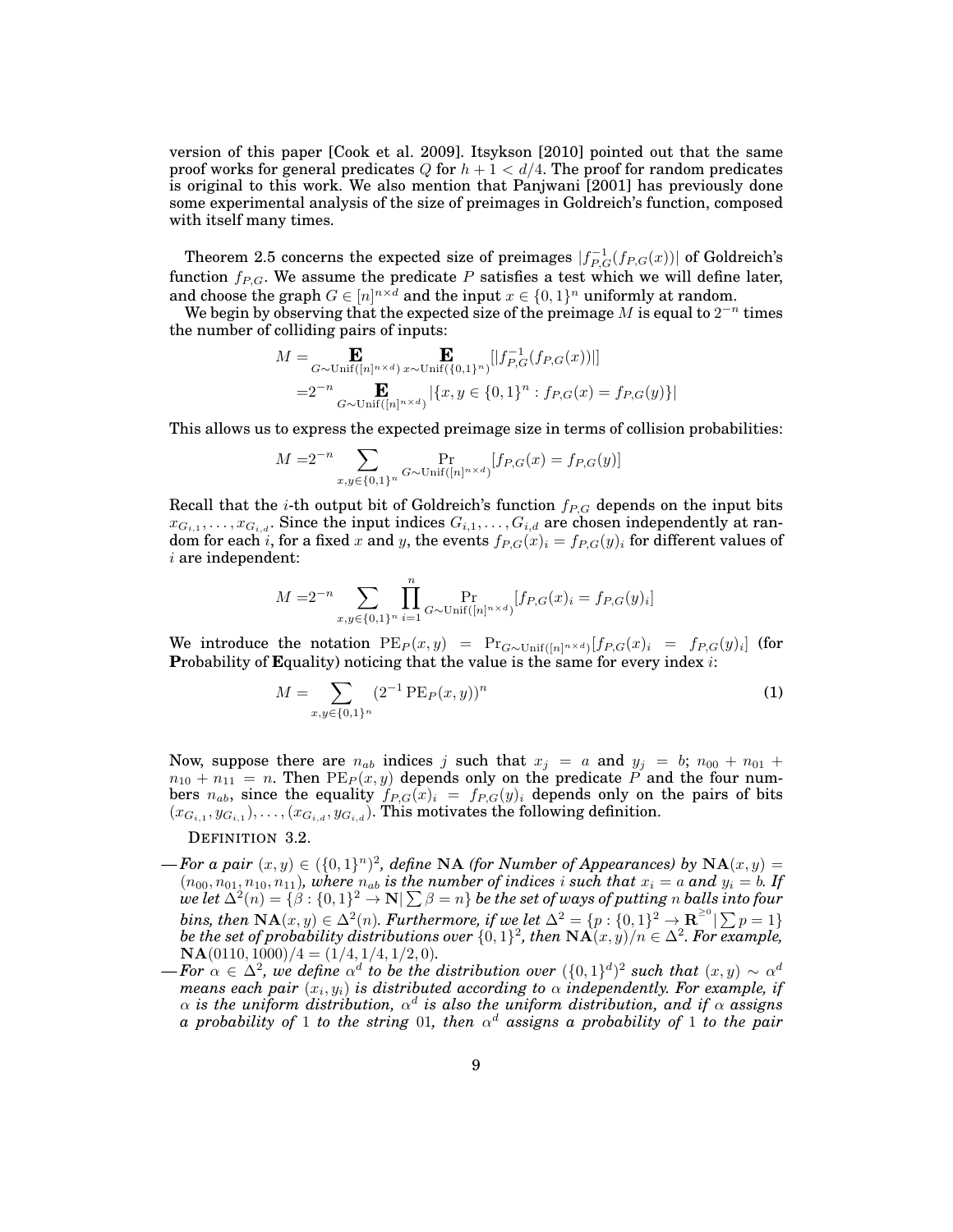$(0 \cdots 0, 1 \cdots 1)$ *. Finally,*  $\mathcal{H}(\alpha)$  *denotes the base-2 entropy of the distribution:*  $\mathcal{H}(\alpha)$  =  $-\sum_{i,j\in\{0,1\}}\alpha_{i,j}\lg\alpha_{i,j}$ .

The value  $PE<sub>P</sub>(x, y)$  depends only on P and the normalized number of occurrences  $\mathbf{NA}(x, y)/n$ .

DEFINITION 3.3. For a predicate  $P: \{0,1\}^d \rightarrow \{0,1\}$  and a probability distribution  $\alpha \in \Delta^2$ , the probability of equality of P over  $\alpha$  is

$$
PE_P(\alpha) = \Pr_{(x,y)\sim \alpha^d} [P(x) = P(y)].
$$

This allows us to rewrite (1) as

$$
M = \sum_{x,y \in \{0,1\}^n} (2^{-1} \operatorname{PE}_P(\mathbf{NA}(x,y)/n))^n
$$

In the above expression,  $NA(x, y)$  takes on values in  $\Delta^2(n)$  depending on the strings x and y. For any particular  $\beta \in \Delta^2(n)$ , the number of pairs  $x, y \in \{0,1\}^n$  satisfying  $\mathbf{NA}(x, y) = \beta$  is equal to  $\binom{n}{\beta_{00}, \beta_{01}, \beta_{10}, \beta_{11}}$ . So we have:

$$
M = \sum_{\beta \in \Delta^2(n)} \binom{n}{\beta_{00}, \beta_{01}, \beta_{10}, \beta_{11}} (2^{-1} \operatorname{PE}_P(\beta/n))^n
$$

*(using Stirling's approximation)*

$$
\leq \sum_{\beta \in \Delta^2(n)} O((2^{\mathcal{H}(\beta/n)} \cdot 2^{-1} \operatorname{PE}_P(\beta/n))^n)
$$
  
\n
$$
\leq |\Delta^2(n)| \max_{\alpha \in \Delta^2} O((2^{\mathcal{H}(\alpha)-1} \operatorname{PE}_P(\alpha))^n)
$$
  
\n=  $O(n^3) \max_{\alpha \in \Delta^2} (2^{\mathcal{H}(\alpha)-1} \operatorname{PE}_P(\alpha))^n$ .

Therefore, in order to prove the lower bound of Theorem 2.5 that  $M \leq n^{O(1)}2^{2^{-\Omega(d)}n}$ , we have only to show:

$$
\forall \alpha \in \Delta^2, \ \mathcal{H}(\alpha) + \lg \mathrm{PE}_P(\alpha) \le 1 + 2^{-\Omega(d)}.\tag{2}
$$

In sections 3.1 and 3.2, we show that most random predicates and predicates of the form  $P_{h,Q}=x_1\oplus\ldots\oplus x_{d-h}\oplus Q(x_{d-h+1},\ldots,x_d)$  satisfy (2). It is possible in time  $2^{O(d)}$ to test whether a predicate has the form  $P_{h,Q}$ , or whether it has the properties we demand of random predicates in Definition 3.7, so our proof is complete.

**3.1. Proof of (2) for**  $P = x_1 \oplus ... \oplus x_{d-h} \oplus Q(x_{d-h+1},...,x_d)$ For predicates of the above form, we have

$$
PE_P(\alpha) = \frac{1 + \mathbf{E}[(-1)^{P(x) + P(y)}]}{2}
$$
  
= 
$$
\frac{1 + \left(\prod_{i=1}^{d-h} \mathbf{E}[(-1)^{x_i + y_i}]\right) \mathbf{E}[(-1)^{Q(x_{d-h+1},...,x_d) + Q(y_{d-h+1},...,y_d)}]}{2}
$$
  
= 
$$
\frac{1 + \left|\prod_{i=1}^{d-h} \mathbf{E}[(-1)^{x_i + y_i}]\right|}{2}
$$
  
= 
$$
\frac{1 + |\alpha_{00} + \alpha_{11} - \alpha_{10} - \alpha_{01}|^{d-h}}{2}.
$$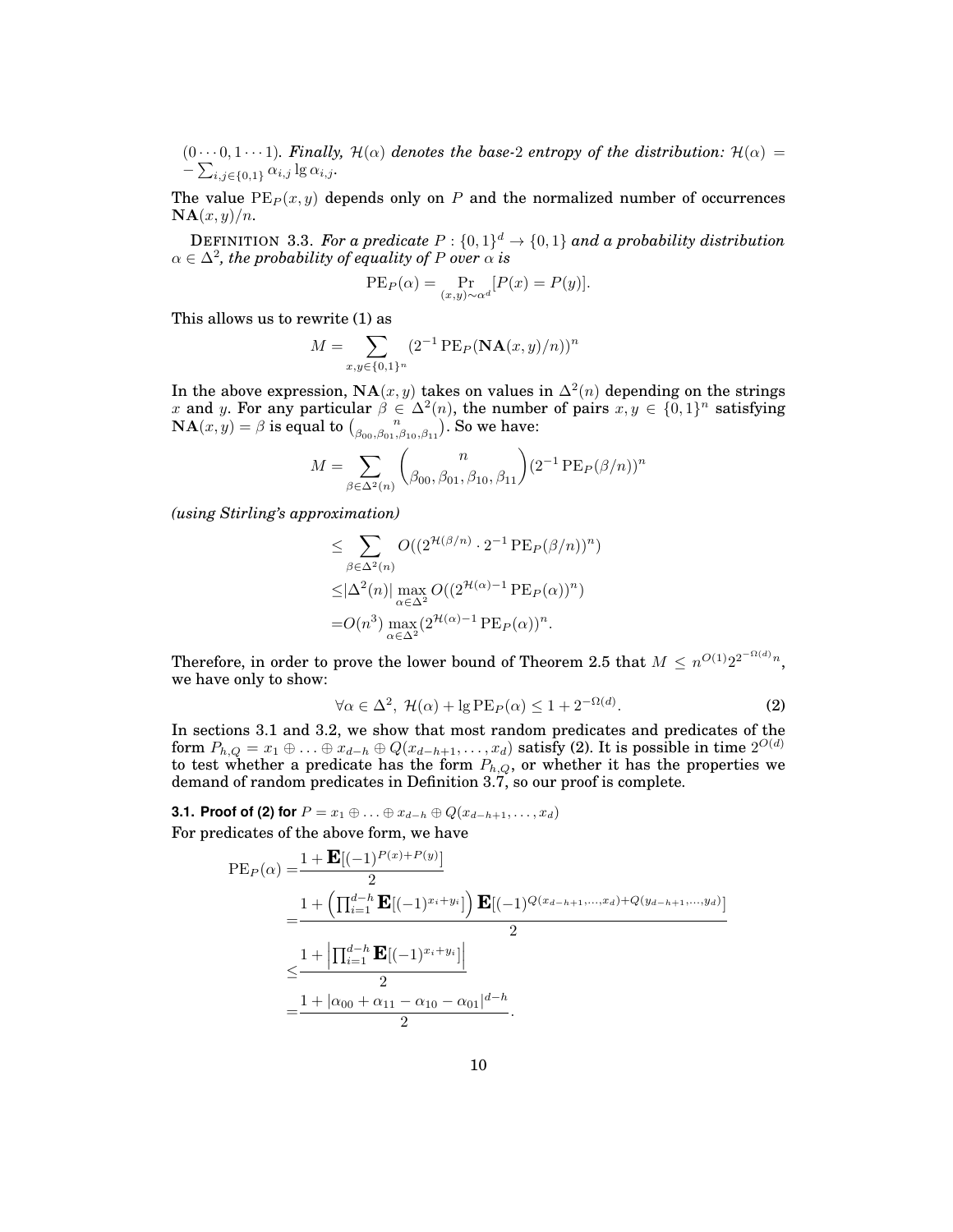Let  $p = \min{\alpha_{00} + \alpha_{11}, \alpha_{01} + \alpha_{10}}$ . Then:

PE<sub>P</sub>(
$$
\alpha
$$
)  $\leq \frac{1 + (1 - 2p)^{d-h}}{2}$   
 $\leq \frac{1 + (1 - p)^{d-h}}{2}$ .

Given p, the maximum value of  $\mathcal{H}(\alpha)$  is achieved when  $\alpha_{00} = \alpha_{11}$  and  $\alpha_{01} = \alpha_{10}$ ; thus  $\mathcal{H}(\alpha)\leq 1+\mathcal{H}(p).$  Therefore, to prove  $\mathcal{H}(\alpha)+\lg\mathrm{PE}_P(\alpha)\leq 1+2^{-\Omega(d)},$  it suffices to show  $\mathcal{H}(p) + \lg(1 + (1-p)^{d-h}) \leq 1 + 2^{-\Omega(d)}$ . As long as  $d - h = \Omega(d)$ , the following lemma completes the proof with  $\tau = (d - h)/d$ .

LEMMA 3.4.  $\forall \tau \in (0,1], \exists \epsilon > 0, \forall p \in [0,1] \forall d \geq 1, \mathcal{H}(p) + \lg(1+(1-p)^{\tau d}) \leq 1+2^{-\epsilon d}$ .

The proof of this lemma can be found in Section 3.3.

#### **3.2. Proof of (2) for a Random Predicate** P

If  $\Delta^2$  were a small finite set, then we could prove (2) as follows. First, show that for any particular  $\alpha \in \Delta^2$ , a random predicate with probability  $1 - \varepsilon$  satisfies  $\mathcal{H}(\alpha)$  +  $\log \mathrm{PE}_P(\alpha) \leq 1+2^{-\Omega(d)}.$  Then with probability  $1-\varepsilon|\Delta^2|$  this is true for all  $\alpha \in \Delta^2$ simultaneously, which is exactly (2). Since  $\Delta^2$  is an infinite set, this doesn't work, but our proof is similar in spirit: We will devise a small finite set of properties, each of which a random predicate  $P$  satisfies with high probability, then show that (2) follows from these properties.

In order to describe this set of properties, we begin with a new way to measure collisions under a predicate P. We have already seen  $\text{PE}_P(\alpha)$  where  $\alpha\in\Delta^2.$ 

DEFINITION 3.5. For  $\beta \in \Delta^2(d)$ , the probability of equality of P over  $\beta$  is

$$
PEP(\beta) = \Pr_{(x,y) \sim \mathbf{NA}^{-1}(\beta)}[P(x) = P(y)],
$$

where  $\mathbf{NA}^{-1}(\beta)$  denotes the uniform distribution over the set of pairs  $(x,y) \in (\{0,1\}^d)^2$ *satisfying*  $\mathbf{NA}(x, y) = \beta$ *.* 

The two definitions of  $PE_P$  are related by  $PE_P(\alpha) = \mathbf{E}_{\beta \sim \text{Mult}(\alpha, d)}[\text{PE}_P(\beta)],$  where Mult $(\alpha, d)$  denotes the multinomial distribution which draws d samples from  $\{0, 1\}^2$ according to the distribution  $\alpha$ .

DEFINITION 3.6 (ONE-BIT ENTROPY,  $\alpha_{a*}$ ,  $\alpha_{*a}$ ,  $\mathcal{H}^*(\alpha)$ ). Let  $\alpha \in \Delta^2$ .

 $\text{I}-\text{For } a \in \{0,1\}, \ \alpha_{a*} \stackrel{\text{def}}{=} \alpha(a,0) + \alpha(a,1) \text{ and } \alpha_{*a} \stackrel{\text{def}}{=} \alpha(0,a) + \alpha(1,a).$ 

 $\rule{1em}{5mm}$ —We define the one-bit entropy of  $\alpha$  to be  $\mathcal{H}^*(\alpha) \stackrel{\text{def}}{=} \max\{\mathcal{H}(\alpha_{0*},\alpha_{1*}),\mathcal{H}(\alpha_{*0},\alpha_{*1})\}.$ 

We now define a small set of properties from which (2) will follow.

DEFINITION 3.7 (COLLISION-AVERSE PREDICATE). For  $\delta > 0$  and  $\beta \in \Delta^2(d)$ , we *say P is*  $(\delta, \beta)$ -collision averse *if* 

$$
PE_P(\beta) \le \frac{1}{2} + 2^{-d(\mathcal{H}^*(\beta/d) - \delta)/2}.
$$

Let  $E(d)$  (for **E**qual) be the set of  $\beta \in \Delta^2(d)$  such that  $\beta(0,1) = \beta(1,0) = 0$ . Notice that  $if(x, y) \in \mathbf{NA}^{-1}(\beta)$ , then  $x = y$  iff  $\beta \in E(d)$ .

*If*  $\overline{P}$  *is* ( $\delta$ , $\beta$ )-collision averse for every  $\beta \in \Delta^2(d) \setminus E(d)$ , we say P is  $\delta$ -collision averse.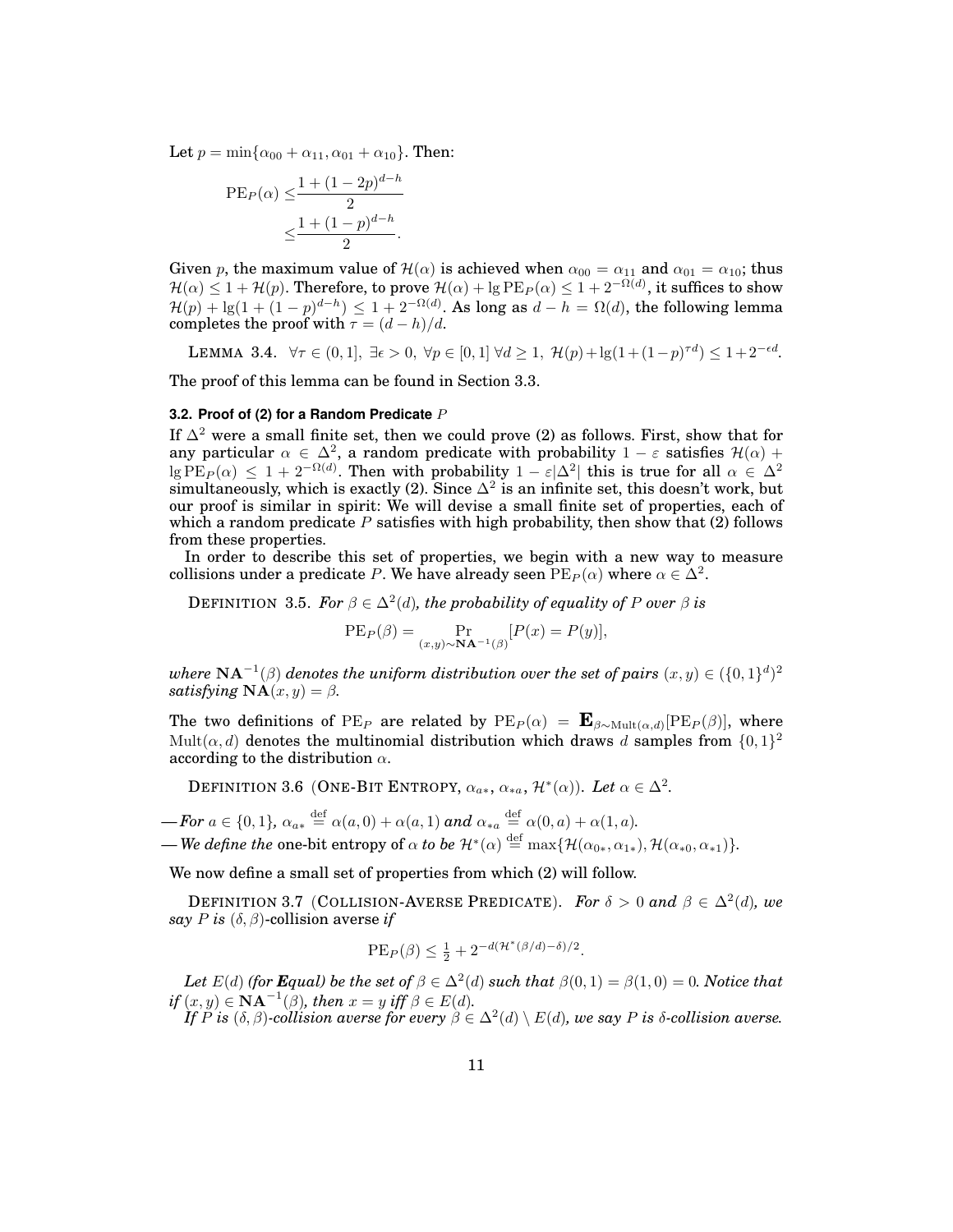LEMMA 3.8. *Fix any*  $\delta > 0$  and  $\beta \in \Delta^2(d) \setminus E(d)$ . Choose  $P : \{0,1\}^d \to \{0,1\}$ *uniformly at random. Then*

$$
\Pr[P \text{ is not } (\delta, \beta)\text{-collision averse}] \le \exp(-\frac{1}{2}2^{\delta d}/poly(d)).
$$

*Taking a union bound,*

$$
\Pr[P \text{ is not } \delta\text{-collision averse}] \le \exp(-2^{\delta d - O(\log d)}).
$$

PROOF OF LEMMA 3.8. Without loss of generality, assume  $\mathcal{H}^*(\beta/d)$  =  $\mathcal{H}(\beta_{0*}/d, \beta_{1*}/d)$ . Let  $S \subseteq \{0,1\}^d$  be the support of the marginal distribution on x when  $(x, y) \sim \mathbf{NA}^{-1}(\beta)$ : that is, S is the set of strings with  $\beta_{0*}$  zeroes and  $\beta_{1*}$  ones.

Pick any  $x \in S$ . If  $P, P' : \{0,1\}^d \to \{0,1\}$  are predicates which differ only at x, then  $PE_{P'}(\beta) - PE_{P}(\beta) \leq c_x$ , where

$$
c_x = \Pr_{(x',y') \sim \mathbf{NA}^{-1}(\beta)}[x' = x \lor y' = x] \le \frac{2}{|S|} = \frac{2}{\binom{d}{\beta_{0*}}}.
$$

Fix P arbitrarily on all  $x \notin S$ , but choose the value of P independently at random for all  $x \in S$ : then  $\mathbf{\tilde{E}}[\text{PE}_P(\beta)] = \frac{1}{2}$ , since  $\beta \notin E(d)$ . By McDiarmid's inequality, for any  $\epsilon$ ,

$$
\Pr[\text{PE}_P(\beta) > \frac{1}{2} + \epsilon] \le \exp\left(-\frac{2\epsilon^2}{\sum_{x \in S} c_x^2}\right)
$$
  

$$
\le \exp\left(-\frac{1}{2}\epsilon^2 \binom{d}{\beta_{0*}}\right)
$$
  

$$
\le \exp\left(-\frac{1}{2}\epsilon^2 2^{d\mathcal{H}(\beta_{0*}/d,\beta_{1*}/d)} / \text{poly}(d)\right).
$$

To complete the proof, take  $\epsilon = 2^{-d(\mathcal{H}(\beta_{0*}/d,\beta_{1*}/d)-\delta)/2}$ .

LEMMA 3.9. *There exists*  $\delta > 0$  *such that Equation (2) holds for every*  $\delta$ -collision *averse predicate. That is, there exist*  $\delta, \eta > 0$  *and*  $D \in \mathbb{N}$  *such that whenever*  $d > D$  *and a* d*-ary predicate* P *is* δ*-collision averse,*

$$
\forall \alpha \in \Delta^2, \ \mathcal{H}(\alpha) + \lg PE_P(\alpha) \le 1 + 2^{-\eta d}.
$$

PROOF. Let  $\alpha \in \Delta^2$ . By the concavity of the logarithm function,

$$
\lg PE_P(\alpha) \le \lg \xi + \frac{1}{\xi \ln 2} (PE_P(\alpha) - \xi)
$$

where  $\xi$  will be determined later. Since  $\text{PE}_P(\alpha) = \mathbf{E}_{\beta \sim \text{Mult}(\alpha, d)}[\text{PE}_P(\beta)],$  we have

$$
\lg PE_P(\alpha) \le \lg \xi + \frac{1}{\xi \ln 2} \left( \mathbf{E}_{\beta \sim \text{Mult}(\alpha, d)} PE_P(\beta) - \xi \right). \tag{3}
$$

We assume P is  $\delta$ -collision averse, where  $\delta$  will be determined later. That means that whenever  $\beta(0,1)+\beta(1,0) > 0$ , it is the case that  $PE_P(\beta) \leq \frac{1}{2} + 2^{-d(\mathcal{H}^*(\beta/d)-\delta)/2}$ . So, if we let  $E(d) = \{\beta : \beta(0,1) = \beta(1,0) = 0\}$  and  $\gamma = \Pr_{\beta \sim \text{Mult}(\alpha,d)}[\beta \in E(d)]$ , we have:

$$
\mathbf{E}_{\beta \sim \text{Mult}(\alpha,d)} \text{PE}_P(\beta) \leq \gamma + (1 - \gamma) \cdot \mathop{\mathbf{E}}_{\beta \sim \text{Mult}(\alpha,d)} [\min\{1, \frac{1}{2} + 2^{-d(\mathcal{H}^*(\beta/d) - \delta)/2}\} | \beta \notin E(d)]
$$
\n
$$
= \frac{1 + \gamma}{2} + (1 - \gamma) \cdot \mathop{\mathbf{E}}_{\beta \sim \text{Mult}(\alpha,d)} [\min\{\frac{1}{2}, 2^{-d(\mathcal{H}^*(\beta/d) - \delta)/2}\} | \beta \notin E(d)]
$$
\n
$$
\leq \frac{1 + \gamma}{2} + \mathop{\mathbf{E}}_{\beta \sim \text{Mult}(\alpha,d)} [\min\{\frac{1}{2}, 2^{-d(\mathcal{H}^*(\beta/d) - \delta)/2}\}].
$$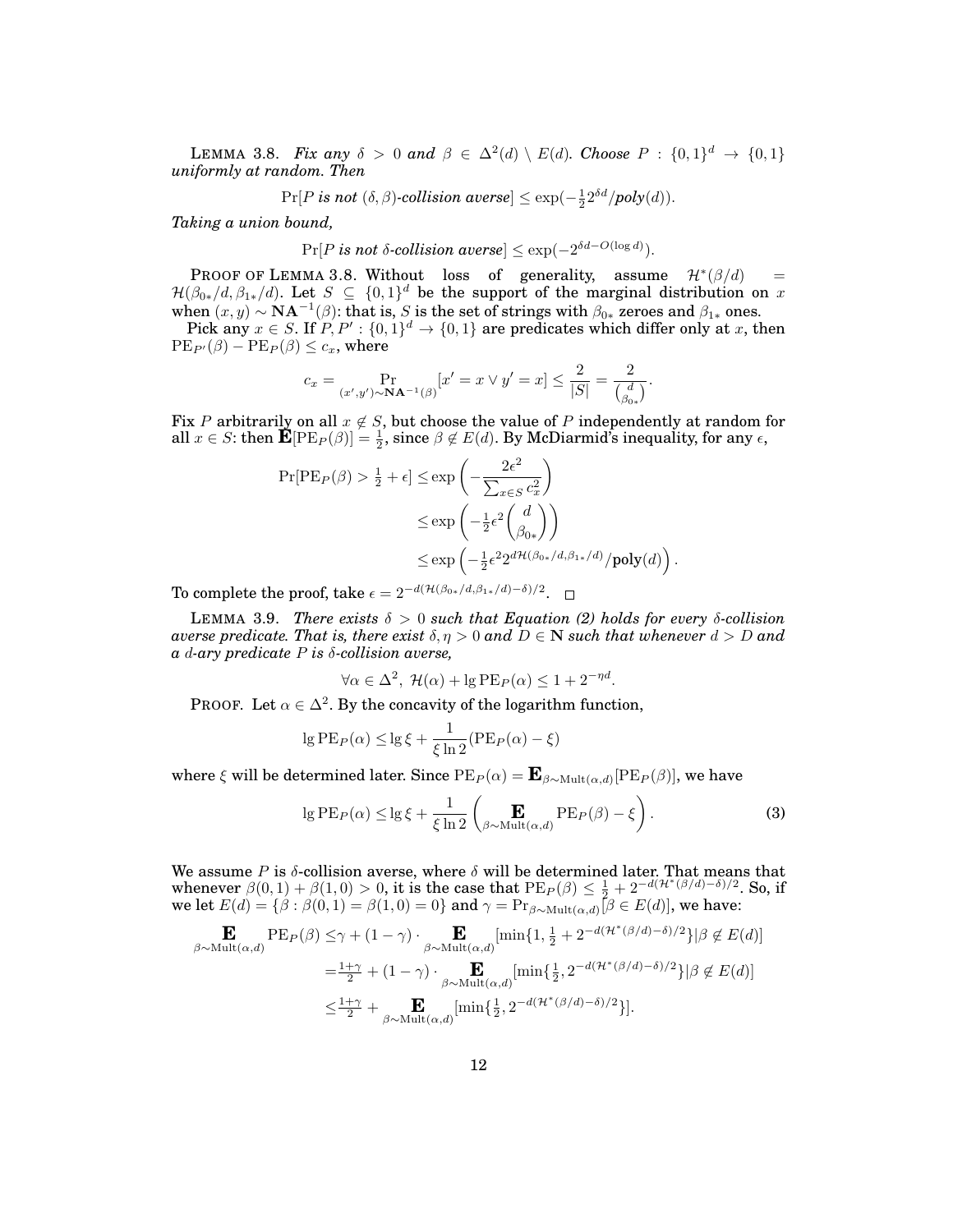Whenever a random variable X is bounded above by 1, Markov's inequality gives  $\mathbf{E}[X] \leq a + \Pr[X > a]$  for all  $a \geq 0$ . Taking  $a = 2^{-\delta d/2}$  where the value of  $\delta$  still has to be determined,

$$
\mathbf{E}_{\beta \sim \text{Mult}(\alpha,d)} \text{PE}_P(\beta) \leq \frac{1+\gamma}{2} + 2^{-\delta d/2} + \Pr_{\beta \sim \text{Mult}(\alpha,d)} [\mathcal{H}^*(\beta/d) < 2\delta].
$$

Now, substitute back in to (3) taking  $\xi = \frac{1+\gamma}{2}$ :

$$
\begin{split} \lg \mathrm{PE}_P(\alpha) \leq & \lg \frac{1+\gamma}{2} + \frac{2}{(1+\gamma)\ln 2} \left( 2^{-\delta d/2} + \Pr_{\beta \sim \mathrm{Mult}(\alpha, d)} [\mathcal{H}^*(\beta/d) < 2\delta] \right) \\ &\leq & \lg \frac{1+\gamma}{2} + 3 \left( 2^{-\delta d/2} + \Pr_{\beta \sim \mathrm{Mult}(\alpha, d)} [\mathcal{H}^*(\beta/d) < 2\delta] \right). \end{split}
$$

Since  $\mathcal{H}^*(\beta/d) \geq \mathcal{H}(\beta_{0*}/d)$ , we have:

$$
\lg PE_P(\alpha) \le \lg \frac{1+\gamma}{2} + 3 \left( 2^{-\delta d/2} + \Pr_{\beta \sim \text{Mult}(\alpha, d)}[\mathcal{H}(\beta_{0*}/d) < 2\delta] \right).
$$

Sampling  $\beta \sim \text{Mult}(\alpha, d)$  and looking at  $\beta_{0*}$  is the same as sampling  $k \sim \text{Binom}(\alpha_{0*}, d)$ . So we can rewrite the above as:

$$
\lg PE_P(\alpha) \le \lg \frac{1+\gamma}{2} + 3 \left( 2^{-\delta d/2} + \Pr_{k \sim \text{Binom}(\alpha_0, d)}[\mathcal{H}(k/d) < 2\delta] \right). \tag{4}
$$

Since  $\lg PE_P(\alpha) \leq 0$ , the claim of the lemma follows when  $\mathcal{H}(\alpha) \leq 1$ ; so henceforth we assume  $\mathcal{H}(\alpha) \geq 1$ , and hence  $\mathcal{H}^*(\alpha) \geq 1/2$ . We may further assume without loss of generality that  $\mathcal{H}(\alpha_{0*}) \geq 1/2$ . Let  $p_0 \in (0, \frac{1}{2})$  be the unique number satisfying  $\mathcal{H}(p_0) =$  $\frac{1}{2}$ ; we know  $\alpha_{0*}\in [p_0,1-p_0].$  We now introduce a technical lemma which is proved in Section 3.3:

LEMMA 3.10. For every  $p_0 \in (0, \frac{1}{2}]$ , there exists  $\delta > 0$  such that for all sufficiently *large*  $d \in \mathbb{N}$ ,

$$
\forall p \in [p_0, 1-p_0], \Pr_{k \sim \text{Binom}(p,d)}[\mathcal{H}(k/d) < 2\delta] + 2^{-\delta d/2} \leq 2^{-\delta d/3}.
$$

Apply this lemma to get  $\delta > 0$ , and substitute back into (4):

$$
\lg PE_P(\alpha) \le \lg(1+\gamma) - 1 + 3 \cdot 2^{-\delta d/3}.
$$

Now, the aim of this Lemma is to bound  $\mathcal{H}(\alpha) + \lg \mathrm{PE}_P(\alpha)$ . We have so far:

$$
\mathcal{H}(\alpha) + \lg \mathrm{PE}_P(\alpha) \le \mathcal{H}(\alpha) + \lg(1+\gamma) - 1 + 3 \cdot 2^{-\delta d/3}
$$
  

$$
\le \mathcal{H}(\alpha_{00} + \alpha_{11}) + \lg(1+\gamma) + 3 \cdot 2^{-\delta d/3}.
$$

Now,  $\gamma = \Pr[\beta(0,1) = \beta(1,0) = 0] = (\alpha_{00} + \alpha_{11})^d$ . Apply Lemma 3.4, taking  $\tau = 1$  and  $p = 1 - (\alpha_{00} + \alpha_{11})$ . Then:

$$
\mathcal{H}(\alpha) + \lg \mathrm{PE}_P(\alpha) \le 1 + 2^{-\epsilon d} + 3 \cdot 2^{-\delta d/3}.
$$

Take  $\eta < \min\{\epsilon,\delta/3\}$  and  $d$  sufficiently large that  $2^{-\eta d} > 2^{-\epsilon d} + 3 \cdot 2^{-\delta d/3}$  to complete the proof.  $\square$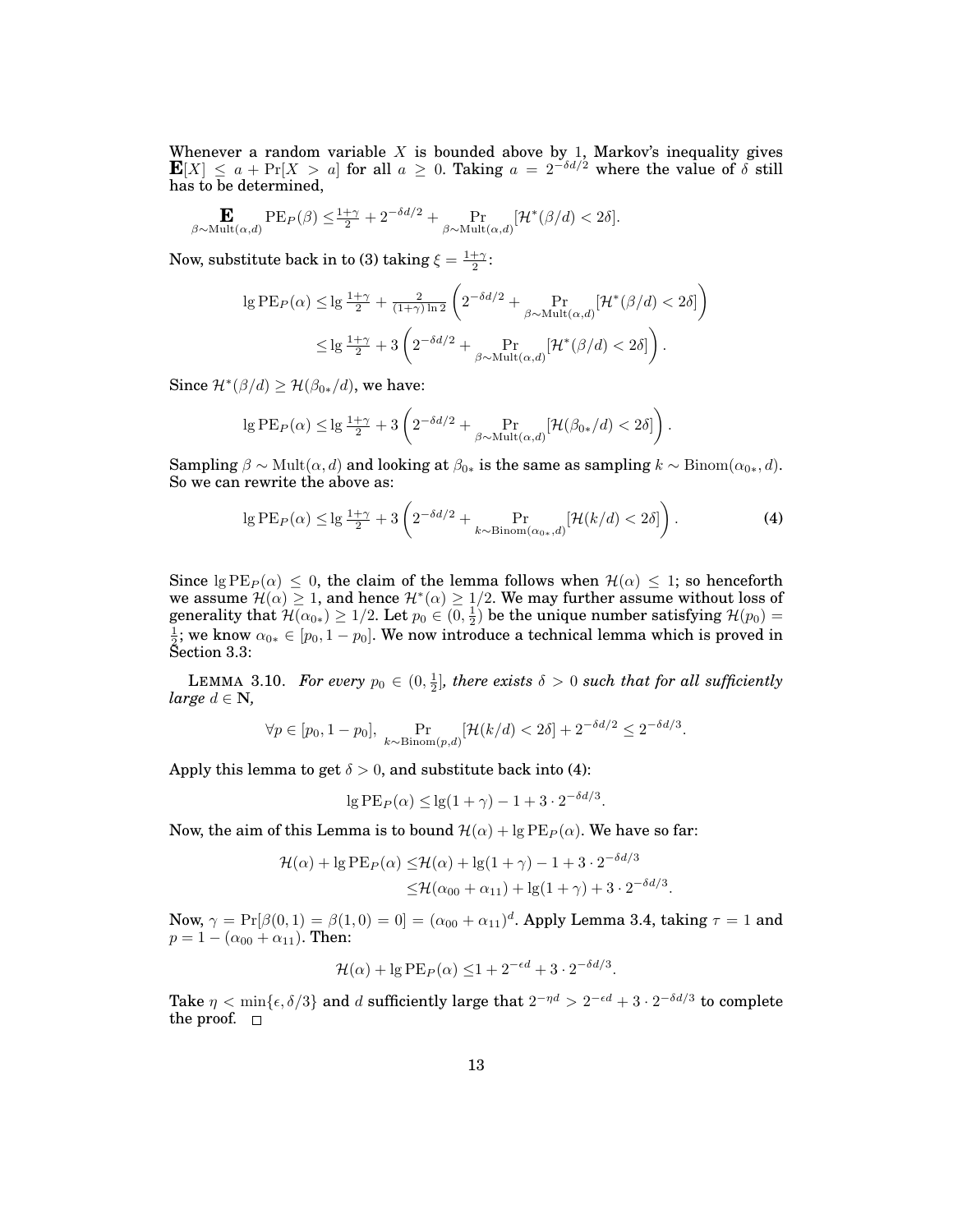#### **3.3. Proof of Lemmas 3.4 and 3.10**

*Proof of Lemma 3.4..* Assume  $\tau \in (0, 1]$  is given. First we show that we can choose positive D and  $\epsilon'$  such that

$$
\forall p \in [0, 1], \ \forall d > D, \ \mathcal{H}(p) + \lg(1 + (1 - p)^{\tau d}) \le 1 + 2^{-\epsilon' d}.\tag{5}
$$

We prove this by considering four possible cases for the value of p, namely,  $p \in (\epsilon_1, 1]$ ,  $p\in (\epsilon_2/d,\epsilon_1],\,p\in (2^{-\epsilon_3d},\epsilon_2/d],\,p\in [0,2^{-\epsilon_3d}],$  where  $\epsilon_1,\,\epsilon_2,\,\epsilon_3$  are positive constants to be chosen. We will choose the numbers  $D$  and  $\epsilon', \epsilon_1, \epsilon_2, \epsilon_3$  as we go along, but according to the following dependency graph:



— Case 1:  $p > \epsilon_1$ . Then

$$
\mathcal{H}(p) + \lg(1 + (1 - p)^{\tau d}) \le 1 + (1 - \epsilon_1)^{\tau d} \lg e \le 1 + 2^{-\epsilon' d},
$$
  
for  $\epsilon_1 < 1$ ,  $\epsilon' \le -\frac{1}{2}\tau \lg(1 - \epsilon_1)$ ,  $d > D \ge -2 \lg \lg e/(\tau \lg(1 - \epsilon_1))$ .

For the remaining three cases,  $p$  is small. Using the Taylor expansion of  $\lg$  around 2, we get

$$
\lg(1 + (1 - p)^{\tau d}) \le 1 + \frac{(1 - p)^{\tau d} - 1}{2 \ln 2} \le 1 + \frac{e^{-\tau p d} - 1}{2 \ln 2}.
$$

— Case 2:  $p \in (\epsilon_2/d, \epsilon_1]$ . Then

$$
\mathcal{H}(p) + \lg(1 + (1 - p)^{\tau d}) \le \mathcal{H}(\epsilon_1) + 1 + \frac{e^{-\tau \epsilon_2} - 1}{2 \ln 2} \le 1,
$$

if we choose  $\epsilon_1$  small enough that  $\epsilon_1 \leq 1/2$  and  $\mathcal{H}(\epsilon_1) \leq (1 - e^{-\tau \epsilon_2})/(2 \ln 2)$ .

For the remaining two cases we fix  $\epsilon_2 = (2\tau)^{-1}$ . Now,  $\tau pd \leq \frac{1}{2}$ , and we have the approximation

$$
\mathcal{H}(p) + 1 + \frac{e^{-\tau pd} - 1}{2 \ln 2} \le (p \lg(1/p) + 2p) + 1 - \frac{\tau pd}{4 \ln 2} = 1 + p \left( \lg(1/p) - \frac{\tau}{4 \ln 2} d + 2 \right).
$$

— Case 3:  $p \in (2^{-\epsilon_3 d}, \epsilon_2/d].$ For  $\epsilon_3<\frac{\tau}{4\ln2}$  and  $d>D$  for sufficiently large  $D$  (depending on  $\epsilon_3$ ): lg $(1/p)-\frac{\tau}{4\ln2}d+2<\frac{\tau}{2}$ 0.

— Case 4:  $p \leq 2^{-\epsilon_3 d}$ .

For  $\epsilon' \leq \frac{1}{2}\epsilon_3$  and  $d > D$  for sufficiently large D (depending on  $\epsilon_3$ ):  $p \lg(1/p) \leq$  $\epsilon_3 d2^{-\epsilon_3 d} \leq 2^{-\epsilon' d}.$ 

We have proved (5). It remains to prove the lemma for  $d \in [1, D]$ . Let  $f(p, d) = \mathcal{H}(p) +$  $\lg(1+(1-p)^{\tau d})$ . Since f is a continuous function on the compact set  $[0,1] \times [1,D]$ , it achieves a finite maximum  $M = f(p_*, d_*)$  on this set. It is easy to see that  $M \in (1, 2)$ . Let  $\epsilon = \min\{\epsilon', -D^{-1}\lg(M-1)\}\)$ . Then for  $d \in [1, D], f(p, d) \leq M \leq 1 + 2^{-\epsilon d}$ , and for  $d \in (D, \infty), f(p, d) \leq 1 + 2^{-\epsilon' d} \leq 1 + 2^{-\epsilon d}.$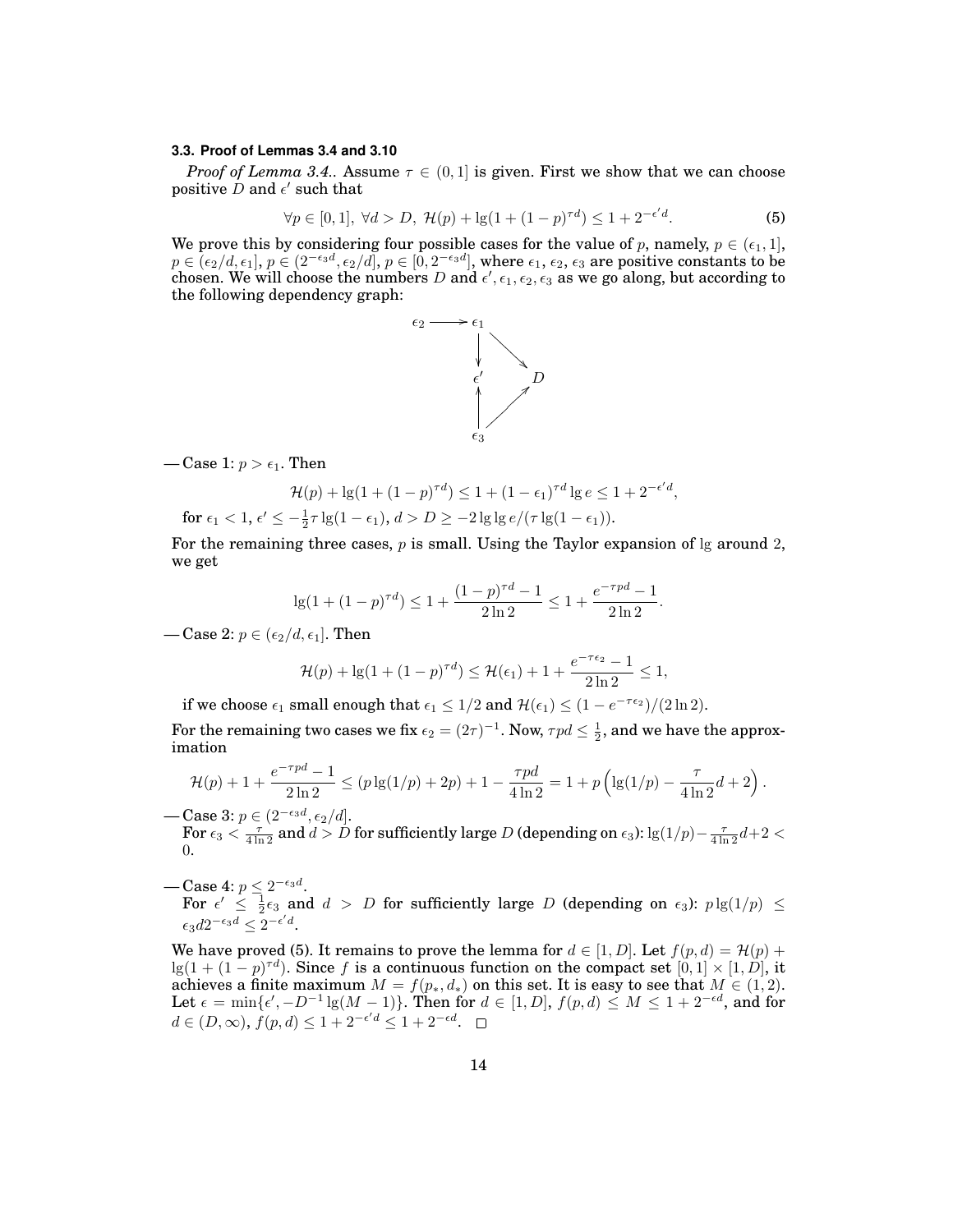*Proof of Lemma 3.10..* Let  $D_{KL}$  denote the Kullback-Leibler divergence

$$
D_{KL}(q||p) = q \lg \frac{q}{p} + (1-q) \lg \frac{1-q}{1-p}.
$$

Fix  $\lambda > 0$  to be small enough that  $\lambda < 1/2$  and for any  $p \in [p_0, 1 - p_0]$ ,

$$
D_{KL}(\lambda \| p) > \mathcal{H}(\lambda).
$$

Now, choose any  $p \in [p_0, 1-p_0]$ .

$$
\Pr_{k \sim \text{Binom}(p,d)}[\mathcal{H}(k/d) < \mathcal{H}(\lambda)] = \Pr[k/d < \lambda] + \Pr[k/d > 1 - \lambda]
$$
\n(Without loss of generality, assume  $p \leq \frac{1}{2}$ .)

\n
$$
\leq 2 \Pr[k/d < \lambda]
$$
\n(Apply Chernoff's bound.)

\n
$$
\leq 2 \exp(-D_{KL}(\lambda || p)d)
$$
\n
$$
< 2 \exp(-\mathcal{H}(\lambda)d).
$$

Complete the proof by taking  $\delta = \mathcal{H}(\lambda)/2$  and taking d to be sufficiently large that  $2 \exp(-\mathcal{H}(\lambda)d) < 2^{-\delta d/3} - 2^{-\delta d/2}.$ 

## **4. LOCALLY CONSISTENT PARTIAL ASSIGNMENT**

In this section, we assume we are given an instance of Goldreich's function  $f = f_{P,G}$ :  $\{0,1\}^n \to \{0,1\}^m$  together with  $b \in \{0,1\}^m$ . We want to analyze a backtracking algorithm A that tries to find an element in the preimage  $f^{-1}(b)$ . A crucial concept in this analysis will be that of a locally consistent partial assignment. In order to introduce this concept, we will introduce some preliminary concepts.

DEFINITION 4.1 (PARTIAL ASSIGNMENT). *A* partial assignment *is a function* ρ :  $[n] \to \{0, 1, *\}$ . Its set of fixed variables is  $\text{Vars}(\rho) = \rho^{-1}(\{0, 1\})$ . Its set of free variables  $i$ *s*  $\rho^{-1}(\{*\})$ . Its size *is defined to be*  $|\rho| = |\text{Vars}(\rho)|$ . Given  $f : \{0,1\}^n \to \{0,1\}^m$ , the restriction of f by  $\rho$ , denoted  $f|_{\rho}$ , is the function obtained by fixing the variables in  $\text{Vars}(\rho)$  and allowing the rest of the variables of f to vary.

*For a partial assignment*  $\rho$ *, an index*  $j \in [n]$ *, and a value*  $a \in \{0,1\}$ *, we define the partial truth assignment*  $\rho[x_j \leftarrow a]$  *by* 

$$
\rho[x_j \leftarrow a](i) = \begin{cases} a, & i = j; \\ \rho(i), & i \neq j. \end{cases}
$$

DEFINITION 4.2 (BOUNDARY, NEIGHBORHOOD, AND EXPANSION). Let  $G \in [n]^{m \times d}$ *be a bipartite graph as in Definition 2.1. Let*  $I \subseteq R$  *be a subset of vertices on the right. Its* neighborhood  $\Gamma(I) \subseteq L$  *is the set of all nodes adjacent to nodes in I. For*  $i \in I$ *, the* boundary of *i* in *I*, denoted  $\partial_I i$ , is the set of nodes in *L* with one edge to *i* but no other *edges to* I*. The* boundary *of* I*, denoted* ∂I*, is the set of all nodes* j ∈ L *such that there is*  $\emph{exactly one edge from $j$ to $I$. Equivalently, $\partial I = \bigcup_{i \in I} \partial_I i$.}$ 

G is an  $(r, c)$ -boundary expander *if for all*  $I \subseteq R$  *such that*  $|I| \leq r$ , we have  $|\partial I| \geq c|I|$ .

DEFINITION 4.3 (CLOSURE). Let  $G \in [n]^{m \times d}$  be a bipartite graph as in Defini*tion 2.1. Assume* G *is an*  $(r, c)$ *-boundary expander. Fix a subset of input nodes*  $J \subseteq L$ *. We say a subset of output nodes*  $I \subseteq R$  *of size*  $|I| \leq r/2$  *is a closure for J if the subgraph of* G *obtained by deleting nodes in* J ∪ Γ(I) *and nodes in* I *is an* (r/2, c/2)*-boundary expander.*

Note that a closure for a set of left-nodes is a set of right-nodes.

DEFINITION 4.4 (LOCALLY CONSISTENT PARTIAL ASSIGNMENT). *Let* f *be Goldreich's function for graph* G *and predicate* P*. Let* b ∈ {0, 1} <sup>m</sup> *and let* ρ *be a partial*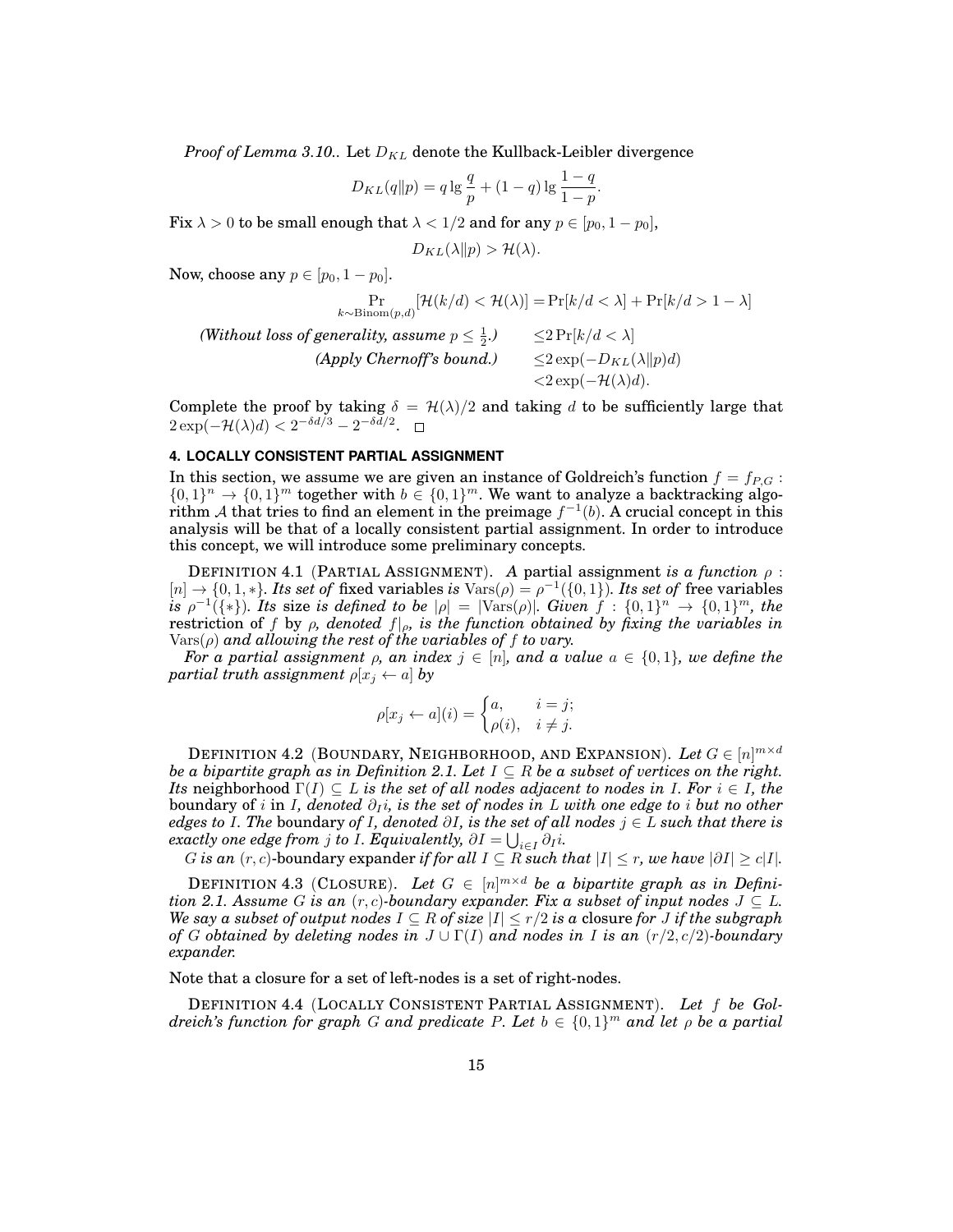*assignment. For a set of output nodes*  $I \subseteq R$ *, we say*  $\rho$  *is consistent with*  $I$  *if*  $\rho$  *can be extended to some*  $x' \in \{0,1\}^n$  *such that*  $f(x')_I = b_I$ . We say  $\rho$  *is* locally consistent *if there exists a closure* I for  $\text{Vars}(\rho)$  *such that*  $\rho$  *is consistent with* I. We say  $\rho$  *is* globally consistent *if*  $\rho$  *is consistent with*  $R$ *.* 

#### **4.1. Backtracking Trees and Resolution Proofs**

DEFINITION 4.5 (BACKTRACKING TREE). *The running of a backtracking algorithm* A *in finding a solution to the equation*  $f_{P,G}(x) = b$  *can be modeled by a back*tracking tree*. Each node of the backtracking tree is labeled by a partial assignment*  $\rho:[n]\rightarrow \{0,1,*\},$  where  $\rho_j=*$  means variable  $x_j$  is free and  $\rho_j\neq *$  means variable  $x_j$ *is assigned the value*  $\rho_j$ *. We measure the <code>running</code> time of algorithm*  ${\mathcal{A}}$  *in terms of the number of nodes in its backtracking tree.*

*The root of the backtracking tree is labeled by the empty partial assignment* ∗ <sup>n</sup>*. If at a step of the backtracking, the current partial assignment is* ρ *and algorithm* A *chooses the assignment*  $x_j \leftarrow a$  *where*  $x_j$  *is a free variable and*  $a \in \{0,1\}$ *, then the left child of the current node is labeled by*  $\rho[x_j \leftarrow a]$ . If the current node has a right child, the label *of this right child is*  $\rho[x_i \leftarrow 1 - a]$ .

For example, here is part of a backtracking tree. One of the nodes is boxed. The label of that node is a partial assignment that assigns values 0, 1, 0 to variables  $x_5$ ,  $x_7$ , and  $x_8$  respectively.



In this subsection, we motivate the definition of locally consistent partial assignments by showing that a backtracking subtree with a root that is labeled by a locally consistent but globally inconsistent partial assignment has exponential size.

DEFINITION 4.6 (TREE-LIKE RESOLUTION PROOF). *If*  $C = a \vee D$  and  $C' = \neg a \vee D'$ are two clauses each consisting of an OR of literals,  $\dot{C}$  and  $C'$  together imply  $D \vee D'.$ *In this case,*  $D \vee D'$  *is called the resolution of* C *and* C'. Let  $\Phi$  *be a CNF formula.* A resolution proof *for refuting*  $\Phi$  *is a sequence of clauses*  $C_1, C_2, \ldots, C_l$  *where*  $C_l$  *is the empty clause, and for*  $i = 1, \ldots, l$ *,* 

 $-either C<sub>i</sub>$  *is a clause appearing in*  $\Phi$ *,* 

 $\boldsymbol{\mathrm{d}}$  *— or*  $C_i$  *is the resolution of two clauses that appear before*  $C_i$  *in the sequence.* 

*If each clause in the sequence (except the last clause*  $C_l$ ) is used exactly once to imply *a later clause in the sequence through a resolution, then the resolution proof is called*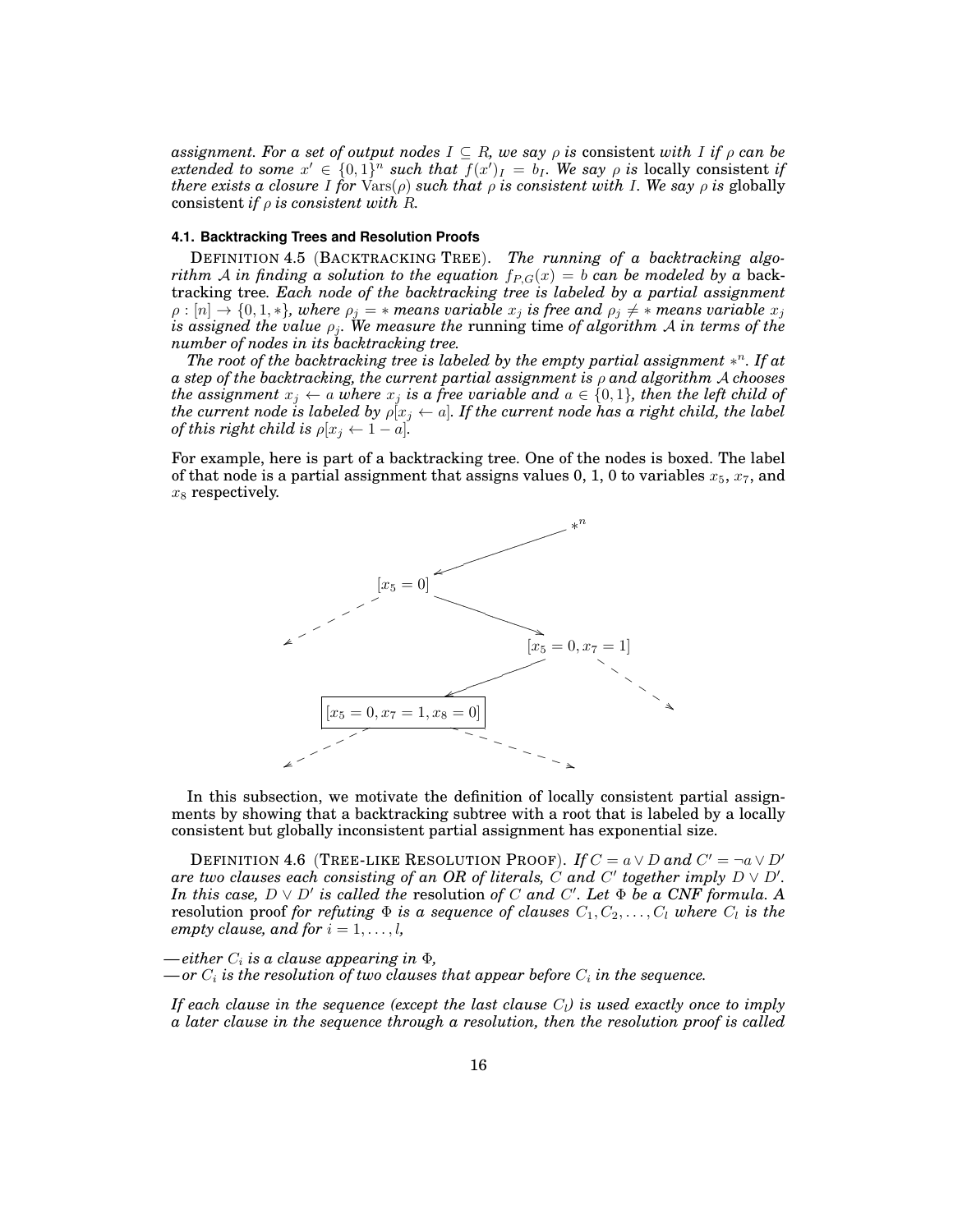tree-like*. The length of the resolution proof is* l*. The width of the resolution proof is the* width of the maximum-width clause among  $C_1, \ldots, C_l.$ 

LEMMA 4.7. (Refer to for example [Iwama and Miyazaki 1999, Proposition 1]) *Let* ρ *be the label of the root of a subtree of a backtracking tree for finding a solution* x *to*  $f_{P,G}(x) = b$ *. One can express*  $f_{P,G}(x) = b$  *by a CNF formula*  $\Phi$  *by translating each*  $\textit{constraint}\ P(x_{G_{i,1}},\ldots,x_{G_{i,d}})=b_i\ \textit{into}\leq 2^d\ \textit{clauses}\ \textit{of width}\ d.\ \textit{Define}\ \Phi_{| \rho}\ \textit{to}\ be\ the\ CNF$ *formula which is the restriction of* Φ *by* ρ*. If no solution* x *is found in this subtree, then* Φ|<sup>ρ</sup> *has a tree-like resolution proof of length no bigger than the number of nodes in the subtree.*

PROOF. To each node labeled  $\rho'$  in this subtree, we can in the following recursive way associate a clause  $C_{\rho'}$  over the free variables of  $\rho$  such that  $C_{\rho'}$  is false under the partial assignment  $\rho'$ :

- For a leaf node labeled  $\rho'$ , one of the constraints  $P(x_{G_{i,1}},\ldots,x_{G_{i,d}}) \neq b_i$  is not satisfiable under  $\rho'$ . Therefore at least one clause  $C_{\rho'}$  exists in  $\Phi_{|\rho}$  that is not satisfiable under  $\rho'$ .
- For a node labeled  $\rho'$  with left and right children  $\rho^l = \rho'[x_j \leftarrow a]$  and  $\rho^r = \rho'[x_j \leftarrow a]$  $1 - a$ ], if either of the two clauses  $C_{\rho^l}$  or  $C_{\rho^r}$  does not include the variable  $x_j$ , then choose that clause as  $C_{\rho'}$ , otherwise let  $C_{\rho'}$  be the resolution of  $C_{\rho^l}$  and  $C_{\rho^r}.$

In this way, the labels of a postorder tree traversal of the subtree rooted at  $\rho$  can give a tree-like resolution proof for refuting  $\Phi_{|_0}$ .  $\Box$ 

DEFINITION 4.8 (ROBUST PREDICATE). Let  $0 \leq h \leq d$  be an integer. The predicate  $P: \{0,1\}^d \to \{0,1\}$  is h-robust if after any partial assignment of values to the input *variables of* P *that lets* > h *of the input variables of* P *be free, the predicate* P *can still take both of the two possible values of 0 and 1 as its value. For example, the predicate that sums all its inputs modulo* 2 *is* 0*-robust.*

THEOREM 4.9. [Ben-Sasson and Wigderson 2001] *The length of any tree-like resolution refutation of a CNF formula* Ψ *is at least* 2 <sup>w</sup>−w<sup>Ψ</sup> *, where* w *is the minimal width of a resolution refutation of*  $\Psi$ *, and*  $w_{\Psi}$  *is the maximal width of a clause in*  $\Psi$ *.* 

LEMMA 4.10. *Consider running a backtracking algorithm for solving*  $f_{P,G}(x) = b$ . *Assume that the algorithm reaches a locally consistent but globally inconsistent partial assignment* ρ*. Assume* P *is* h*-robust. Then in the backtracking tree, the subtree rooted*  $at$   $\rho$  has size at least  $2^{(c/2-h)r/4-d}$ .

PROOF. (Our proof follows the proof of [Alekhnovich et al. 2005, Lemma 8], which in turn uses the Ben-Sasson-Wigderson measure [2001].) Let  $\Phi_{\vert \rho}$  be as in Lemma 4.7. By Theorem 4.9, it suffices to show that every resolution refutation of  $\Phi_{|\rho}$  has width at

least  $w \stackrel{\text{def}}{=} (c/2 - h)r/4$ .

Since  $\rho$  is locally consistent, there exists a closure I for  $\text{Vars}(\rho)$  and  $\rho$  can be extended to some  $x' \in \{0,1\}^n$  such that  $f(x')_I = b_I$ . Let  $J = \text{Vars}(\rho) \cup \Gamma(I)$ . We will prove the stronger statement that every resolution refutation of  $\Phi_{[x_J=x_J']}$  has width at least  $w.$ 

For a clause  $C$  on the variables  $x_{L\setminus J}$  and a set  $I'\subseteq R\setminus I,$  we say  $I'$  *implies*  $C$  if for every x such that  $(f(x)_{I'} = b_{I'} \wedge x_J = x_J')$ , the clause  $C$  is satisfied by x. We define the *measure* of C to be

 $\mu(C) = \min\{|I'| : I' \subseteq R \setminus I$ , and I' implies C}.

Since  $\rho$  is globally inconsistent, this measure is well-defined. Assume  $\mu(C) \leq r/2$ , and let I' be a smallest subset of  $R\setminus I$  which implies C. No vertex  $i\in I'$  contains more than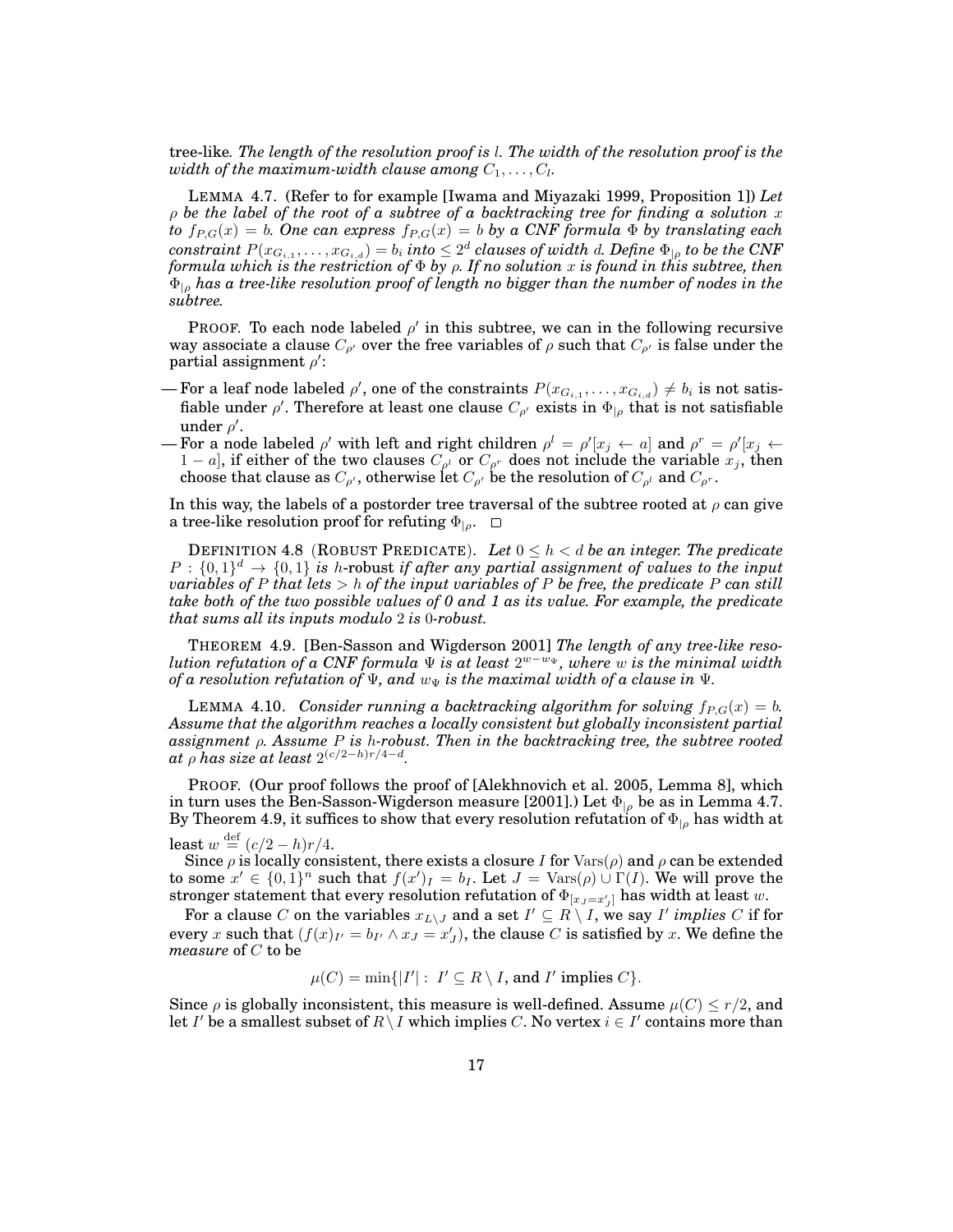$h$  neighbors in  $\partial_{I'}i \setminus J$  that do not appear in  $C,$  since otherwise, by the  $h$ -robustness of the predicate P, then  $I' \setminus \{i\}$  would also imply C. Since I is a closure for  $\text{Vars}(\rho)$ , we know  $|\partial I' \setminus J| \geq c|I'|/2$ , so  $\widetilde{C}$  consists of at least  $(c/2 - h)\mu(C)$  variables. Thus we have proved:

For any clause C, 
$$
\mu(C)
$$
 is either  $\leq \frac{\text{width}(C)}{c/2 - h}$  or  $> r/2$ .  $(#)$ 

We have:

- (1)  $\mu(C) = 1$  for any clause  $C$  in the CNF formula  $\Phi_{[x_J = x'_J]}$ .
- (2)  $\mu$ (C) >  $r/2$  for the empty clause C = False (because of (#) and because the empty clause has positive measure  $\mu(C)$ .)
- (3)  $\mu$  is subadditive: If  $C_2$  is the resolution of  $C_0$  and  $C_1$ , then  $\mu(C_2) \leq \mu(C_0) + \mu(C_1)$ , because whenever  $I'_0$  implies  $C_0$  and  $I'_1$  implies  $C_1$ , it follows that  $I'_0\cup I'_1$  implies  $C_2$ .

Putting 1, 2 and 3 together, we find that every resolution refutation of  $\Phi_{[x_J=x_J']}$  contains a clause C whose measure is in the range  $(r/4, r/2]$ . By (#), the width of C is at least  $w = (c/2 - h)r/4$ , which completes the proof.

#### **4.2. Clever Backtracking**

For the analysis of drunk and myopic backtracking algorithms, we consider the leftmost node in the backtracking tree among nodes labeled by locally consistent partial assignments. In order to argue about this particular partial assignment more easily, we modify the backtracking algorithm into a so-called *clever* backtracking algorithm such that this particular partial assignment appears on the left-most branch of the tree.

DEFINITION 4.11 (LOCALLY FORCED ASSIGNMENT). *Let* f *be Goldreich's function, let*  $b \in \{0,1\}^m$ , let  $\rho$  *be a partial assignment, and let*  $j \in [n] \setminus \text{Vars}(\rho)$ *. We say an assignment*  $x_i \leftarrow a$  *is* locally forced *if*  $\rho[x_i \leftarrow a]$  *is locally consistent but*  $\rho[x_i \leftarrow 1 - a]$ *is not. Otherwise we say the assignment is locally* unforced*.*

DEFINITION 4.12 (CLEVER BACKTRACKING). *Let* A *be a backtracking algorithm for finding a solution* x to  $f_{P,G}(x) = b$ . The algorithm A is clever if whenever the current *partial assignment is*  $\rho$  *and the assignment*  $x_j \leftarrow 1 - a$  *is locally forced, the algorithm does not first try the assignment*  $x_j \leftarrow a$ *.* 

*Given a backtracking algorithm* A*, we can give a clever version* C(A) *of* A *as follows:*  $\mathcal{C}(\mathcal{A})$  *is similar to*  $\mathcal{A}$  *except that at each step when the current partial assignment is*  $\rho$ , *if* A chooses the assignment  $x_i \leftarrow a$  to try first, the clever version  $C(A)$  checks whether  $x_j$  ← 1 – a is locally forced. If  $x_j$  ← 1 – a is locally forced,  $\mathcal{C}(\mathcal{A})$  tries the assignment  $x_j \leftarrow 1 - a$  *first instead of*  $x_j \leftarrow a$ *.* 

It is clear that the running time of the clever version of any backtracking algorithm  $\mathcal A$  is as good as the algorithm  $\mathcal A$  itself, since the clever algorithm only delays searching those subtrees that we are sure do not contain any solution in the preimage  $f^{-1}(b)$ .

Here is our main lemma about clever backtracking algorithms. We will defer its proof to the next section when we have developed the necessary tools.

LEMMA 4.13. *Consider a clever backtracking algorithm* A*. Assume the predicate* P *is* h-robust for  $h < c/2 - 1$ . The algorithm will make at least  $|cr/4|$  locally unforced *assignments on its leftmost branch. Furthermore, the partial assignment* ρ *obtained on this branch after*  $\lfloor c r/4 \rfloor$  *locally unforced assignments is locally consistent.* 

## **4.3. Some Properties of Closures and Consistency**

**LEMMA** 4.14. If  $I \subseteq R$  is a closure for  $J \subseteq L$ , then I is a closure also for  $J \cup \Gamma(I)$ .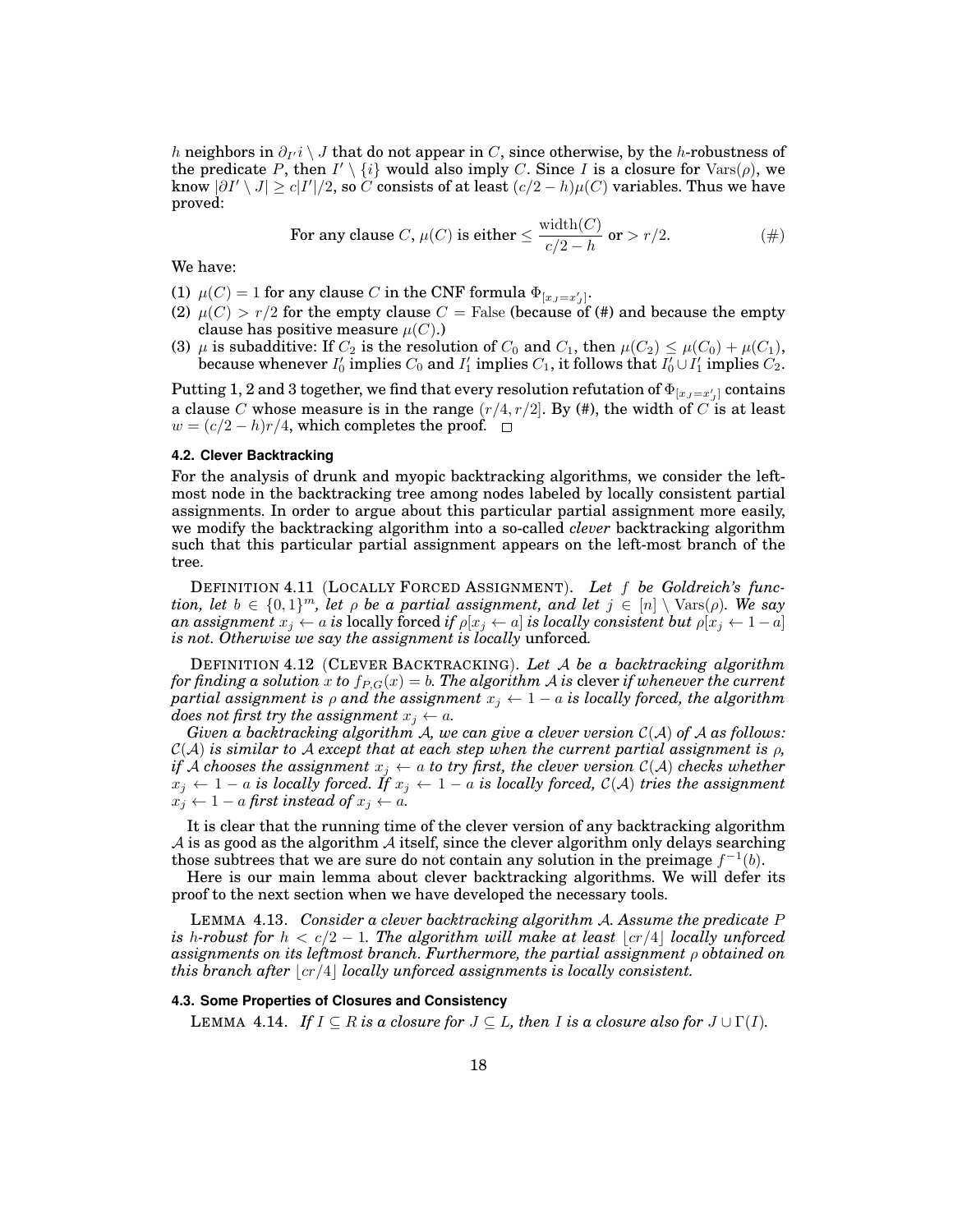PROOF. The statement follows directly from the definition of closure.  $\Box$ 

LEMMA 4.15. Analogous to [Alekhnovich et al. 2005, Lemma 6]. *Let*  $J \subseteq L$  *have size*  $|J| \leq cr/4$ *. Then there exists a closure* C for J such that  $|C| \leq$  $2c^{-1}|J|$ .

PROOF. Call  $I \subseteq R$  *nonexpanding* if  $|\partial I \setminus J| \le c|I|/2$ . For a nonexpanding I we have  $|\partial I| \leq c|I|/2 + |J|$ . If, furthermore,  $|I| \leq r$ , by the  $(r, c)$ -boundary-expansion of G we have  $|\partial I|\geq c|I|,$  so  $|I|\leq 2c^{-1}|J|\leq r/2.$  Therefore a nonexpanding  $I\subseteq R$  has either  $>r$ vertices or  $\leq r/2$  vertices.

Let C be a largest nonexpanding set with  $\leq r/2$  vertices. (C might be empty.) We claim that C is a closure for J. Indeed, let S be any subset of  $R \setminus C$  with  $\leq r/2$  vertices. It suffices to show that  $|\partial S\backslash(J\cup \Gamma(C))|\geq c|S|/2.$  Suppose otherwise: then  $S$  is nonempty, and also  $|\partial(C \cup S) \setminus J| \leq |\partial C \setminus J| + |\partial S \setminus (J \cup \Gamma(C))| < c|C|/2 + c|S|/2 = c|C \cup S|/2.$ Then  $C \cup S$  is a nonexpanding set with  $\leq r$  vertices, and therefore  $\leq r/2$  vertices. This contradicts our assumption that C was a largest nonexpanding set with  $\leq r/2$  vertices. Finally, we showed at the start of the proof that  $|C| \leq 2c^{-1}|\overline{J}|$ .

LEMMA 4.16. Analogous to [Alekhnovich et al. 2005, Lemma 7]. *A partial assignment*  $\rho$  *is consistent with all*  $I \subseteq R$  *having size*  $|I| \leq r/2$  *if*  $\rho$  *is locally consistent and* P *is* h-robust for  $h < c/2$ . The same is true about  $\rho$  *if*  $\rho$  *is consistent with a closure* C *for*  $\text{Vars}(\rho) \setminus A$  *where*  $A \subseteq \text{Vars}(\rho)$  *and* P *is* h-robust *for*  $h < c/2 - |A|$ *.* 

PROOF. (We only prove the second statement of the Lemma: The statement about locally consistent  $\rho$  follows from the second statement by fixing  $A = \emptyset$ .)

Let I be a smallest set such that  $\rho$  is not consistent with I. Assume that, contrary to the statement of the lemma,  $|I| \leq r/2$ . We know  $I' = I \setminus C$  is non-empty. Define  $J = \text{Vars}(\rho) \cup \Gamma(C)$ . Since C is a closure for  $\text{Vars}(\rho) \setminus A$ , we have  $|\partial I' \setminus J| \ge c|I'|/2 - |A|$ . In particular, there must be some  $i \in I'$  with  $|\partial_I i \setminus J| \geq \lceil c/2 - |A| \rceil.$ 

Since I is a smallest set with which  $\rho$  is not consistent,  $\rho$  is consistent with  $I \setminus \{i\}$ . So extend  $\rho$  to a partial assignment x' which satisfies  $(f(x'))_{I\setminus\{i\}} = b_{I\setminus\{i\}}$ . Since P is a  $\lceil c/2 - |A| - 1$ ]-robust predicate, we can modify input bits in the set  $\lvert \partial_{I'}i \setminus J \rvert$  and leave all other input bits the same to produce an input  $x''$  such that  $(f(x''))_i = b_i.$  Since  $x''$  is equal to  $x'$  on every input bit in  $\Gamma(I\setminus\{i\}),$  we have  $(f(x''))_I=\tilde{b}_I.$  This contradicts the assumption that  $\rho$  is not consistent with  $I. \square$ 

We are now ready to prove Lemma 4.13.

PROOF OF LEMMA 4.13. Consider the running of clever algorithm  $A$  for s steps on its leftmost branch of its backtracking tree. Let  $\rho^0, \ldots, \rho^s$ , where  $|\text{Vars}(\rho^i)| = i$ , be the sequence of the partial assignments appearing on the nodes of this leftmost branch. Let  $F_s$  be the set of indices  $j \in \text{Vars}(\rho^s)$  of variables  $x_j$  whose assignment by A during this branch was locally forced. Let  $\hat{U_s} = \text{Vars}(\rho^s) \setminus F_s.$ 

We first prove by induction on  $s$  the following claim:

If C is a closure for  $U_s$  then  $F_s \subseteq \Gamma(C)$ , and thus by Lemma 4.14 C is a closure for  $\text{Vars}(\rho^s)$ .

The base case  $s = 0$  is obvious. Now assume the claim is true for  $s - 1$ , and we want to prove the claim for s. Since C is a closure for  $U_s$ , it is also a closure for the smaller set  $U_{s-1}$ , hence  $F_{s-1} \subseteq \Gamma(C)$ . If  $F_{s-1} = F_s$ , we are done with the proof of the claim. Otherwise,  $\rho^s = \rho^{s-1}[x_j \leftarrow a]$ , where  $\rho^s$  is locally consistent but  $\rho^{s-1}[x_j \leftarrow 1-a]$  is not locally consistent.  $\rho^s$  is consistent with a closure I for  $\text{Vars}(\rho^s)$ . Thus, by Lemma 4.16,  $\rho^s$  is consistent with C. If  $j \in \Gamma(C)$ , we are done with the proof of the claim. Otherwise,  $\rho' := \rho^{s-1}[x_j \leftarrow 1-a]$  is also consistent with C. By an application of Lemma 4.16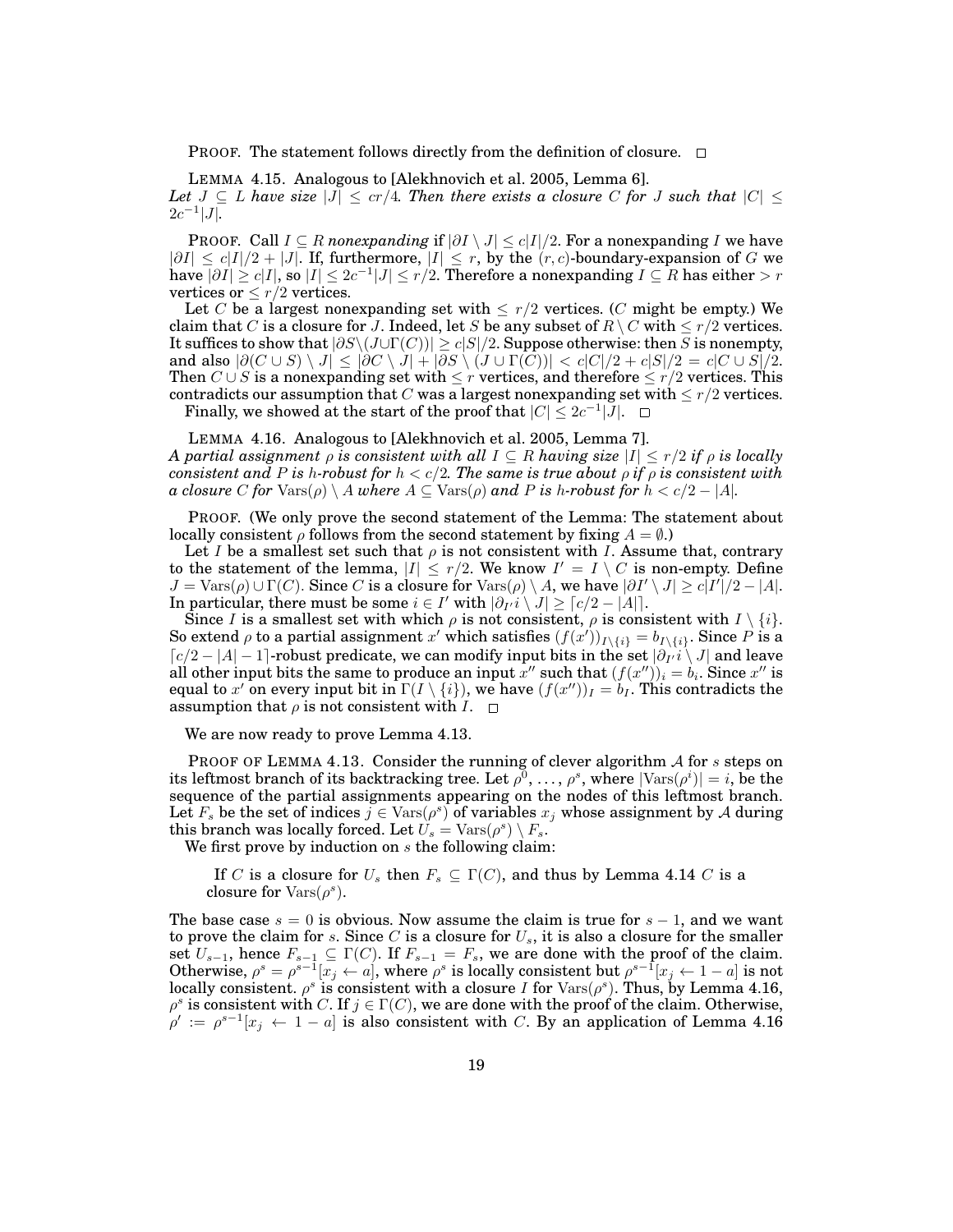with  $A = \{j\}$ , we know  $\rho'$  is consistent with I which is also a closure for  $\text{Vars}(\rho')$ . This contradicts the fact that  $\rho'$  is not locally consistent, proving the claim.

In order to prove the Lemma itself, it suffices to prove the following two facts:

(1) If  $|U_s| \leq |cr/4|$ , there exists a closure C for  $\text{Vars}(\rho^s)$  (and therefore  $s < n$ ). (2) If  $|U_{s-1}| < [c\bar{r}/4]$  and  $\rho^{s-1}$  is locally consistent, then  $\rho^s$  is locally consistent.

To prove the first fact, notice that by Lemma 4.15 there exists a closure C for  $U_s$ . By the claim we proved earlier, C is also a closure for  $\text{Vars}(\rho^s)$ .

To prove the second fact, let C be the closure for  $\text{Var}(p^s)$  which is guaranteed to exist by the first fact. If  $\rho^s$  is not locally consistent, neither is  $\rho^{s-1}[x_j \leftarrow 1-a]$  locally consistent because A is clever. Therefore, both  $\rho^{s-1}[x_j \leftarrow a]$  and  $\rho^{s-1}[x_j \leftarrow 1-a]$  are not consistent with C. But this exactly means  $\rho^{s-1}$  is not consistent with C; hence by Lemma 4.16,  $\rho^{s-1}$  is not locally consistent. This contradiction proves the second fact.  $\square$ 

## **5. DRUNK BACKTRACKING ALGORITHMS**

The goal of this section is to prove Theorem 2.8.

## **5.1. Probability of Correct Guess**

Notice that the clever version  $C(\mathcal{A})$  of a drunk algorithm  $\mathcal{A}$  is also randomized whenever it makes a locally unforced assignment.

LEMMA 5.1 (MAIN DRUNK LEMMA). *Let* A *be a drunk backtracking algorithm for inverting Goldreich's function. Assume that we are guaranteed that* C(A) *makes at least* s 0 *locally unforced assignments on the left-most branch of its backtracking tree as e.g. by Lemma 4.13. Choose*  $x' \in \{0,1\}^n$  *and let*  $b = f_{P,G}(x')$ . When *b is given as input to*  $\mathcal{C}(\mathcal{A}),$  let  $\rho^{s'}$  be the resulting partial assignment on the left-most branch after  $s'$  locally  $\mu$ nforced assignments. The probability, over the randomness of algorithm  $\mathcal{C}(\mathcal{A}),$  that  $\rho^s$  $\prime$  $can$  be extended to  $x'$  is exactly  $2^{-s'}$ .

PROOF. We shall prove this by induction on  $s'$ . The statement for the base case  $s' = 0$  is clear: \*<sup>n</sup> can always be extended to x.

For  $s' \geq 1$ , let  $\rho^{s'}_\text{bef}$  be the partial assignment just before the  $s'$ -th non-forced assignment is made. Since  $\rho_{\text{bef}}^{s'}$  is obtained from  $\rho^{s'-1}$  by adding some locally forced assignments, we know that  $\rho_{\text{bef}}^{s'}$  can be extended to  $x'$  if and only if  $\rho^{s'-1}$  can be.

Furthermore, to get from  $\rho^{s'}_{\text{bef}}$  to  $\rho^{s'}$ , the drunk algorithm A makes a choice  $x_j \leftarrow a$ where  $Pr[a = 0] = Pr[a = 1] = 1/2$ . Since this step is not locally forced, the clever version  $\mathcal{C}(\mathcal{A})$  allows first trying the choice of a for  $x_j$ , which is not equal to  $x'_j$  with probability 1/2. Therefore,

$$
\Pr[\rho^{s'} \text{ extendable to } x'] = \Pr[\rho^{s'}_{\text{bef}} \text{ extendable to } x'] \Pr[a = x_i | \rho^{s'}_{\text{bef}} \text{ extendable to } x']
$$

$$
= \Pr[\rho^{s'-1} \text{ extendable to } x'] \cdot 1/2
$$

$$
= 2^{-s'+1} \cdot 1/2 = 2^{-s'}.
$$

 $\Box$ 

#### **5.2. Choice of Predicate and Graph**

For Lemmas 4.10 and 4.13, we need that the predicate P be h-robust for small h. The following lemma provides two classes of predicates that satisfy this.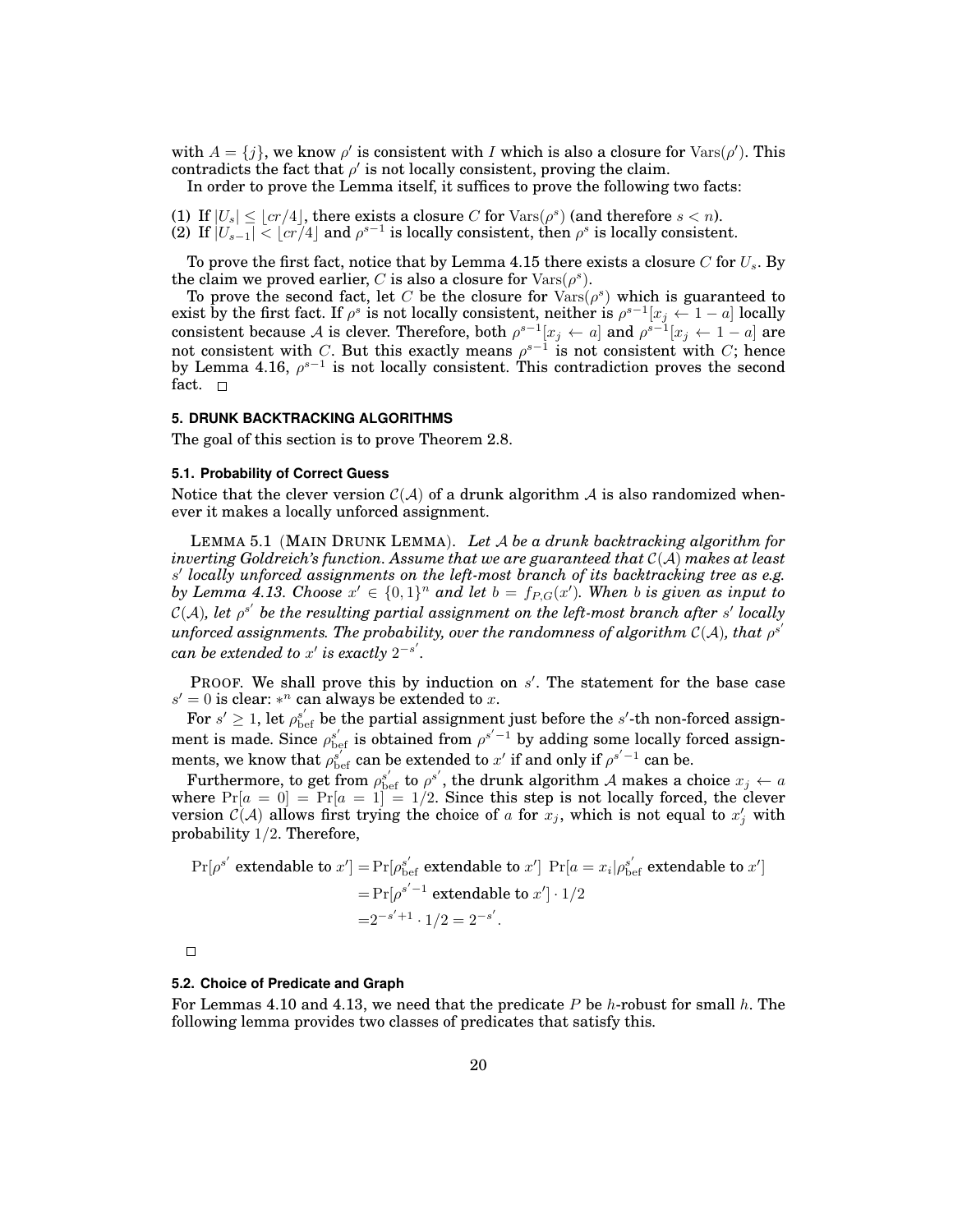LEMMA 5.2. *The predicate*  $P = x_1 \oplus ... \oplus x_{d-h} \oplus Q(x_{d-h+1},...,x_d)$  *is h-robust.* A *random predicate* P *on* d *variables* is  $\Theta(\log d)$ *-robust with probability*  $1 - o_d(1)$ *.* 

PROOF. Predicates of the form  $P = x_1 \oplus \ldots \oplus x_{d-h} \oplus Q(x_{d-h+1}, \ldots, x_d)$  are h-robust, since any subset of  $h + 1$  variables includes at least one of the variables  $x_1, \ldots, x_{d-h}$ .

Now assume P is a random d-ary predicate. Let  $\rho$  be any partial assignment on d variables which fixes all but  $h + 1$  variables. Let  $E_{\rho}$  be the event that the predicate P becomes constant under the partial assignment  $\rho.$  We have  $\Pr[E_\rho]=2{\cdot}2^{-2^{h+1}}=2^{1-2^{h+1}}.$  $P$  is h-robust if for none of the  $2^{d-h-1}\binom{d}{h+1}$  partial assignments  $\rho$ , the event  $E_\rho$  holds. Taking a union bound,

$$
\Pr[P \text{ is not } h\text{-robust}] \le 2^{d-h-1} \binom{d}{h+1} 2^{1-2^{h+1}}
$$

$$
\le 2^{d-h-2^{h+1}} d^{h+1}
$$

$$
= o_d(1),
$$

for  $h = \Theta(\log d)$ .  $\Box$ 

In this paper we analyze Goldreich's function  $f_{P,G}$  where  $G \in [n]^{n \times d}$  is a random bipartite graph. For Lemmas 4.10 and 4.13, the graph  $G$  should be a boundary expander, but there is a non-negligible (i.e. inverse polynomial in  $n$ ) probability that  $G$ is not a good boundary expander. However, the following Lemma shows that always except with probability exponentially small in  $n$  the graph is an "imperfect" boundary expander. In the next subsection, we shall see that our results about drunk algorithms when  $G$  is a boundary expander also work when  $G$  is an imperfect boundary expander.

DEFINITION 5.3 (IMPERFECT EXPANSION). *A graph G*  $\in$   $[n]^{n \times d}$  *is an*  $r_{\text{bad}}$ imperfect  $(r, c)$ -boundary expander *if there exists a subset*  $I_{bad} \subseteq R$  *of size*  $|I_{bad}| \le r_{bad}$ *such that*  $G \setminus (I_{bad} \cup \Gamma(I_{bad}))$ *, i.e. the graph obtained by removing vertices*  $I_{bad}$  *and*  $\Gamma(I_{bad})$  *from G*, *is an* (*r*, *c*)*-boundary expander. We call*  $I_{bad}$  *an* extraneous set of *G*.

LEMMA 5.4. *A random bipartite graph*  $G \in [n]^{n \times d}$  *with n left nodes and n right nodes, and of right-degree d, is with probability*  $1 - (1/4)^{r_{bad}}$  *an*  $r_{bad}$ *-imperfect*  $(r, c)$ *boundary expander for any*  $c = d - \Omega(d)$ *, provided*  $r + r_{bad} \leq r_{max}(n, d, c)$ *, where*  $r_{max} =$  $\Omega(n/d)$ .

PROOF. Let  $c' = (c + d)/2$ . Let  $I_{bad}$  be a largest set of right-nodes  $I \subseteq R$  of size at most  $r + r_{bad}$  such that  $|\Gamma(I)| \leq c'|I|$ . Remove  $I_{bad}$  and  $\Gamma(I_{bad})$  from G. Then any set  $S$  of  $\leq$   $r + r_{\rm bad} - |I_{\rm bad}|$  right vertices in  $G \setminus (I_{\rm bad} \cup \Gamma(I_{\rm bad}))$  has at least  $c'|S|$  distinct neighbors, and hence has at least  $(2c'-d)|S|=c|S|$  boundary neighbors (because every non-boundary neighbor is connected via  $\geq 2$  edges to S). Thus in order to show G is an  $r_{bad}$ -imperfect  $(r, c)$ -boundary expander, we just need to show that  $|I_{bad}| \leq r_{bad}$ .

We note that the probability that a specific set I of i right nodes has  $\langle c'i$  neighbors is at most

$$
\binom{n}{\lfloor c'i\rfloor}\left(\frac{\lfloor c'i\rfloor}{n}\right)^{di}\leq \left(\frac{ne}{\lfloor c'i\rfloor}\right)^{\lfloor c'i\rfloor}\left(\frac{\lfloor c'i\rfloor}{n}\right)^{di}.
$$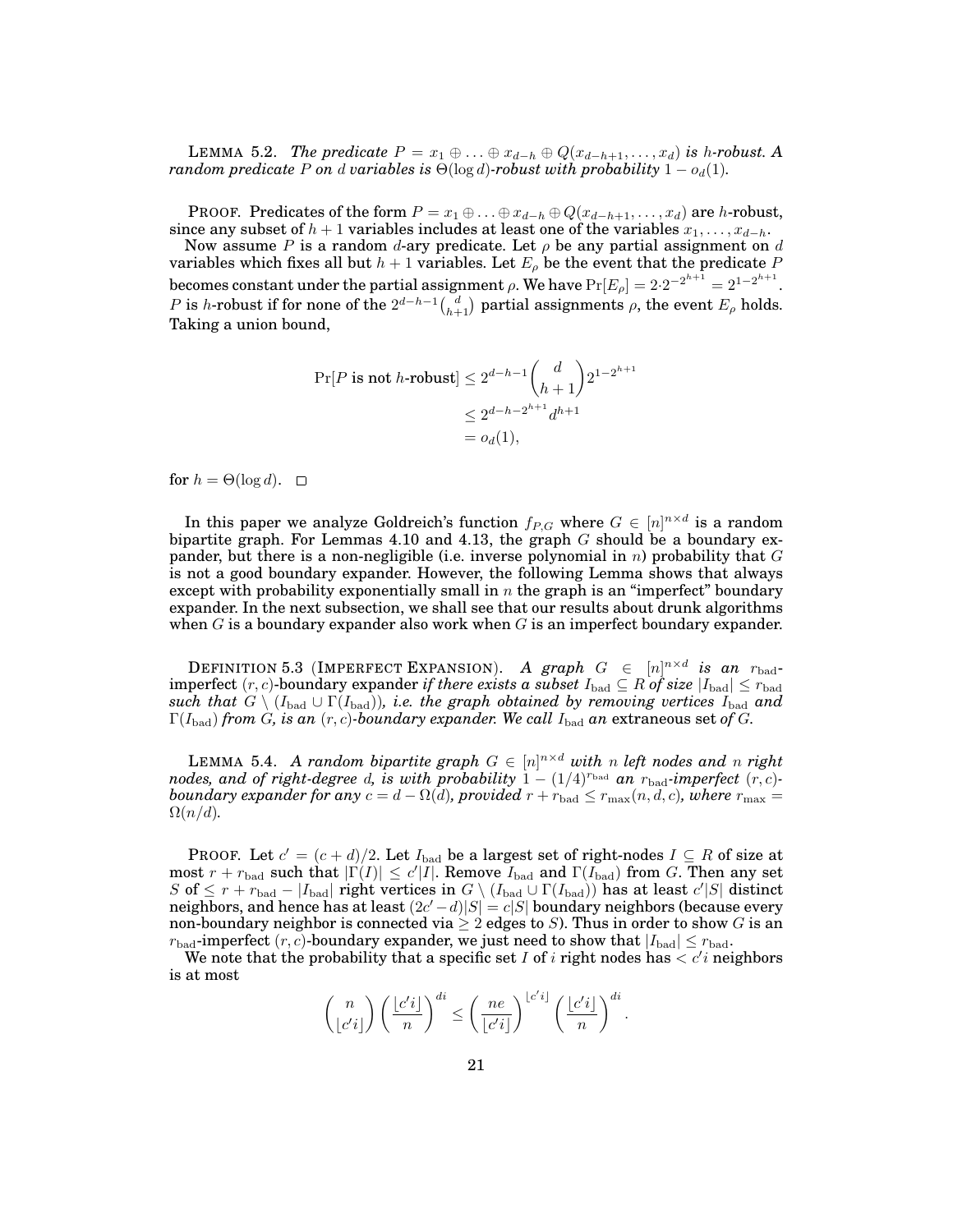Thus the probability that  $|I_{bad}| > r_{bad}$  is at most

$$
\sum_{i=r_{\text{bad}}+1}^{r+r_{\text{bad}}}\binom{n}{i}\left(\frac{ne}{\lfloor c'i\rfloor}\right)^{\lfloor c'i\rfloor}\left(\frac{\lfloor c'i\rfloor}{n}\right)^{di} \leq \sum_{i=r_{\text{bad}}+1}^{r+r_{\text{bad}}}\left(\frac{ne}{i}\right)^i\left(\frac{ne}{c'i}\right)^{c'i}\left(\frac{c'i}{n}\right)^{di}
$$

$$
=\sum_{i=r_{\text{bad}}+1}^{r+r_{\text{bad}}}\left(\left(\frac{i}{n}\right)^{d-c'-1}c'^{d-c'}e^{1+c'}\right)^i.
$$

Let  $a_i = (\frac{i}{n})^{d-c'-1}c'^{d-c'}e^{1+c'}$ . Define

$$
r_{\max} = \frac{n}{c'} (4c'e^{1+c'})^{-1/(d-c'-1)} = \Omega(n/d).
$$

For  $i \leq r_{\text{max}}$ , we have  $a_i \leq 1/4$ . Thus the above sum is at most  $(1/4)^{r_{\text{bad}}}$ .  $\Box$ 

## **5.3. Coping with Imperfect Expansion**

LEMMA 5.5. Let  $f = f_{G,P} : \{0,1\}^n \to \{0,1\}^m$  be an instance of Goldreich's function. Let  $I \subseteq R$  be a set of right-nodes in G and define  $\hat{f} = f_{(G \setminus I), P} : \{0, 1\}^n \to \{0, 1\}^{m - |I|}$ .

 $Sample\ x' \in \{0,1\}^n$  uniformly at random and let  $b=f(x')$  and  $\hat{b}=\hat{f}(x')=b_{R\setminus I}.$  Let A *be a drunk backtracking algorithm for inverting* f *that returns the exact solution* x 0 *in time* ≤ maxtime *with probability* p*. Then there exists a drunk backtracking algorithm*  ${\cal A}'$  for inverting  $\hat{f}(x')$  that given  $b_{R\setminus I}$  with probability at least  $p2^{-|\Gamma(I)|}$  returns the exact  $solution \ x' \ in \ time \leq \textrm{maxtime} + |\Gamma(I)|.$ 

A first attempt to prove Lemma 5.5 is to have  $\mathcal{A}'$  convert the output  $\hat{b} \in \{0,1\}^{m-|\Gamma(I)|}$ into a complete output  $b \in \{0,1\}^m$  by guessing the output values  $b_I$  randomly. This guess would be correct with probability  $2^{-|I|}$ , and A' could then try to emulate the original algorithm A on the complete input b, by making the same decision that A would make at each node of the backtracking tree. The trouble with this approach is that when A reaches a node whose partial assignment is inconsistent with a bit in  $b_I$ , it can backtrack.  $A'$  is only allowed to backtrack from nodes which are inconsistent with bits in  $\hat{b}$ , and so A' may be forced to explore backtracking subtrees that A is allowed to skip. To fix this problem, we guess the input bits  $x'_{\Gamma(I)}$  instead of guessing the output bits  $b_I$ .

PROOF. A' will begin by assigning values to the bits  $x_{\Gamma(I)}$  in a drunk (random) way. With probability  $2^{-|\Gamma(I)|}$ , the resulting partial assignment  $\rho$  agrees with x'. We are not interested in the behavior of  $A'$  if the partial assignment  $\rho$  does not agree with x. But if it agrees, then we continue  $A'$  as if A were running. However, sometimes A tries to assign a value to a variable in  $\Gamma(I)$ : In this case, A' has already assigned the correct value to that variable and  $A'$  does not need to assign a new value. Clearly, since  $\rho$  agrees with  $x'$ , A will never backtrack because of the inconsistency of its current partial assignment with a bit  $b_i$  where  $i \in I$ . Rather, A will backtrack because of an inconsistency with a bit  $b_i$  where  $i \in R \setminus I$ ; but, in this case A' will also backtrack. To summarize, conditioned on  $\rho$  agreeing with x', the running time of A' is at most  $|\Gamma(I)|$ steps more than the running time of A, and if A finds  $x'$  so does A'. The statement of the lemma follows.  $\square$ 

## **5.4. Putting It All Together**

**PROOF OF THEOREM 2.8. Given predicate P, we first check that P satisfies the test** that implies the upper bound of Theorem 2.5. Next, we check that P is h-robust for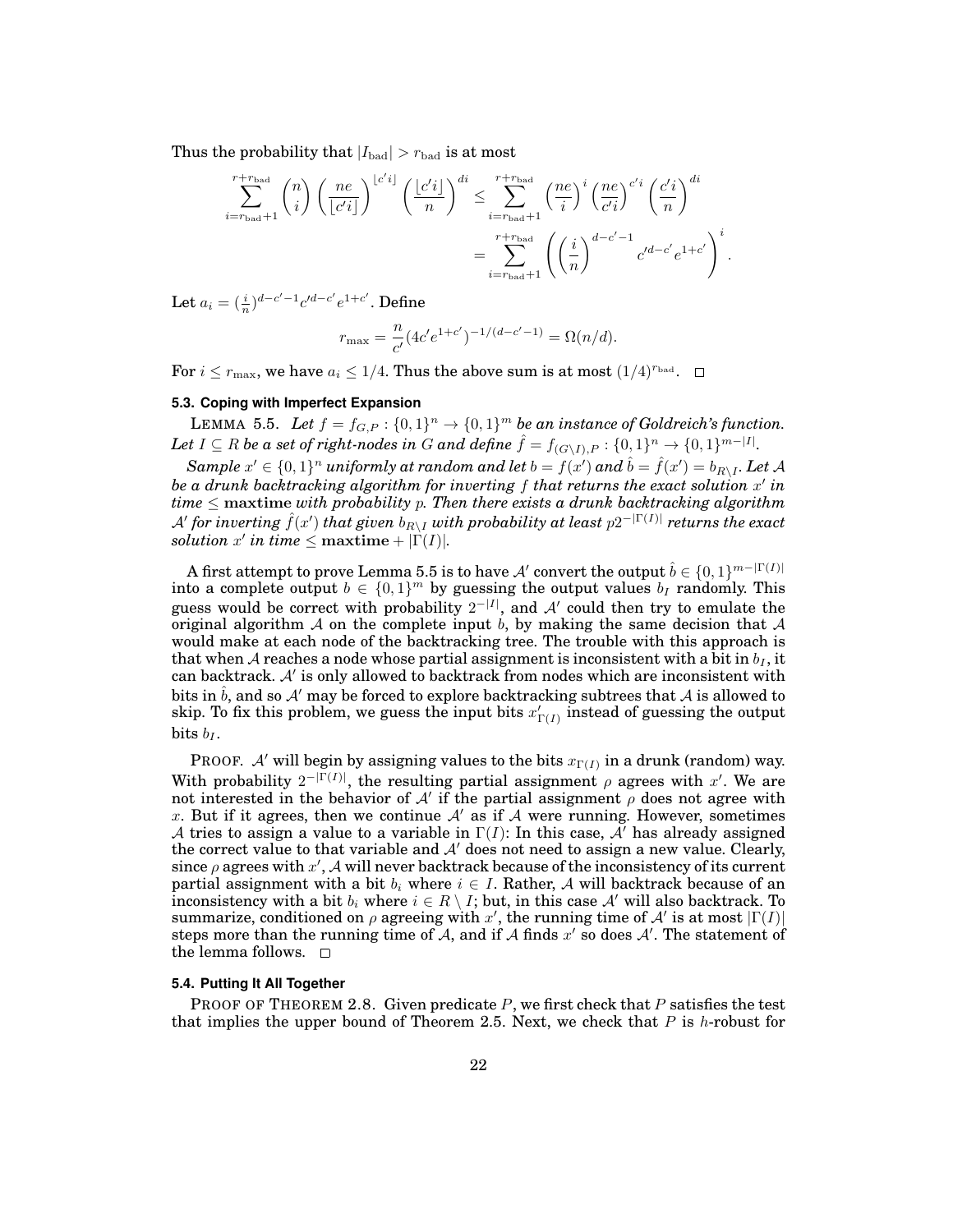$h = d/2 - \Omega(d)$ . If both checks are satisfied, we say that the predicate has passed the test. By Lemma 5.2, the test satisfies properties (A), (B'), and (C).

Let  $G \in [n]^{n \times d}$  be chosen uniformly at random. By Theorem 2.5 and Markov's inequality,  $f_{P,G}$  has expected preimage size  $\leq M^2$  with probability  $\geq 1 - 1/M$  for  $M = n^{O(1)}2^{2^{-\Theta(d)}n}$ . Also let  $c = d/2 + h$ . Then  $c = d - \Omega(d)$ , and by Lemma 5.4, a random  $G \in [n]^{n \times d}$  is an  $r_{bad}$ -imperfect  $(r, c)$ -boundary expander with probability  $1-2^{-\Theta(n2^{-\Theta(d)})}$  for  $r=\Theta(n/d),$   $r_{\rm bad}=\Theta(n2^{-\Theta(d)}),$  and  $r+r_{\rm bad}\leq r_{\rm max}(n,d,c),$  with extraneous set  $I_{\rm bad}$ . To summarize, with probability  $1-2^{-n2^{-\Theta(d)}+O(\log n)}$  over the choice of G, both G is an  $r_{bad}$ -imperfect  $(r, c)$ -boundary expander and  $f_{P,G}$  has expected preimage size  $\leq M^2.$  We show that in this case, any drunk backtracking algorithm  ${\cal A}$  cannot invert  $\hat{f} = f_{P,G\setminus I_{bad}}$  with high probability efficiently.

Let A be a drunk backtracking algorithm. Choose  $x \in \{0,1\}^n$  uniformly at random and let  $\hat{b} = f_{P,G\setminus I_{bad}}(x)$ . By Lemma 4.13, in finding an element in the preimage of  $\hat{b}$  the clever version  $C(A)$  of A makes at least  $\lfloor cr/4 \rfloor = \Omega(n)$  locally unforced assignments on the left-most branch of its backtracking tree. Let  $\rho$  be the partial assignment on the left-most branch after  $\lfloor c r/4 \rfloor$  locally unforced assignments. By Lemma 4.13,  $\rho$  is locally consistent, and by Lemma 5.1, with probability  $1 - 2^{-\Omega(n)}$ , the partial assignment  $\rho$ does not agree with x. Assume  $\rho$  does not agree with x. Then

- either  $\rho$  is globally consistent in which case  $\mathcal{C}(\mathcal{A})$  returns  $\mathcal{C}(\mathcal{A})(\hat{b}) \neq x$  from its search of the backtracking tree rooted at  $\rho$ ,
- or  $\rho$  is globally inconsistent, in which case, by Lemma 4.10,  $\mathcal{C}(\mathcal{A})(\hat{b})$  spends  $2^{(c/2-h)r/4-d}$  steps in searching the backtracking tree rooted at  $\rho$ . Noticing that  $c/2 - h = \Omega(d)$ , this amounts to  $2^{\Theta(n)}$  steps.

In either case,  $\mathcal{C}(\mathcal{A})$  and hence  $\mathcal A$  does not return x as output in time better than  $2^{\Theta(n)}$ . So A outputs x in time better than  $2^{\Theta(n)}$  with probability  $\leq p = 2^{-\Theta(n)}$ .

By Lemma 5.5, drunk backtracking algorithms for  $f = \overline{f_{P,G}}$  itself also cannot return x given  $b = f(x)$  in time better than  $2^{\Theta(n)}$  with probability better than  $p2^{|\Gamma(I_{bad})|} =$  $2^{-\Theta(n)}$ , because  $|\Gamma(I_{bad})| \le d|I_{bad}| = \Theta(n2^{-\Theta(d)}).$ 

By Lemma 3.1, drunk backtracking algorithms cannot return any element in the by Lemma 3.1, arunk backtracking algorithms cannot return any element preimage  $f_{P,G}^{-1}(b)$  in time better than  $2^{\Theta(n)}$  with probability better than  $2\sqrt{n}$  $M^22^{-\Theta(n)}$ . This probability is at most  $2^{-C(d)n}$  where  $C(d)$  only depends on d and is positive for large enough d. This completes the proof.  $\Box$ 

### **6. MYOPIC BACKTRACKING ALGORITHMS**

The goal of this section is to prove Theorem 2.11.

#### **6.1. Choice of Predicate and Graph**

To prove the security of Goldreich's function against drunk backtracking algorithms, we assumed the predicate P was h-robust, that the graph G was an  $(r, c)$ -expander, and that G and P were such that  $f_{P,G}$  had small preimages. In the case of myopic backtracking algorithms, we add one more condition on  $P$  and one more condition on G.

DEFINITION 6.1  $((h, \epsilon)$ -BALANCED PREDICATE). For a predicate  $P : \{0,1\}^d \rightarrow$  $\{0, 1\}$ , real number  $\epsilon_{\text{bal}} \in [0, 1/2)$ , and integer  $h \in [0, d-1]$ , we say predicate P is  $(h, \epsilon_{\text{bal}})$ -balanced *if after fixing all but*  $h + 1$  *variables,* 

$$
|\Pr[P(x_1, ..., x_d) = 0|
$$
 fixed variables $]-\frac{1}{2}| \le \epsilon_{\text{bal}}.$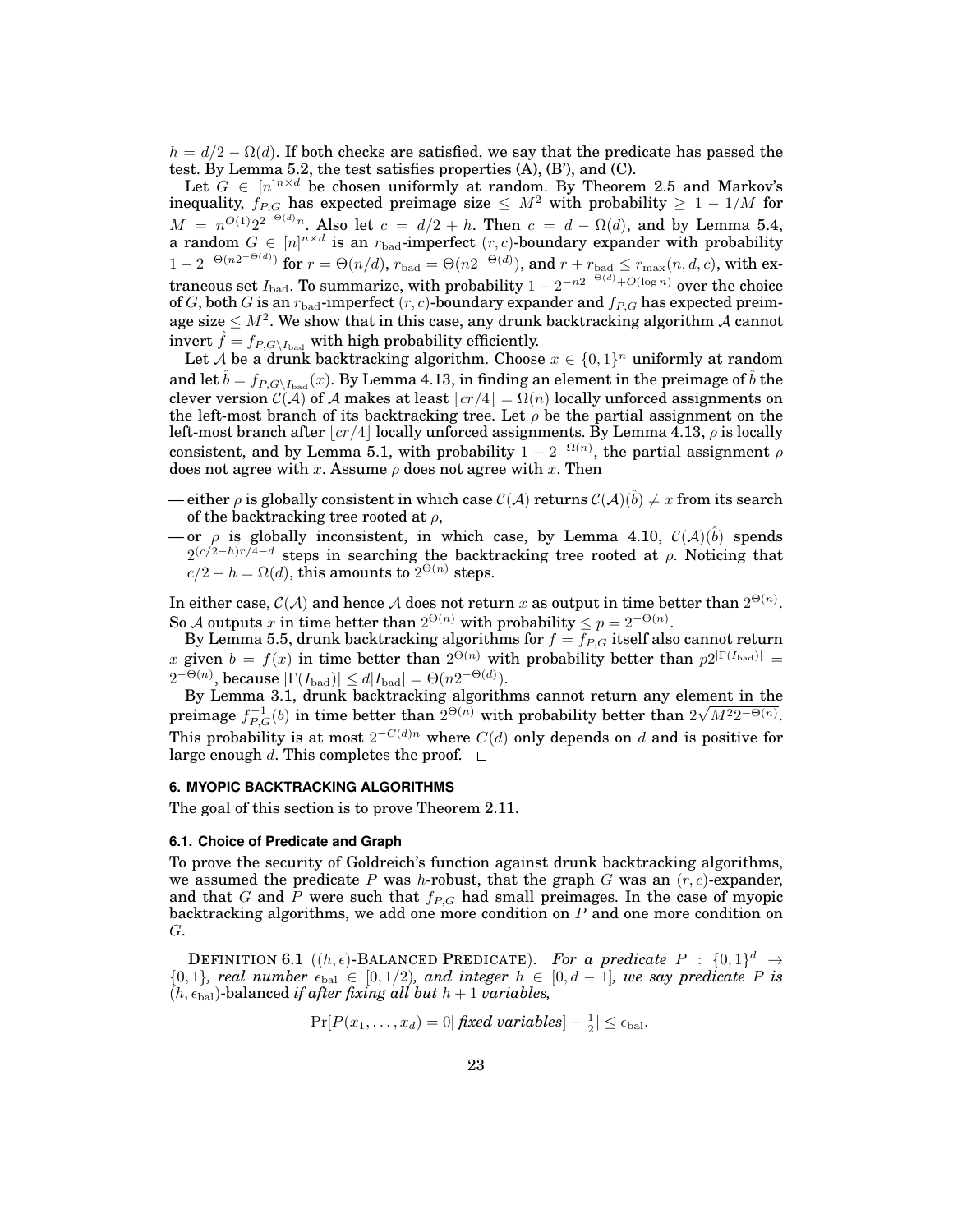*For example, the predicate*  $P_{2,\wedge} = x_1 \oplus \cdots \oplus x_{d-2} \oplus (x_{d-1} \wedge x_d)$  *is* (2,0)*-balanced and*  $(1, \frac{1}{4})$ *-balanced. The predicate that sums all its inputs modulo* 2 *is*  $(0, 0)$ *-balanced.* A *predicate is* h-robust iff there is some  $\epsilon_{\text{bal}} \in [0, 1)$  *such that* P is  $(h, \epsilon_{\text{bal}})$ -balanced.

In other work, a *balanced* predicate is often defined as one where  $|P^{-1}(0)| = |P^{-1}(1)| =$  $2^{d-1}$ . We would call this a  $(d-1,0)$ -balanced predicate.

LEMMA 6.2. *A random predicate on d variables is*  $(\Theta(\log \frac{d}{\epsilon_{bal}}), \epsilon_{bal})$ -balanced with *probability*  $1 - \exp[-\text{poly}(d/\epsilon_{bal})]$ *. Predicates of the form*  $P_{h,Q} = x_1 \oplus \cdots \oplus x_{d-h} \oplus$  $Q(x_{d-h+1}, \ldots, x_d)$  *are*  $(h, 0)$ *-balanced.* 

PROOF. Let  $\rho$  be any partial assignment which fixes all but  $h + 1$  variables. There  $\text{are } 2^{h+1} \text{ inputs consistent with } \rho \text{: call them } x_1^{\rho}, \ldots, x_{2^{h+1}}^{\rho}.$  Let  $E_{\rho}$  be the event that  $P$  is not balanced under the partial assignment  $\rho: E_\rho = \{\vert\# \{i: P(x_i^\rho)=1\}-2^h\vert>2^{h+1}\epsilon_{\rm bal}\}.$ 

P is balanced if for none of the  $2^{d-h-1} {d \choose h+1}$  partial assignments  $\rho$ , the event  $E_{\rho}$ holds. By a Chernoff bound,  $\Pr[E_\rho] \leq 2e^{-\epsilon_{\rm bal}^2 2^{h+2}}.$  Taking a union bound,

$$
\Pr[P \text{ is not } (h, \epsilon_{\text{bal}}) \text{-balanced}] \le 2^{d-h-1} \binom{d}{h+1} 2e^{-\epsilon_{\text{bal}}^2 2^{h+2}}
$$
  

$$
\le 2^{d-h} d^{h+1} e^{-\epsilon_{\text{bal}}^2 2^{h+2}}
$$
  

$$
= \exp[(h+1) \ln d + (d-h) \ln 2 - \epsilon_{\text{bal}}^2 2^{h+2}].
$$

Finally, to show the desired result, take  $h = \Theta(\log \frac{d}{\epsilon_{\text{bal}}}).$ 

To see that the predicate  $P_{h,Q}(x_1,\ldots,x_d) = x_1 \oplus \cdots \oplus x_{d-h} \oplus Q(x_{d-h+1},\ldots,x_d)$  is  $(h, 0)$ -balanced, notice that any subset of  $h + 1$  variables includes at least one of the variables  $x_1, \ldots, x_{d-h}$ . □

LEMMA 6.3. *A bipartite graph*  $G \in [n]^{n \times d}$  chosen uniformly at random from  $[n]^{n \times d}$ ,  $with\ n\ left\ nodes,\ n\ right\ nodes,\ and\ of\ right\ degree\ d\ has\ with\ probability \geq 1-2^{-n_{\mathrm{bad}}}$  $a$ t most  $n_{\rm bad}$  left nodes of degree  $> d_{\rm left}$ , provided  $d_{\rm left} \geq 2ed$  and  $n_{\rm bad} \geq 2en2^{-d}$ .

PROOF. The probability that there are  $> n_{bad}$  left vertices of degree  $> d_{left}$  is at most the probability that there exists a set S of  $n_{\text{bad}}$  left vertices such that at least  $n_{\text{bad}}d_{\text{left}}$ of the edges of the graph have an endpoint in S. For each set S of  $n_{bad}$  left vertices, this happens with probability at most

$$
\binom{nd}{n_{\mathrm{bad}}d_{\mathrm{left}}}\left(\frac{n_{\mathrm{bad}}}{n}\right)^{n_{\mathrm{bad}}d_{\mathrm{left}}}\leq \left(\frac{nde}{n_{\mathrm{bad}}d_{\mathrm{left}}}\right)^{n_{\mathrm{bad}}d_{\mathrm{left}}}\left(\frac{n_{\mathrm{bad}}}{n}\right)^{n_{\mathrm{bad}}d_{\mathrm{left}}}\leq 2^{-d n_{\mathrm{bad}}},\right.\right.
$$

where the last inequality is true provided  $d_{\text{left}} \geq 2de$ . Now by a union bound, the probability that such an S exists is at most

$$
\binom{n}{n_\mathrm{bad}}2^{-dn_\mathrm{bad}}\leq \left(\frac{ne}{n_\mathrm{bad}}\right)^{n_\mathrm{bad}}2^{-dn_\mathrm{bad}}\leq 2^{-n_\mathrm{bad}}
$$

provided  $n_{\rm bad} \geq 2ne2^{-d}$ .

## **6.2. Probability of a Correct Guess**

LEMMA 6.4 (MAIN MYOPIC LEMMA). *Let* A *be an* (s, r)*-myopic backtracking algorithm for inverting Goldreich's function*  $f_{P,G}$ *, where*  $s = 2^{-o(d)}n$ *. Assume that we are guaranteed that* A *makes at least* s *assignments on the left-most branch of its backtracking tree before it stops searching that path. Let*  $P$  *be any*  $(h, \epsilon_{bal})$ *-balanced pred-*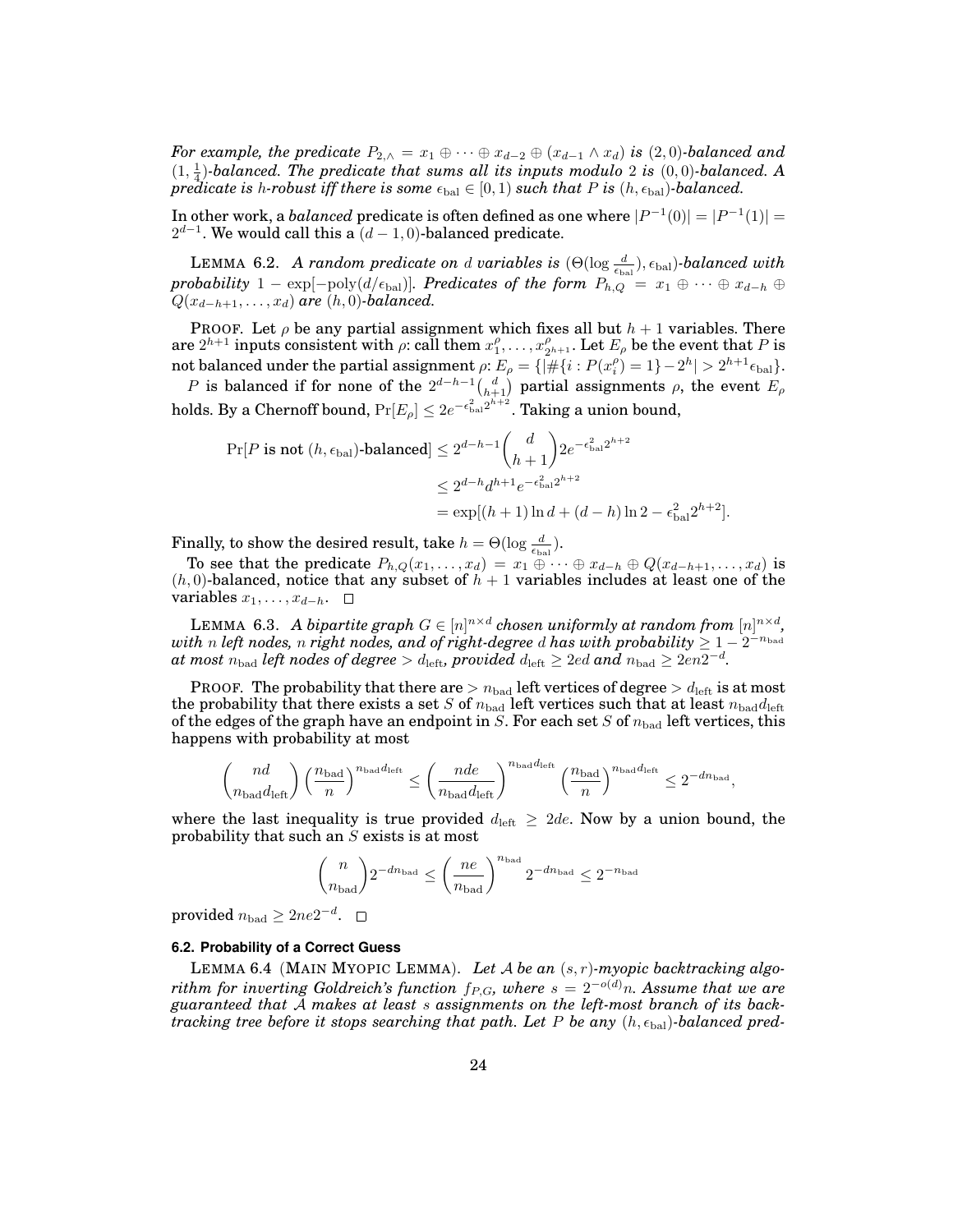*icate where*  $\epsilon_{\text{bal}} = 2^{-\Omega(d)}$ , and let  $G \in [n]^{m \times d}$  be any  $(r, c)$ -boundary expander with  $m = O(n)$  where all but  $n_{\mathrm{bad}} = 2^{-\Omega(d)} n$  of the left-nodes have degree  $O(d)$ .

*Choose*  $x' \in \{0,1\}^n$  *uniformly at random and let*  $b = f_{P,G}(x')$ *. When b is given as input to A, let*  $\rho^s(b)$  *be the resulting partial assignment on the left-most branch after s* assignments. The probability, over the randomness of  $x' \in \{0,1\}^n$ , that  $\rho^{s}(b)$  can be  $\emph{extended to $x'$ is at most $2^{-2^{-o(d)}n}$}.$ 

LEMMA 6.5. *Assume* G *is an* (r, c)*-boundary expander of right-degree* d*, with at most*  $n_{\text{bad}}$  *left-nodes of degree bigger than*  $d_{\text{left}}$ . Let  $h \geq 0$  be a real number and assume  $c > h + 1$ *. Let* W be a set of left-nodes of G. Then there exists  $U \subseteq W$  such that

$$
|U| \ge \frac{|W| - n_{\text{bad}}}{2d_{\text{left}}d}
$$

*and for every*  $A ⊆ R$  *with*  $|A| ≤ r$ *, there is some*  $i ∈ A$  *such that*  $|\partial_A i \setminus U| > h$ *.* 

PROOF. Let  $\hat{c} = [c - h - 1]$ . Construct U using the following algorithm:

$$
\qquad\qquad -U\leftarrow\varnothing.
$$

 $\text{For every } i \in L \text{, set } n_i \leftarrow \begin{cases} \hat{c} & \text{if } i \in W \text{ and } i \text{ has degree at most } d_{\text{left}}; \\ 0 & \text{otherwise.} \end{cases}$ 0 otherwise.

- The following invariant holds every time the following **while** loop checks its loop condition: every right-node connected to a left-node j has at most  $\hat{c} - n_j$  adjacent left-nodes in  $U$ .
- **while**  $\exists i, n_i > 0$ ,  $-U \leftarrow U \cup \{i\}.$  $- n_i \leftarrow 0.$

— For every  $j \in L$  distinct from i, if i and j have a common neighbor, then  $n_j \leftarrow$  $\max\{0, n_i - 1\}.$ 

In the beginning,  $\sum_i n_i \geq \hat{c}(|W|-n_{\text{bad}})$ , and in the end,  $\sum_i n_i = 0.$  At each step,  $\sum_i n_i$ decreases by at most  $\hat{c}+d_{\text{left}}(d-1).$  Therefore the number of steps we took is

$$
|U| \ge \frac{\hat{c}(|W| - n_{\text{bad}})}{\hat{c} + d_{\text{left}}(d - 1)} \ge \frac{|W| - n_{\text{bad}}}{2d_{\text{left}}d}.
$$

By the loop invariant, every right-node has at most  $\hat{c}$  adjacent left-nodes in U. Let  $A \subseteq R$  have size  $|A| \leq r$ . Then by the expansion of G, there is some  $i \in A$  such that  $|\partial_A i| \geq c$ . It follows that  $|\partial_A i \setminus U| \geq c - \hat{c} > h$ . □

PROOF OF LEMMA 6.4. As the myopic algorithm A runs, it may query bits of  $b =$  $f(x')$  in order to decide which assignment to try next. Let  $T(b) \subseteq [m]$  be the set of indices of bits of b that  $A$  queries after following the leftmost branch for s steps. Since A is  $(s, r)$ -myopic, we know  $|T(b)| \leq r$ . The decisions of A are based only on the bits in  $T(b)$ , so whenever  $b'_{T(b)} = b_{T(b)}$ , it must be that  $\rho^{s}(b') = \rho^{s}(b)$  and  $T(b') = T(b)$ .

For any  $\hat{b} \in \{0,1\}^n,$  define the set

$$
E_{\hat{b}} = \{x' \in \{0, 1\}^n : f(x')_{T(\hat{b})} = \hat{b}_{T(\hat{b})}\}.
$$

We begin by showing that the sets  $\{E_{\hat{b}} : \hat{b} \in \{0,1\}^n\}$  form a partition of  $\{0,1\}^n$ . These sets cover all of  $\{0,1\}^n$  because  $x'\in E_{f(x')}$  for every  $x'\in \{0,1\}^n.$  Now assume, for  $\hat{b},\hat{b'}\in$  $\{0,1\}^n$ , the sets  $E_{\hat{b}}$  and  $E_{\hat{b'}}$  share a string x'. Then  $f(x')_{T(\hat{b})} = \hat{b}_{T(\hat{b})}$ , so  $T(f(x')) = T(\hat{b})$ and similarly  $T(f(x')) = T(\hat{b'})$ . Thus,  $T(\hat{b}) = T(\hat{b'})$ , and  $\hat{b}_{T(\hat{b})} = f(x')_{T(\hat{b})} = \hat{b'}_{T(\hat{b'})}$ . This means that any two intersecting sets  $E_{\hat{b}}$  and  $E_{\hat{b'}}$  are equal.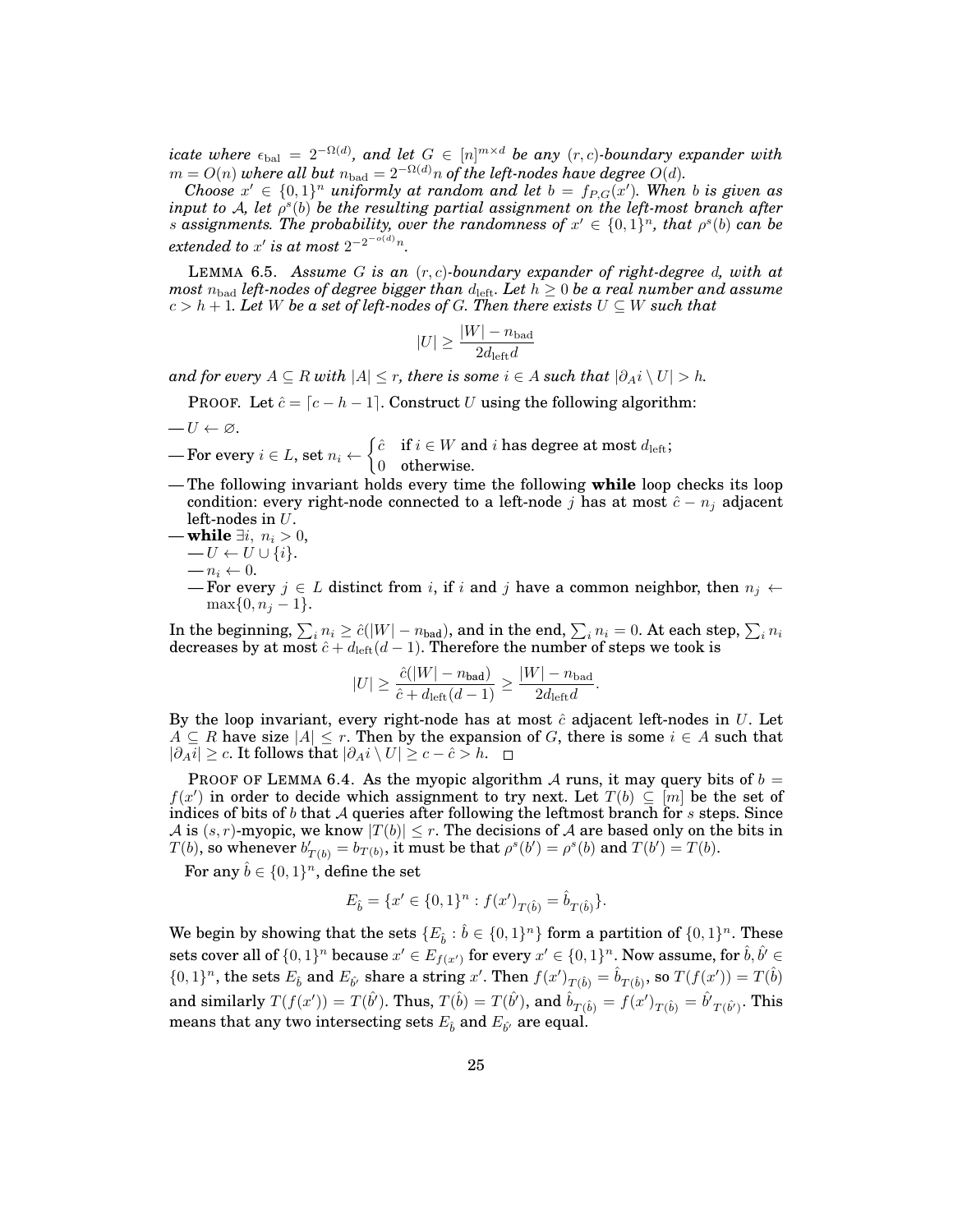Since the sets  $E_{\hat{b}}$  partition  $\{0, 1\}^n$ , we can prove the Lemma by showing that for every  $\hat{b}$ , the probability that  $\rho^s$  can be extended to  $x'$ , conditioned on event  $x' \in E_{\hat{b}}$ , is at most  $2^{-2^{-o(d)}n}$ .

Therefore from now on we fix  $\hat{b}$ . Conditioning on the event  $x' \in E_{\hat{b}}$  fixes  $\rho^s$ . By Lemma 6.5 with  $W = \text{Vars}(\rho^s)$ , there exists a set of input nodes  $U \subseteq \text{Vars}(\rho^s)$  of size  $(s - n_{bad})/(2d\Theta(d)) = 2^{-o(d)}n$  such that every subset of  $T(b)$  has boundary expansion  $> h$  outside U. We know that

 $\Pr[\rho^s \text{ can be extended to } x'| x' \in E_{\hat{b}}] \leq \Pr[x'_U = \rho^s_U | x' \in E_{\hat{b}}],$ 

so it suffices to show

$$
\Pr[x_U = y | x' \in E_{\hat{b}}] = 2^{-2^{-o(d)}n},\tag{6}
$$

.

for  $y = \rho_U^s$ .

Here is a two-sentence overview of the proof of (6) for any  $y \in \{0,1\}^{|U|}$ . We first show that  $x_U$  has little influence on the distribution of  $b_{T(\hat{b})}.$  Then by Bayes' rule, we conclude that the bits  $b_{T(\hat{b})}$  do not contain much information about  $x'_U.$ 

Order the nodes in  $T(\hat{b})$  as  $v_1,v_2,\ldots,v_{|T(\hat{b})|}$  such that for every  $1\leq i\leq |T(\hat{b})|,$  we have  $|\Gamma(T_i) \setminus (\Gamma(T_{i-1}) \cup U)| \geq h + 1$  for  $T_i = \{v_1, \ldots, v_i\}$ . This ordering is possible because every subset of  $T(\hat{b})$  has a node with boundary  $>h$  outside  $U.$  For any  $y\in\{0,1\}^{|U|},$  we have

$$
\Pr[x' \in E_{\hat{b}}|x_U = y] = \prod_{i=1}^{|T(\hat{b})|} \Pr[b_{v_i} = \hat{b}_{v_i}|b_{T_{i-1}} = \hat{b}_{T_{i-1}}, x_U = y]
$$

$$
\in [(\frac{1}{2} - \epsilon_{bal})^{|T(\hat{b})|}, (\frac{1}{2} + \epsilon_{bal})^{|T(\hat{b})|}],
$$

since P is  $(h, \epsilon_{bal})$ -balanced and since for every  $1 \leq i \leq |T(\hat{b})|$ ,  $v_i$  has at least  $h + 1$ neighbors outside  $\Gamma(T_{i-1})$  and  $U.$  Using Bayes' rule, for any  $y,y'\in\{0,1\}^{|U|},$ 

$$
\frac{\Pr[x'_U = y'|x' \in E_{\hat{b}}]}{\Pr[x'_U = y|x' \in E_{\hat{b}}]} = \frac{\Pr[x' \in E_{\hat{b}}|x'_U = y'] \Pr[x'_U = y']}{\Pr[x' \in E_{\hat{b}}|x'_U = y] \Pr[x'_U = y]} \n= \frac{\Pr[x' \in E_{\hat{b}}|x'_U = y']}{\Pr[x' \in E_{\hat{b}}|x'_U = y]} \n\ge \left(\frac{1 - 2\epsilon_{\text{bal}}}{1 + 2\epsilon_{\text{bal}}}\right)^{|T(\hat{b})|}.
$$

Fixing  $y$  and summing the above inequality over all  $y' \in \{0,1\}^{|U|}$ , we get

$$
\frac{1}{\Pr[x'_U = y | x' \in E_{\hat{b}}]} \geq 2^{|U|} \left(\frac{1 - 2\epsilon_{\text{bal}}}{1 + 2\epsilon_{\text{bal}}}\right)^{|T(\hat{b})|}
$$

Since  $|U| = 2^{-o(d)}n$ ,  $\epsilon_{\text{bal}} = 2^{-\Omega(d)}$  and  $|T(\hat{b})| \le m = O(n)$ , Equation (6) follows.

## **6.3. Clever Myopic Algorithms**

We will need a stronger version of Lemma 4.15.

LEMMA 6.6. Let  $J ⊆ L$  *have size*  $|J| ≤ cr/4$ . Then there exists a closure  $C$  for  $J$  such *that*  $|C| \leq 2c^{-1}|J|$  *and*  $|\partial C \setminus J| \leq c|C|/2$ .

 $\pmb{Furthermore, if $C'$ is any set such that $|C'| \leq 2c^{-1}|J|$ and $|\partial C' \setminus J| \leq c|C'|/2$, then we$ *can pick*  $C$  *to be a superset of*  $C'$ .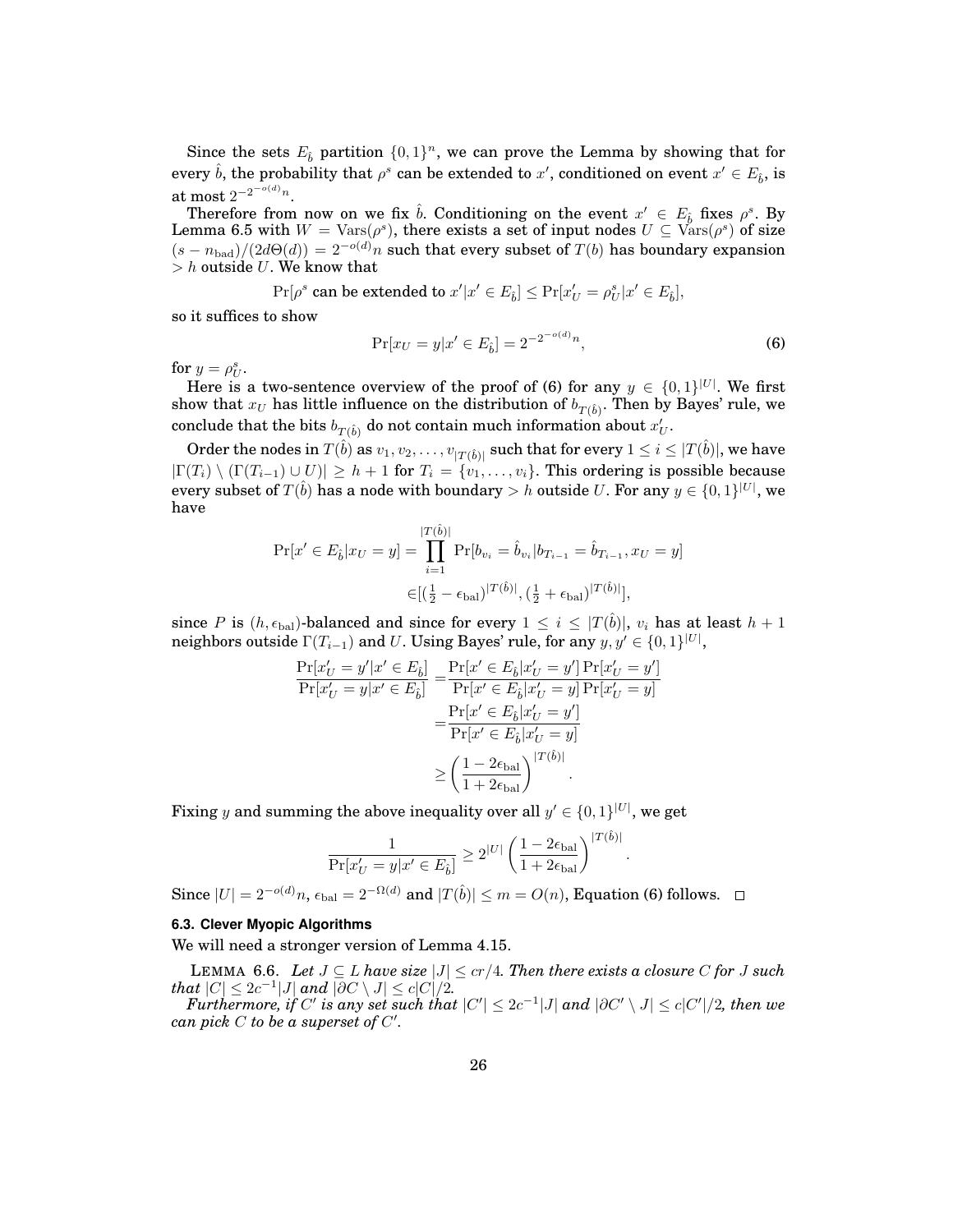PROOF. The proof is the same as the proof of Lemma 4.15, except for the following change. Instead of saying "Let C be a largest nonexpanding set with  $\leq r/2$  vertices", the proof should say "Let C be a largest superset of  $C'$  which is nonexpanding and has  $\leq r/2$  vertices." We know there is such a set because C' itself is a superset of C' which is nonexpanding and has  $\leq r/2$  vertices.  $\Box$ 

Consider a myopic backtracking algorithm A and the clever version  $C(\mathcal{A})$ . In order to decide which assignment to make next,  $C(\mathcal{A})$  queries the same bits of b that A would, but it also checks at every step whether the partial assignment is locally consistent. Since  $C(\mathcal{A})$  makes this additional kind of query, it is not clear whether  $C(\mathcal{A})$  is myopic. However, as the following lemma shows, it is possible to create a myopic algorithm which behaves in the same way as  $\mathcal{C}(\mathcal{A})$  by reading a limited number of additional bits of b.

LEMMA 6.7. *Let* A *be an* (s, t)*-myopic backtracking algorithm for inverting Goldreich's function*  $f_{P,G}$ *. If* G *is an*  $(r, c)$ *-boundary expander,*  $s \leq cr/4$  *and* P *is a*  $(c/2 - 1)$ *-* $\alpha$ robust predicate, then there is an  $(s, t+2c^{-1}s)$ -myopic backtracking algorithm  $\mathcal{A}'$  which *has the same backtracking tree as*  $C(A)$ *.* 

PROOF. During the task of finding  $x \in f_{P,G}^{-1}(b)$ , algorithm  $\mathcal{A}'$  will maintain a set  $C \subseteq R$  of right-nodes of G. Whenever A' adds a new node i to C, it will also query the corresponding bit  $b_i$ . When  $A'$  finishes exploring a subtree and consequently forgets some bits of b, it removes the corresponding nodes from the set  $C$ : so  $A'$  always knows every bit  $b_i$  for  $i \in C$ . The algorithm will use this knowledge of b in order to emulate the clever decisions made by  $\mathcal{C}(\mathcal{A})$ .

 $\mathcal{A}'$  will maintain the following invariant at every point in its execution where it has assigned values to less than s variables. Let  $\rho$  be the current partial assignment, let  $x_j \leftarrow a$  be the next assignment that A would make at this point, and let  $J =$  $\text{Vars}(\rho) \cup \{j\}$ . Then C is a closure for  $J, |C| \leq 2c^{-1}|J|$ , and  $|\partial C \setminus J| \leq c|C|/2$ . Since  $s \leq c r/4$ , Lemma 6.6 ensures that A' can maintain this invariant.

Now, whenever  $C(A)$  makes a new assignment, it makes the same assignment  $x_j \leftarrow a$ that A would make, unless  $x_j \leftarrow 1 - a$  is locally forced. Therefore, to see that  $\AA'$  can emulate  $C(\mathcal{A})$ , all that remains is to show that the bits  $b_i$  for  $i \in C$  always provide enough information to determine whether any partial assignment to the variables in J is locally consistent. Indeed, if a partial assignment to J is consistent with  $C$ , then it is locally consistent by definition, and conversely, if it is locally consistent, then by Lemma 4.16 it is consistent with  $C. \square$ 

#### **6.4. Coping with Imperfect Expansion**

So far, when studying the behavior of myopic backtracking algorithms, we have assumed that the graph used to construct Goldreich's function is an  $(r, c)$ -boundary expander. However, as discussed in Section 5.2, the probability that a graph is not a boundary expander is non-negligible. Here we show that the results in this section also apply to imperfect boundary expanders, analogously to Lemma 5.5.

LEMMA 6.8. Let  $f = f_{G,P} : \{0,1\}^n \to \{0,1\}^m$  be an instance of Goldreich's function. Let  $I \subseteq R$  be a set of right-nodes in G and define  $\hat{f} = f_{(G \setminus I), P} : \{0, 1\}^n \to \{0, 1\}^{m - |I|}$ .

Sample  $x' \in \{0,1\}^n$  *uniformly at random and let*  $b = f(x)$  *and*  $\hat{b} = \hat{f}(x) = b_{R\setminus I}$ *. Let* A *be an* (s, t)*-myopic backtracking algorithm for inverting* f *that returns the exact* solution x' in time  $\leq$  maxtime with probability p. Then there exists an  $(s, t)$ -myopic  $\emph{backtracking algorithm}$   $\emph{A}^\prime$  for inverting  $\hat{f}(x^\prime)$  that given  $\emph{b}_{R\setminus I}$  with probability at least  $p2^{-|\Gamma(I)|}$  returns the exact solution  $x'$  in time  $\leq$  maxtime  $+|\Gamma(I)|$ *.*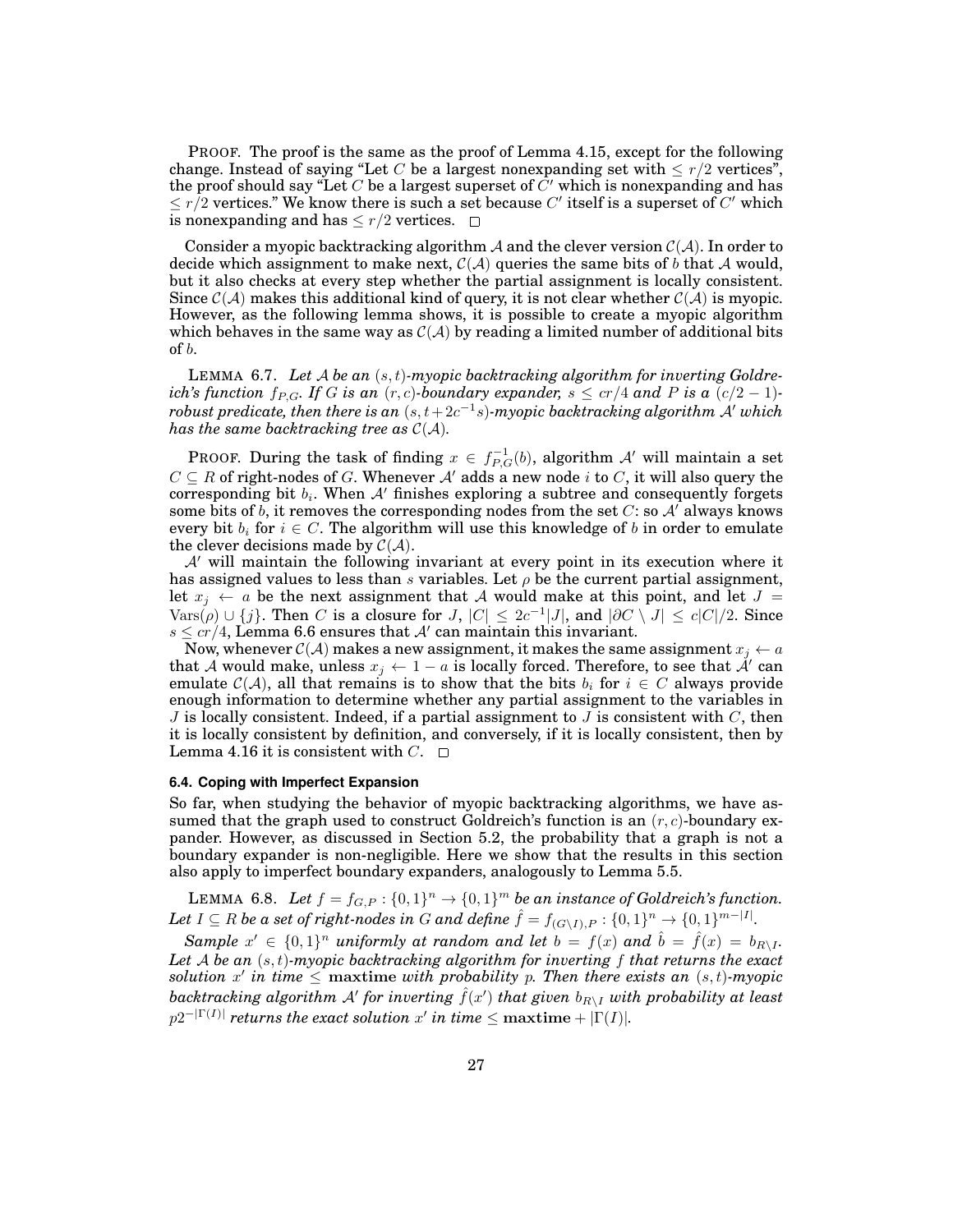PROOF. The proof of Lemma 5.5 gives us a randomized backtracking algorithm  $A'$ which with probability  $\geq p2^{-|\Gamma(I)|}$  returns  $x'$  in time  $\leq$  maxtime  $+ |\Gamma(I)|$ . This algorithm is  $(s,t)$ -myopic, since while it is guessing the bits  $x_{\Gamma(I)}$  it does not look at  $b$  at all, and the rest of its decisions are made according to the myopic algorithm  $\mathcal{A}$ .  $\Box$ 

#### **6.5. Putting It All Together**

PROOF OF THEOREM 2.11. The proof is the same as the proof of Theorem 2.8 in Section 5.4, with the following changes.

- We test the predicate  $P$  with the same test as in Theorem 2.8, but we additionally test that P is  $(h, \epsilon_{bal})$ -balanced for  $h = d/2 - \Omega(d)$  and  $\epsilon_{bal} = 2^{-\Omega(d)}$ . If both the old and new tests are satisfied, we say that  $P$  has passed the test. By Lemma 6.2, this new test satisfies properties (A), (B'), and (C).
- We use Lemma 6.3 to show that a random G has with probability  $1 2^{-2^{-\Theta(d)}n}$  no more than  $n_{\rm bad}=2en2^{-d}$  left vertices of degree  $>2ed.$
- Rather than assuming A is a drunk algorithm, we assume A is  $(s, t)$ -myopic, where  $s = 2^{-o(d)}n$  and  $t = r/2 = \Omega(n/d)$ . Let  $s' = \min\{s, \lfloor cr/4 \rfloor\} = 2^{-o(d)}n$ . Then A is  $(s', t)$ myopic. By Lemma 6.7, the clever version  $\mathcal{C}(\mathcal{A})$  is  $(s', t + r/2)$ -myopic, so we can apply Lemma 6.4 to  $\mathcal{C}(\mathcal{A})$ . As for the success probability of algorithm A on  $f_{P,G\setminus I_{\text{bad}}}$ in finding x itself, instead of the upper bound of  $p = 2^{-\Theta(n)}$ , we get the upper bound of  $p = 2^{-2^{-o(d)}n}$ .
- We use Lemma 6.8 where the proof of Theorem 2.11 uses Lemma 5.5. This shows a drunk backtracking algorithm on  $f_{P,G}$  has success probability of at most  $2^{-2^{-o(d)}n}$ in finding x itself. This shows that the success probability of finding any element in the preimage is at most  $2\sqrt{M^22^{-2^{-o(d)}n}}$ , and this completes the proof.

 $\Box$ 

#### **7. MYOPIC AND DRUNK DPLL BACKTRACKING ALGORITHMS**

Here we prove Theorem 2.14.

#### **7.1. Simulating DPLL Algorithms**

Let us forget myopic and drunk algorithms for a moment, and compare backtracking algorithms as described by Definition 2.6 to DPLL backtracking algorithms described by Definition 2.13. Both kinds of algorithm have the option at every step of taking a free variable  $x_j$  and a bit a and trying first the assignment  $x_j \leftarrow a$  and then, if no solution was found on that branch, the assignment  $x_j \leftarrow 1 - a$ . A DPLL algorithm is also able to make a DPLL assignment  $x_j \leftarrow a$  and skip the alternative assignment  $x_j \leftarrow 1 - a$ . The following lemma shows that this additional ability does not help a DPLL algorithm, except to decrease the number of nodes it must explore by a factor of  $\hbox{at most}\ 2^d.$ 

LEMMA 7.1. Let  $f_{P,G}$  be an instance of Goldreich's function, where P is any d-ary *predicate and* G *is any graph. For any DPLL backtracking algorithm* D*, there is a (non-DPLL) backtracking algorithm* S(D) *which simulates* D*: When algorithms* D *and* S(D)  $\emph{are given $b$ and asked to find some $x\in f^{-1}_{P,G}(b)$, then they both return the same result,}$ and the backtracking tree of  $\mathcal{S}(\mathcal{D})$  contains at most  $2^d$  times as many nodes as that of  $\mathcal{D}.$ 

PROOF. Whenever D makes a non-DPLL assignment  $x_i \leftarrow a$ , the simulation  $S(\mathcal{D})$ makes the same assignment. However, if D makes a DPLL assignment  $x_i \leftarrow a$ , then the behavior of  $\mathcal{S}(D)$  depends on whether the assignment is a unit clause or a pure literal.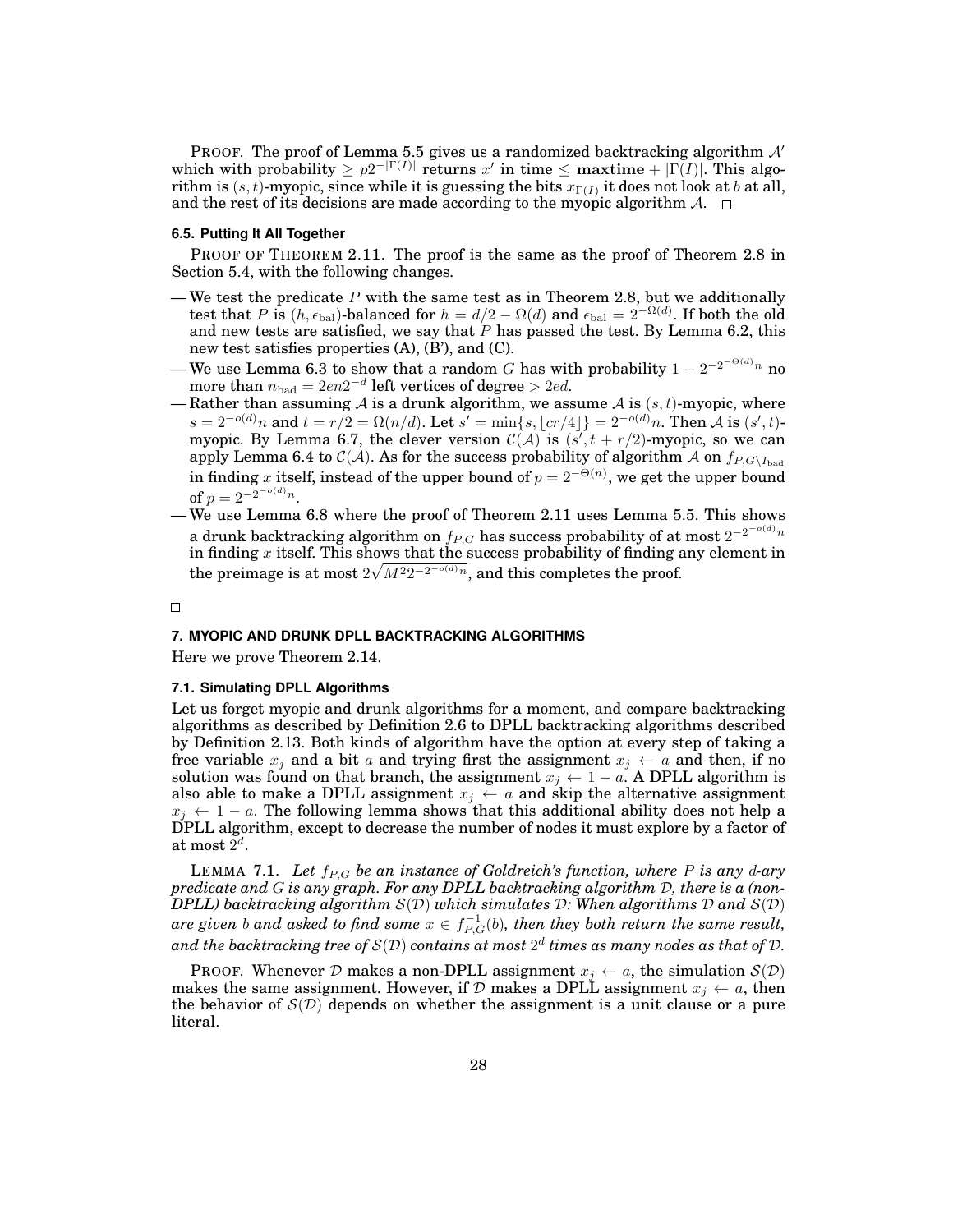If  $x_j \leftarrow a$  is a pure literal,  $\mathcal{S}(\mathcal{D})$  postpones making this assignment by adding it to a "to-do list" of pure literal assignments. The following invariant is always maintained:

*If the union of the current partial assignment of* S(D) *together with its to* $do$  list contradicts any equation  $b_i = f_{P,G}(x)_i = P(x_{G_{i,1}}, \ldots, x_{G_{i,d}})$ , then the *current partial assignment without the to-do list contradicts that same equation.*

This means that whenever D returns back from a recursion because some bit  $b_i$  has been contradicted,  $\mathcal{S}(\mathcal{D})$  can also return back in  $\leq 2^d-1$  steps by exhaustively assigning values to all of the variables  $x_{G_{i,1}},\ldots,x_{G_{i,d}}$  which are still free. (Assuming  $P$  is nontrivial, it has at most  $d-1$  free variables at this point, and  $2^d-1$  is the number of nodes in a complete binary tree of depth  $d - 1$ .)

The other possible action D might take is to assign a unit clause  $x_i \leftarrow a$ . This means that there is some output bit i such that the equation  $b_i = P(x_{G_{i,1}}, \ldots, x_{G_{i,d}})$  implies  $x_j = a$ . In this case,  $\mathcal{S}(\mathcal{D})$  first makes the assignment  $x_j \leftarrow 1 - a$ . Together with the assignments in the to-do list, this contradicts the equation  $b_i = P(x_{G_{i,1}}, \ldots, x_{G_{i,d}})$ , so by the invariant,  $\mathcal{S}(\mathcal{D})$  can exhaust the branch in  $\leq 2^d - 1$  steps.  $\mathcal{S}(\mathcal{D})$  is then free to make the DPLL assignment  $x_i \leftarrow a$ .

If D succeeds in finding a complete input  $x \in f^{-1}(b)$ , then  $\mathcal{S}(\mathcal{D})$  proceeds to make all the pure literal assignments in its to-do list, and arrives at the same complete assignment x.  $\square$ 

#### **7.2. Drunk DPLL Algorithms**

LEMMA 7.2. *If* D *is a drunk DPLL backtracking algorithm, then there is a non-*DPLL backtracking algorithm  $S'(\mathcal{D})$  that relates to  $\mathcal D$  *in the same way as*  $S(\mathcal{D})$  *in* Lemma 7.1, except that  $\mathcal{S}'(\mathcal{D})$  is drunk, and also might return a different  $x \in f^{-1}(b)$ *from the one* S(D) *returns.*

**PROOF.** The simulation  $S(D)$  from the proof of Lemma 7.1 makes four kinds of assignment. The first kind copies the non-DPLL assignments made by  $D$ . These are already drunk, so  $\mathcal{S}'(\mathcal{D})$  can behave the same way. The second kind of assignment is made when  $S(\mathcal{D})$  is exhaustively assigning values some set of  $\leq d-1$  variables. In this case, we lose nothing by having  $\mathcal{S}'(\mathcal{D})$  behave the same way except to try each pair of assignments  $x_j \leftarrow 0$  and  $x_j \leftarrow 1$  in a random order. The third kind of assignment is when D has assigned a unit clause  $x_j \leftarrow a$ . In this case,  $\mathcal{S}(\mathcal{D})$  first tries the incorrect assignment  $x_j \leftarrow 1-a,$  but we lose nothing by having  $\mathcal{S}'(\mathcal{D})$  try the assignments  $x_j \leftarrow a$ and  $x_j \leftarrow 1 - a$  in random order.

The fourth and final kind of assignment  $S(D)$  makes is when D has found a solution  $x \in f^{-1}(b)$ , and  $\mathcal{S}(\mathcal{D})$  proceeds to make all the assignments in its to-do list of pure literal assignments, in the same order they were added to the list. In this case,  $\overline{\mathcal{S}}'(\mathcal{D})$ will make the assignments in *reverse* order, and will chose the bit to assign randomly in each case. If  $x_i \leftarrow a$  is a pure literal with respect to a partial assignment  $\rho$ , then it is still a pure literal with respect to any  $\rho'$  which extends  $\rho$ . Therefore, if  $\mathcal{S}'(\mathcal{D})$  makes assignments in its to-do list in reverse order, then at each step, the remaining assignments still form a sequence of pure literal assignments. Now, if the last assignment on the to-do list is  $x_j \leftarrow a$  and  $\mathcal{S}'(\mathcal{D})$  drunkenly assigns  $x_j \leftarrow 1 - a$  instead, let  $x'$  be the full assignment we get by applying the remaining pure literals from the to-do list. Now, either  $f(x') = b$ , in which case we continue making assignments in the to-do list in reverse order, or for some  $i, f(x')_i \neq b_i$ , and since the remaining assignments are all pure literals, there is no way to satisfy  $b_i = P(x_{G_{i,1}}, \dots, x_{G_{i,d}})$  given the values already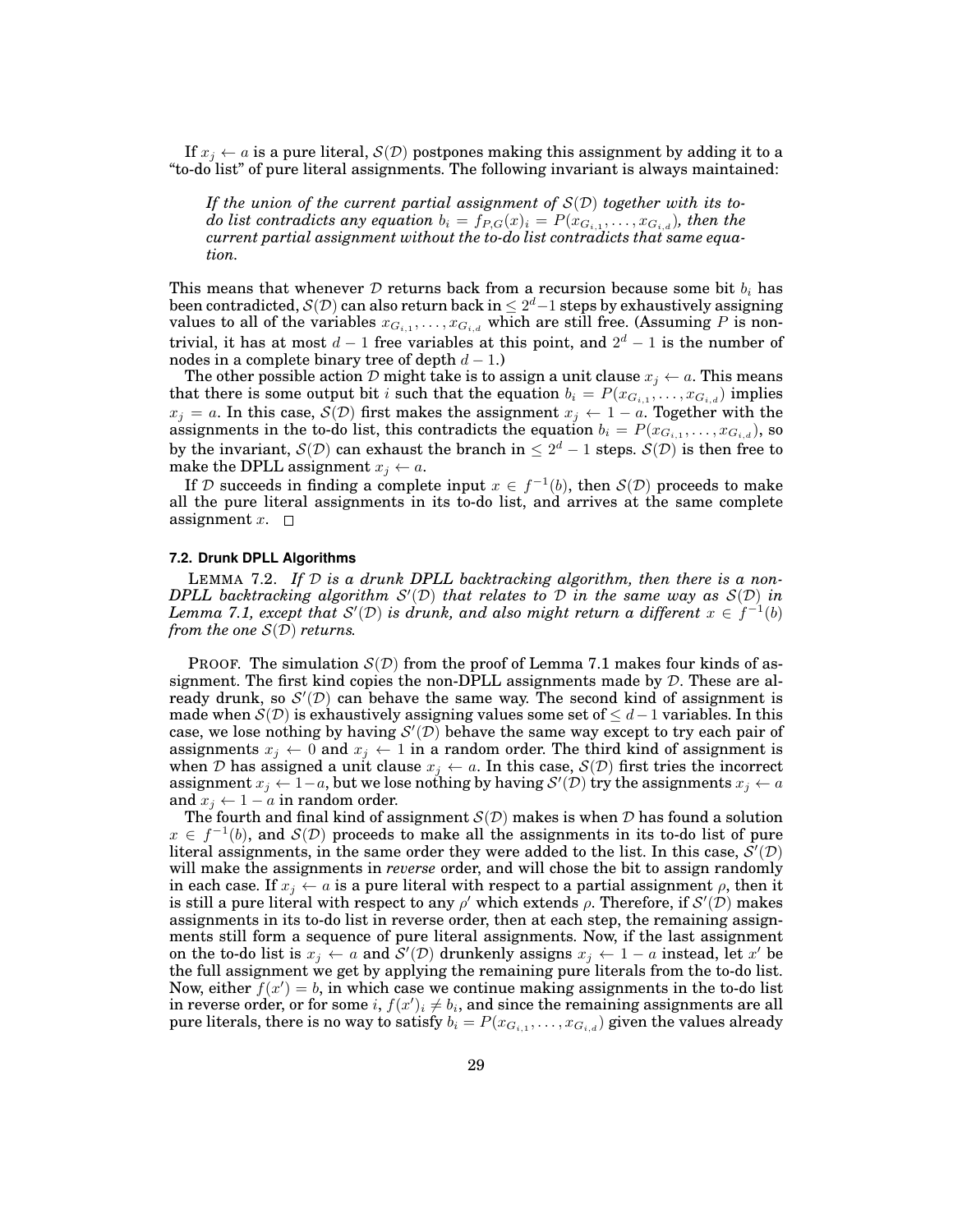assigned. In the latter case, we exhaust all possible assignments to those variables in  $\leq 2^d-1$  steps, and continue with the correct assignment  $x_j \leftarrow a$ .

PROOF OF THEOREM 2.14 FOR DPLL DRUNK BACKTRACKING ALGORITHMS. The theorem in the case of DPLL drunk backtracking algorithms follows immediately from Theorem 2.8 and Lemma 7.2.  $\Box$ 

#### **7.3. Myopic DPLL Algorithms**

DEFINITION 7.3 (NONMONOTONE PREDICATE). Let  $0 \leq h < d$  be an integer. The  $predicate P : \{0,1\}^d \rightarrow \{0,1\}$  is h-nonmonotone *iff after any partial assignment of values to the input variables of* P *that lets* > h *of the input variables be free, the resulting restricted predicate is not constant and has the following additional property. Pick any input bit*  $x_i$  *among the*  $\geq h+1$  *unrestricted inputs. Then either the restricted predicate*  $\emph{does not depend on $x_i$, or the restricted predicate is not monotone in $x_i$.}$ 

LEMMA 7.4. *The predicate*  $P = x_1 \oplus \cdots \oplus x_{d-h} \oplus Q(x_{d-h+1},...,x_d)$  *is*  $(h + 1)$ *nonmonotone. A random predicate* P *on* d *variables is* Θ(log d)*-nonomonotone with probability*  $1 - o_d(d)$ *.* 

**PROOF.** By Lemma 5.2, we may assume that P is h-robust, and so only the "additional property" part of Definition 7.3 remains to be shown.

If we fix all but  $h+1$  input bits and select an input bit  $x_i$  among those  $h+1$ , then the probability that a random d-ary predicate is monotone nondecreasing in  $x_i$  is exactly  $(3/4)^{2<sup>h</sup>}$ . Taking a union bound, the probability that for any choice of  $h + 1$  variables, together with an index i among those  $h + 1$  and a way of fixing the remaining  $d - h - 1$ variables, the predicate becomes monotone in  $x_i$  is at most

$$
2\binom{d}{h+1}2^{d-h-1}(h+1)(3/4)^{2^h},
$$

which is  $\exp(-\text{poly}(d))$  if we take  $h = \Theta(\log d)$ .

Now, consider a predicate  $P_{h,Q} = x_1 \oplus \cdots \oplus x_{d-h} \oplus Q(x_{d-h+1}, \ldots, x_d)$  where Q is any h-ary predicate. Consider any subset  $S \subseteq [d]$  of  $h + 2$  variable indices, together with an index  $i \subseteq S$  and a partial assignment  $\rho$  that fixes  $x_{[d] \setminus S}$ . We are to show that after the assignments in  $\rho$  are fixed,  $P$  either does not depend on  $x_i$  or is not monotone in  $x_i.$  We have two cases.

*Case 1..*  $1 \leq i \leq d - h$ . Then  $x_i$  is not one of the inputs to the predicate Q. Since  $|S| \geq h+2$ , there is at least one other unrestricted input  $x_j$  that is not an input to  $Q$ , so our predicate has the form  $x_i \oplus x_j \oplus P'(x_{[d] \setminus \{i,j\}}).$  This is not monotone in  $x_i.$ 

*Case 2..*  $d - h + 1 \leq i \leq d$ . In this case,  $x_i$  is an input to Q. Since  $|S| \geq h + 1$ , there is at least one unrestricted input  $x_j$  that is not an input to  $Q$ , so our predicate has the form  $x_j \oplus P'(x_i, x_{[d] \setminus \{i,j\}})$  where  $P'$  is a  $(d-1)$ -ary predicate. We may assume that after assignments in  $\rho$  are fixed,  $P'$  does not ignore  $x_i$ , so there is some value  $\hat{x}$  for  $x_{[d] \setminus \{i,j\}}$ which is consistent with  $\rho$  and such that  $P'(0, \hat{x}) \neq P'(1, \hat{x})$ . For different values of  $x_j$ , then, P increases or decreases with  $x_i$ , so P is not monotone in  $x_i$ .

LEMMA 7.5. Let  $f_{G,P}$  be an instance of Goldreich's function for graph G and an h*nonmonotonoe predicate* P*. Consider the execution of a DPLL backtracking algorithm*  $which$  is searching for  $x\in f^{-1}(b),$  where the current partial assignment is  $\rho.$  Let  $I\subseteq R$ *be a set of indices such that every node in*  $R \setminus I$  *has at least*  $h + 1$  *distinct neighbors which are not in*  $\text{Vars}(\rho)$ *. Then without reading any bits*  $b_i$  *for*  $i \notin I$ *, it is possible to know all the DPLL assignments which can be made starting from* ρ*.*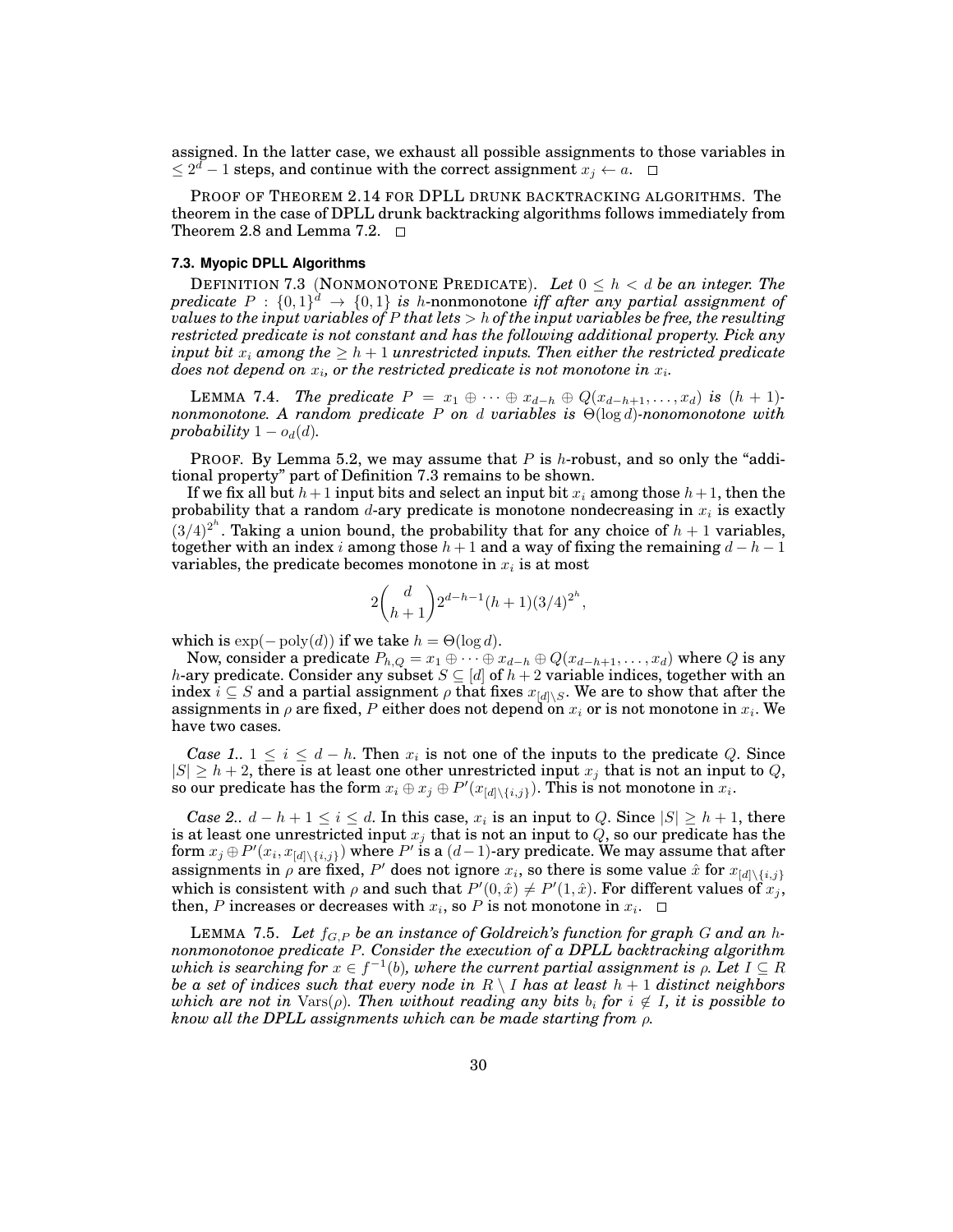PROOF. In order to know which unit clause assignments can be made, iterate through the bits  $b_i$  for  $i \in I$ . In each case, check whether, given  $\rho$ , the equation  $b_i = P(x_{G_{i,1}}, \ldots, x_{G_{i,d}})$  together with  $\rho$  implies any variable  $x_j$  has a particular value a. If any of these equations force  $x_i$  to take a value a, then  $x_i \leftarrow a$  is a unit clause.

Finding all the pure literal assignments requires a bit more work. For every possible assignment  $x_j \leftarrow a$ , check whether it is a pure literal assignment as follows. First, iterate through all output bits  $b_i$  – even the ones we are not allowed to read – and in each case, consider the equation  $b_i = P(x_{G_{i,1}}, \ldots, x_{G_{i,d}})$ . Even if we don't know  $b_i$ , we can still check whether, after fixing the variables in  $\rho$ , the truth of the equation can ever depend on the value of  $x_j$  (equivalently, whether P ignores the input  $x_j$  once  $\rho$ is fixed). If the truth never depends on  $x_j$ , we call output  $b_i$  *passive* with respect to  $x_j$ . Now, iterate through the bits  $b_i$  for  $i \in I$ , and note which of the equations  $b_i =$  $P(x_{G_{i,1}}, \ldots, x_{G_{i,d}})$  can never be changed to false by setting  $x_j=a.$  Call these output bits *monotone toward*  $x_j = a$ . If  $x_j$  is only connected to outputs which are passive with respect to  $x_j$  and outputs  $i \in I$  which are monotone toward  $x_j = a$ , then  $x_j \leftarrow a$  is a pure literal assignment.

What is left is to show that the above procedure finds every unit clause and pure literal assignment.

If  $x_j \leftarrow a$  is a unit clause assignment, then there must be some output bit  $b_i$  such that the equation  $b_i = P(x_{G_{i,1}}, \ldots, x_{G_{i,d}})$  implies  $x_j = a$ . Since P is h-nonmonotone, this implies that output i must be connected to  $\leq h$  inputs not in  $\text{Vars}(\rho)$ , so  $i \in I$ , and so the above procedure finds the assignment.

If  $x_j \leftarrow a$  is a pure literal, then given  $\rho$ , every output bit  $b_i$  connected to  $x_j$  is either passive with respect to  $x_j$  or is monotone toward  $x_j = a$ . Now, if an output bit  $b_i$ is not passive with respect to  $x_j$  but is monotone toward  $x_j = a$ , then since P is hnonmonotone,  $b_i$  must be connected to  $\leq h$  inputs which are not in  $\text{Vars}(\rho)$ . Therefore, the above procedure will find  $x_j \leftarrow a$ .  $\Box$ 

PROOF OF THEOREM 2.14 FOR DPLL MYOPIC BACKTRACKING ALGORITHMS. Given a predicate  $P$ , we first check that  $P$  satisfies the test of Theorem 2.11. We then check that P is h-nonmonotone, for  $h = d/2 - \Omega(d)$ . If both checks are satisfied, we say that the predicate has passed the test. By Lemma 7.4, the test satisfies properties (A), (B'), and (C).

Let  $t_{\text{non-DPLL}}$  be the value given by Theorem 2.11 such that Goldreich's function is secure against  $(s, t_{\text{non-DPLL}})$ -myopic backtracking algorithms. The proof of Theorem 2.11 guarantees that we can have  $t_{\text{non-DPLL}} = \Omega(n/d)$ .

Let  $G \in [n]^{n \times d}$  be chosen uniformly at random. Let  $c = d/2 + h$ . Then  $c = d - \Omega(d)$ , and by Lemma 5.4, G is an  $r_{bad}$ -imperfect  $(r, c)$ -boundary expander with probability  $\geq 1-2^{-\Theta(n/d)} \text{ for } r=\Omega(n/d), \, r \leq t_{\text{non-DPLL}}, \, r_{\text{bad}}=r/3, \, \text{and } r+r_{\text{bad}} \leq r_{\text{max}}(n,d,c),$ with extraneous set  $I_{bad}$ .

Given s such that  $s/n = 2^{-o(d)}n$ , let D be an  $(s, t)$ -myopic DPLL backtracking algorithm, where  $t = r/3 = \Omega(n/d)$ . Let  $s' = \min\{s, |cr/6|\} = 2^{-o(d)}n$ . Then  $D$  is an  $(s', t)$ myopic DPLL algorithm. By Lemma 7.1, there is a non-DPLL algorithm  $S(D)$  which produces the same result as D and takes at most  $2^d$  as long. We will show that  $\mathcal{S}(\mathcal{D})$ can be turned into a myopic algorithm too: that is, we will design an  $(s, t_{\text{non-DELL}})$ myopic backtracking algorithm  $\mathcal{S}'(\mathcal{D})$  which has the same backtracking tree as  $\mathcal{S}(\mathcal{D})$ . Theorem 2.11 tells us that Goldreich's function is secure against  $(s, t_{\text{non-DPLL}})$ -myopic non-DPLL backtracking algorithms. Thus, Goldreich's function is secure against  $\mathcal{S}'(\mathcal{D})$ and hence also against D.

When finding a preimage  $x \in f^{-1}(b)$  to Goldreich's function, the myopic DPLL algorithm D, and therefore its simulation  $S(D)$ , uses two sources of information. In order to behave in the same way as  $S(D)$ , the myopic algorithm  $S'(D)$  must obtain both kinds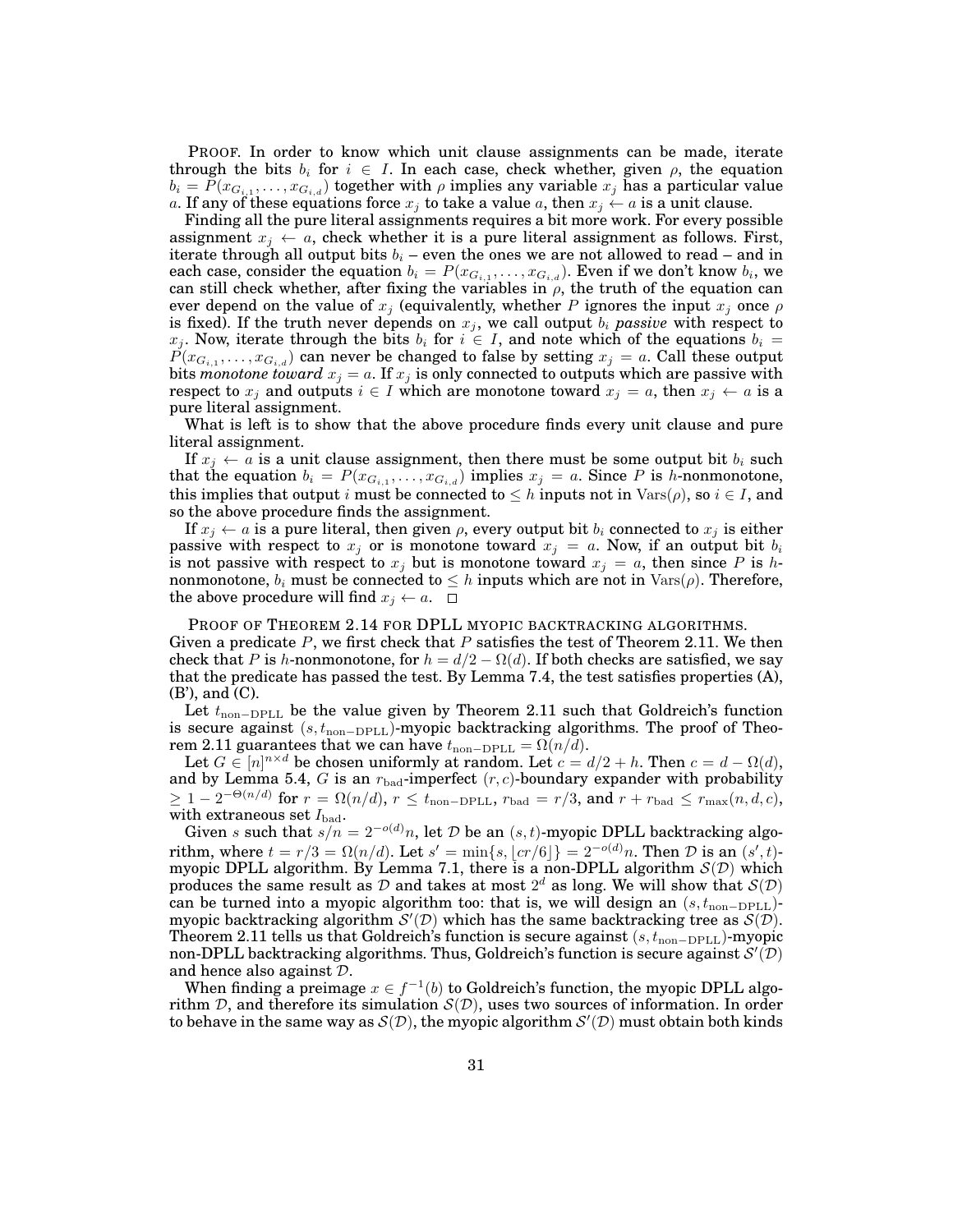of information. First,  $S(\mathcal{D})$  reads bits of b, but it reads no more than  $t = r/3$  bits before it has assigned values to s' variables. In order to have this information,  $\mathcal{S}'(\mathcal{D})$  reads the same bits of b that D does. Second,  $S(D)$  knows at all times the set of all DPLL assignments that can be made. To obtain this knowledge,  $\mathcal{S}'(\mathcal{D})$  will maintain a set  $C \subseteq R$  of right-nodes of G, and  $\mathcal{S}'(\mathcal{D})$  will make sure it has always read all the bits in C by reading  $b_i$  whenever it adds a node i to C. (The set C plays the same role here as in the proof of Lemma 6.7.)  $C$  will always contain every node in the extraneous set  $I_{\text{bad}}$ . In addition,  $\mathcal{S}'(\mathcal{D})$  will maintain the following invariants:

 $-C \setminus I_{bad}$  is a closure for  $\text{Vars}(\rho) \setminus \Gamma(I_{bad})$  in the graph  $\hat{G} = G \setminus (I_{bad} \cup \Gamma(I_{bad})).$  $-|C \setminus I_{bad}| \leq 2c^{-1}|\text{Vars}(\rho)|.$  $-|\partial C \setminus (\text{Vars}(\rho) \cup \Gamma(I_{bad}))| \leq c|C \setminus I_{bad}|/2.$ 

By Lemma 6.6, applied to the graph  $\tilde{G}$  instead of the imperfectly expanding  $G$ , algorithm  $\mathcal{S}'(\mathcal{D})$  can maintain these properties as long as it has assigned less than  $\overline{s'} \leq \lfloor cr/4 \rfloor$  variables. By Lemma 7.5, reading the bits in the set C is enough for  $\mathcal{S}'(\mathcal{D})$ to know all the DPLL assignments that can be made, and so  $\mathcal{S}'(\mathcal{D})$  has enough knowledge to behave in the same way as  $\mathcal{S}(\mathcal{D})$ . Before assigning values to s' variables,  $\mathcal{S}'(\mathcal{D})$ reads at most  $r/3$  bits of  $b_i$  because  ${\cal D}$  read them, at most  $r_{\rm bad}=r/3$  bits from  $I_{\rm bad}$ , and at most  $2c^{-1}s' = r/3$  bits from  $C \setminus I_{bad}$ , so  $\mathcal{S}'(\mathcal{D})$  is  $(s', r)$ -myopic, and therefore  $(s', t_{\text{non-DPLL}})$ -myopic.

#### **8. MINISAT EXPERIMENT**

Inverting Goldreich's function can be seen as the task of solving a constraint satisfaction problem with a planted solution. This suggests the use of a general-purpose SAT solver to solve the constraint satisfaction problem. We performed an experiment using MiniSat version 2.0 beta [Eén and Sörensson 2003; Eén and Biere 2005], which is one of the best publicly available SAT solvers. We always use the degree-five predicate  $P_5(x) = x_1 \oplus x_2 \oplus x_3 \oplus (x_4 \wedge x_5)$ . For each trial, we choose a new random graph of right-degree 5. MiniSat requires a boolean formula in conjunctive normal form as input, so we represent each constraint  $P(x_{j_1}, x_{j_2}, x_{j_3}, x_{j_4}, x_{j_5}) = v_i$  by 16 clauses: one for each truth assignment to  $x_{j_1},\cdots,x_{j_5}$  that would violate the constraint.

We ran MiniSat on a Lenovo T61 laptop with 2GB of RAM and a 2.00GHz Intel T7300 Core Duo CPU. Fig. 1 plots the number of seconds taken to find a solution versus the input size  $n$ . The graph is plotted on a logarithmic scale. The time appears to grow exponentially in  $n$ .

#### **9. ACKNOWLEDGMENTS**

The authors benefited from helpful discussions with Alekh Agarwal and Amir Shpilka.

#### **REFERENCES**

- Michael Alekhnovich, Edward A. Hirsch, and Dmitry Itsykson. 2005. Exponential Lower Bounds for the Running Time of DPLL Algorithms on Satisfiable Formulas. *Journal of Automated Reasoning* 35 (2005), 51–72.
- Benny Applebaum. 2013. Pseudorandom Generators with Long Stretch and Low Locality from Random Local One-Way Functions. *SIAM J. Comput.* 42, 5 (2013), 2008–2037.
- Benny Applebaum, Boaz Barak, and Avi Wigderson. 2010. Public-key cryptography from different assumptions. In *Proceedings of the 42nd ACM Symposium on Theory of Computing, STOC 2010, Cambridge, Massachusetts, USA, 5-8 June 2010*, Leonard J. Schulman (Ed.). ACM, 171–180. http://doi.acm.org/10. 1145/1806689.1806714
- Benny Applebaum, Yuval Ishai, and Eyal Kushilevitz. 2006a. Cryptography in NC0. *SIAM J. Comput.* 36, 4 (2006), 845–888.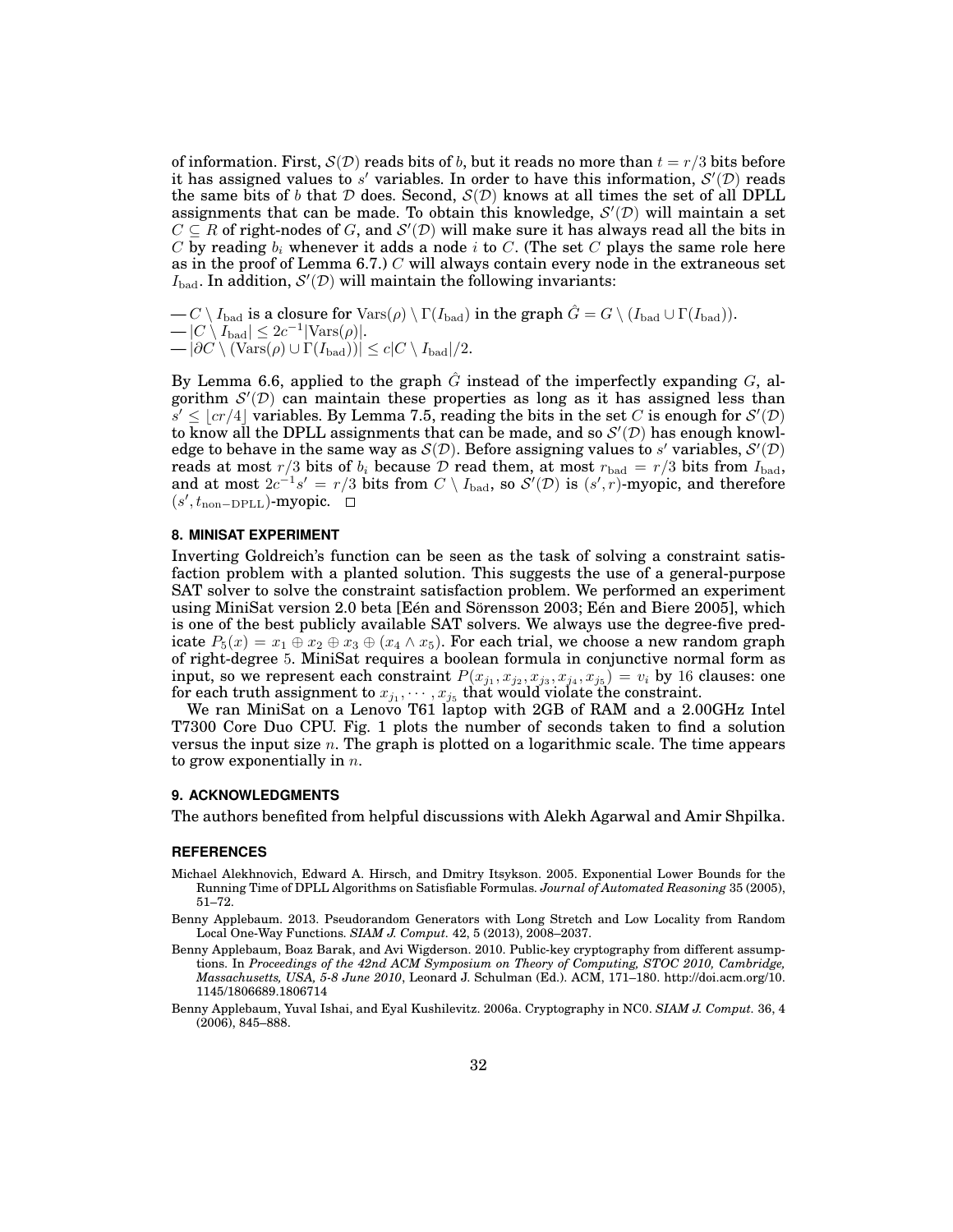

Fig. 1. Number of seconds taken by MiniSat to invert Goldreich's function for different values of n. We use the degree-five predicate  $P_5(x) = x_1 \oplus x_2 \oplus x_3 \oplus (x_4 \wedge x_5)$  and a random bipartite graph of right-degree five.

- Benny Applebaum, Yuval Ishai, and Eyal Kushilevitz. 2006b. On Pseudorandom Generators with Linear Stretch in NC0. In *APPROX-RANDOM*. 260–271.
- Eli Ben-Sasson and Avi Wigderson. 2001. Short proofs are narrow resolution made simple. *J. ACM* 48, 2 (2001), 149–169.
- Andrej Bogdanov and Youming Qiao. 2009. On the Security of Goldreich's One-Way Function. In *Approximation, Randomization, and Combinatorial Optimization. Algorithms and Techniques, 12th International Workshop, APPROX 2009, and 13th International Workshop, RANDOM 2009, Berkeley, CA, USA, August 21-23, 2009. Proceedings (Lecture Notes in Computer Science)*, Irit Dinur, Klaus Jansen, Joseph Naor, and Jose D. P. Rolim (Eds.), Vol. 5687. Springer, 392–405. http://dx.doi.org/10.1007/978-3-642-03685-9 ´
- James Cook, Omid Etesami, Rachel Miller, and Luca Trevisan. 2009. Goldreich's One-Way Function Candidate and Myopic Backtracking Algorithms. In *Theory of Cryptography, 6th Theory of Cryptography Conference, TCC 2009, San Francisco, CA, USA, March 15-17, 2009. Proceedings (Lecture Notes in Computer Science)*, Omer Reingold (Ed.), Vol. 5444. Springer, 521–538. http://dx.doi.org/10.1007/ 978-3-642-00457-5
- Niklas Een and Armin Biere. 2005. Effective Preprocessing in SAT Through Variable and Clause Elimina- ´ tion. In *SAT (Lecture Notes in Computer Science)*, Fahiem Bacchus and Toby Walsh (Eds.), Vol. 3569. Springer, 61–75.
- Niklas Eén and Niklas Sörensson. 2003. An Extensible SAT-solver. In SAT (Lecture Notes in Computer *Science)*, Enrico Giunchiglia and Armando Tacchella (Eds.), Vol. 2919. Springer, 502–518.
- Oded Goldreich. 2000. Candidate One-Way Functions Based on Expander Graphs. *Electronic Colloquium on Computational Complexity (ECCC)* 7, 90 (2000). http://eccc.hpi-web.de/eccc-reports/2000/TR00-090/ index.html
- Dmitry Itsykson. 2010. Lower Bound on Average-Case Complexity of Inversion of Goldreich's Function by Drunken Backtracking Algorithms. In *CSR (Lecture Notes in Computer Science)*, Farid M. Ablayev and Ernst W. Mayr (Eds.), Vol. 6072. Springer, 204–215.
- Dmitry Itsykson and Dmitry Sokolov. 2011. Lower Bounds for Myopic DPLL Algorithms with a Cut Heuristic. In *Algorithms and Computation - 22nd International Symposium, ISAAC 2011, Yokohama, Japan, December 5-8, 2011. Proceedings (Lecture Notes in Computer Science)*, Takao Asano, Shin-Ichi Nakano, Yoshio Okamoto, and Osamu Watanabe (Eds.), Vol. 7074. Springer, 464–473. http://dx.doi.org/10.1007/ 978-3-642-25591-5
- Dmitri Itsykson and Dmitry Sokolov. 2012. The complexity of inversion of explicit Goldreich's function by DPLL algorithms. *Zapiski Nauchnykh Seminarov POMI* 399 (2012), 88–108.